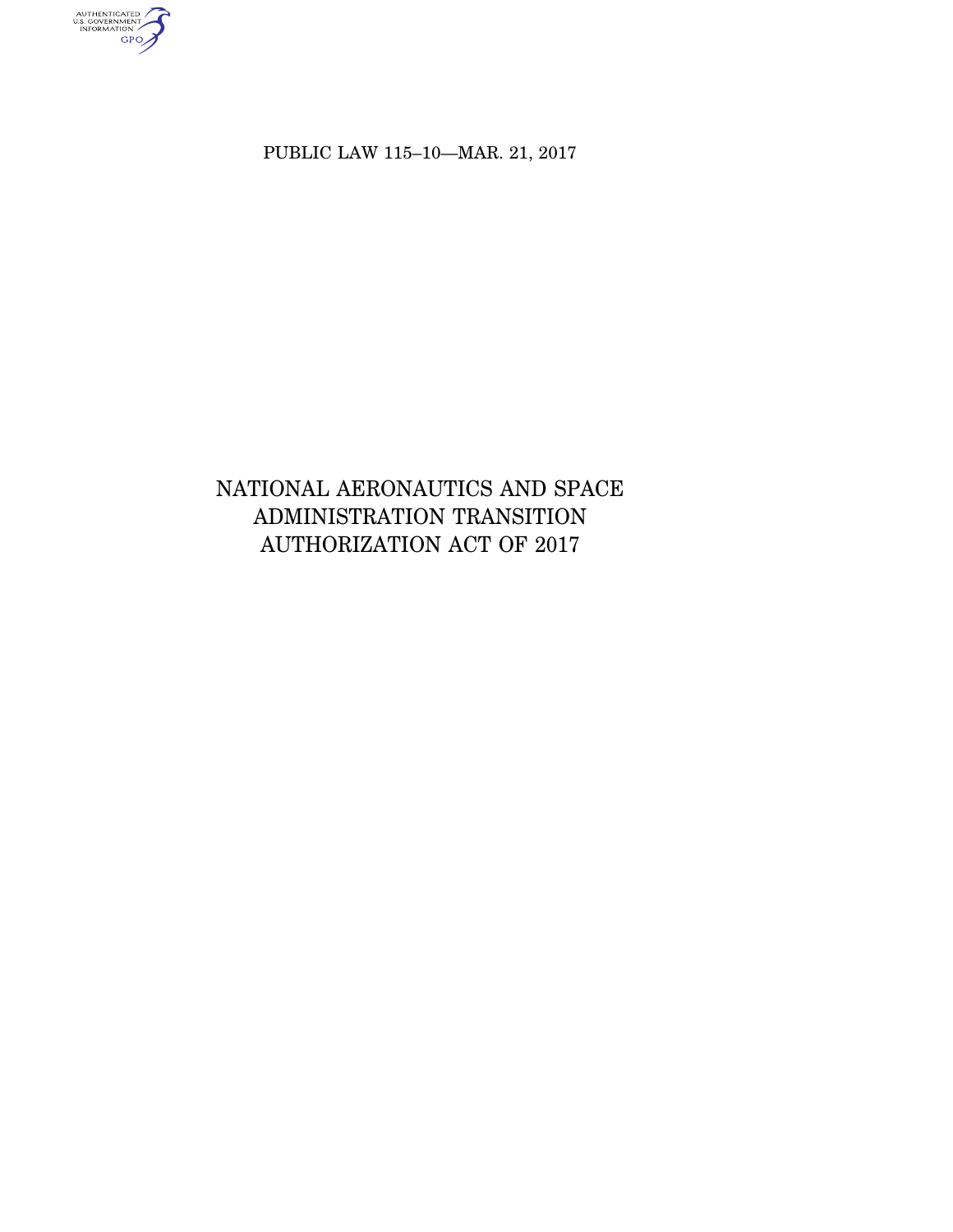# Public Law 115–10 115th Congress

# An Act

Mar. 21, 2017

[S. 442]

To authorize the programs of the National Aeronautics and Space Administration, and for other purposes.

*Be it enacted by the Senate and House of Representatives of the United States of America in Congress assembled,* 

# **SECTION 1. SHORT TITLE; TABLE OF CONTENTS.**

(a) SHORT TITLE.—This Act may be cited as the ''National Aeronautics and Space Administration Transition Authorization Act of 2017"

(b) TABLE OF CONTENTS.—The table of contents of this Act is as follows:

Sec. 1. Short title; table of contents. Sec. 2. Definitions.

### TITLE I—AUTHORIZATION OF APPROPRIATIONS

### Sec. 101. Fiscal year 2017.

#### TITLE II—SUSTAINING NATIONAL SPACE COMMITMENTS

#### Sec. 201. Sense of Congress on sustaining national space commitments.

Sec. 202. Findings.

## TITLE III—MAXIMIZING UTILIZATION OF THE ISS AND LOW-EARTH ORBIT

- Sec. 301. Operation of the ISS
- Sec. 302. Transportation to ISS.
- Sec. 303. ISS transition plan.
- 
- Sec. 304. Space communications. Sec. 305. Indemnification; NASA launch services and reentry services.

#### TITLE IV—ADVANCING HUMAN DEEP SPACE EXPLORATION

#### Subtitle A—Human Space Flight and Exploration Goals and Objectives

- Sec. 411. Human space flight and exploration long-term goals. Sec. 412. Key objectives.
- 
- 
- Sec. 413. Vision for space exploration. Sec. 414. Stepping stone approach to exploration. Sec. 415. Update of exploration plan and programs.
- 
- Sec. 416. Repeals.
- Sec. 417. Assured access to space.

#### Subtitle B—Assuring Core Capabilities for Exploration

Sec. 421. Space Launch System, Orion, and Exploration Ground Systems.

#### Subtitle C—Journey to Mars

- Sec. 431. Findings on human space exploration.
- Sec. 432. Human exploration roadmap.
- Sec. 433. Advanced space suit capability.
- Sec. 434. Asteroid robotic redirect mission.
- Sec. 435. Mars 2033 report.

#### Subtitle D—TREAT Astronauts Act

Sec. 441. Short title.

National Aeronautics and Space Administration Transition Authorization Act of 2017. 51 USC 10101 note.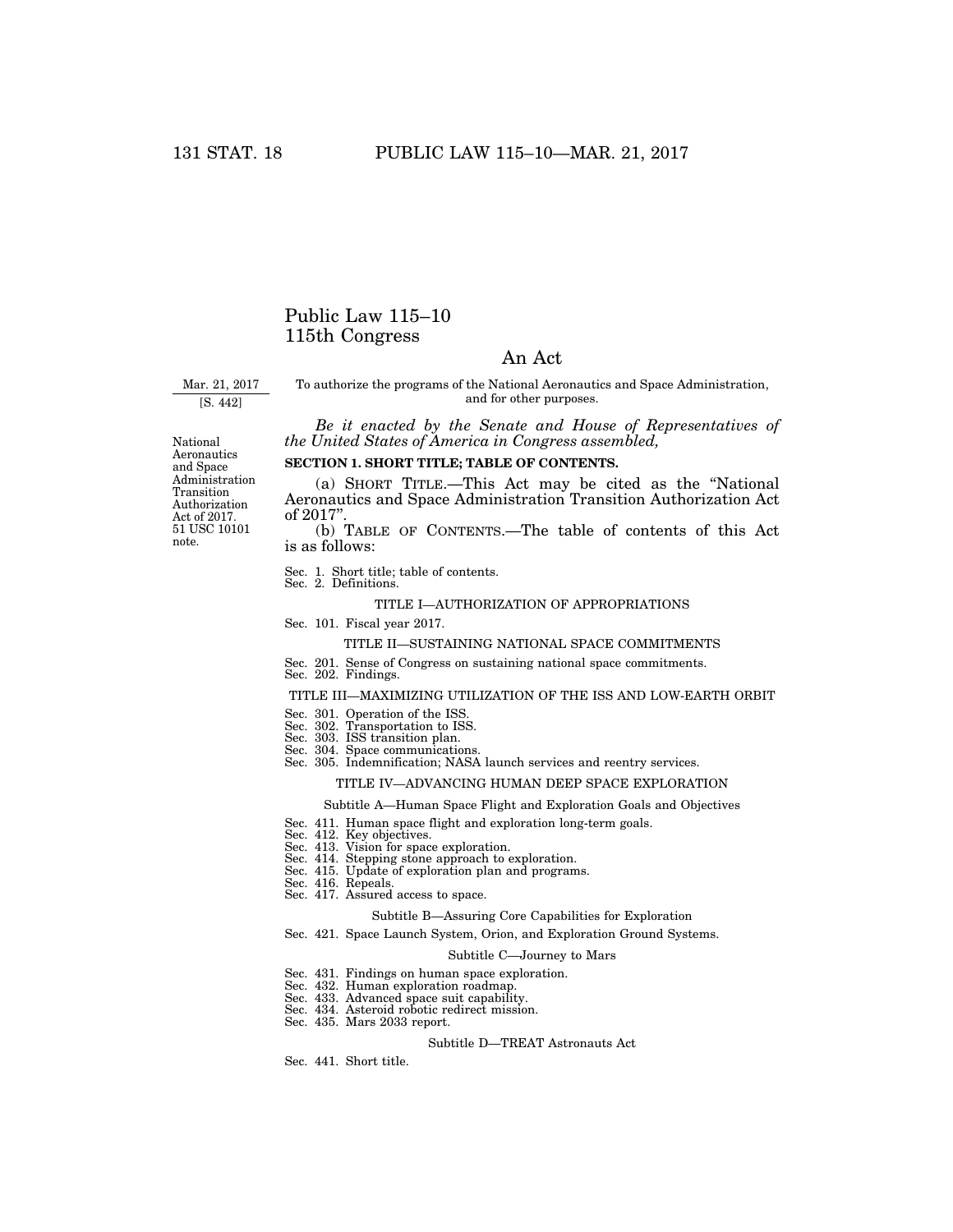Sec. 442. Findings; sense of Congress. Sec. 443. Medical monitoring and research relating to human space flight.

#### TITLE V—ADVANCING SPACE SCIENCE

- Sec. 501. Maintaining a balanced space science portfolio. Sec. 502. Planetary science.
- 
- 
- Sec. 503. James Webb Space Telescope. Sec. 504. Wide-Field Infrared Survey Telescope. Sec. 505. Mars 2020 rover.
- 
- Sec. 506. Europa.
- Sec. 507. Congressional declaration of policy and purpose.
- Sec. 508. Extrasolar planet exploration strategy.
- Sec. 509. Astrobiology strategy.
- 
- 
- Sec. 510. Astrobiology public-private partnerships. Sec. 511. Near-Earth objects. Sec. 512. Near-Earth objects public-private partnerships. Sec. 513. Assessment of science mission extensions.
- Sec. 514. Stratospheric observatory for infrared astronomy.
- 
- Sec. 515. Radioisotope power systems. Sec. 516. Assessment of Mars architecture. Sec. 517. Collaboration.
- 

#### TITLE VI—AERONAUTICS

- Sec. 601. Sense of Congress on aeronautics.
- Sec. 602. Transformative aeronautics research.
- Sec. 603. Hypersonic research. Sec. 604. Supersonic research.
- 
- Sec. 605. Rotorcraft research.

#### TITLE VII—SPACE TECHNOLOGY

Sec. 701. Space technology infusion. Sec. 702. Space technology program.

#### TITLE VIII—MAXIMIZING EFFICIENCY

#### Subtitle A—Agency Information Technology and Cybersecurity

- 
- Sec. 811. Information technology governance. Sec. 812. Information technology strategic plan. Sec. 813. Cybersecurity.
- 
- Sec. 814. Security management of foreign national access. Sec. 815. Cybersecurity of web applications.
- 

#### Subtitle B—Collaboration Among Mission Directorates and Other Matters

- Sec. 821. Collaboration among mission directorates.
- 
- Sec. 822. NASA launch capabilities collaboration. Sec. 823. Detection and avoidance of counterfeit parts.
- Sec. 824. Education and outreach.
- Sec. 825. Leveraging commercial satellite servicing capabilities across mission directorates.
- 
- Sec. 826. Flight opportunities. Sec. 827. Sense of Congress on small class launch missions.
- Sec. 828. Baseline and cost controls.
- Sec. 829. Commercial technology transfer program.
- Sec. 830. Avoiding organizational conflicts of interest in major administration acquisition programs.
- Sec. 831. Protection of Apollo landing sites.
- Sec. 832. NASA lease of non-excess property. Sec. 833. Termination liability.
- 
- Sec. 834. Independent reviews.
- Sec. 835. NASA Advisory Council.
- Sec. 836. Cost estimation.
- 
- Sec. 837. Facilities and infrastructure. Sec. 838. Human space flight accident investigations.
- 
- Sec. 839. Orbital debris. Sec. 840. Review of orbital debris removal concepts.
- Sec. 841. Space Act Agreements.

### **SEC. 2. DEFINITIONS.**

In this Act:

(1) ADMINISTRATION.—The term ''Administration'' means the National Aeronautics and Space Administration.

51 USC 10101 note.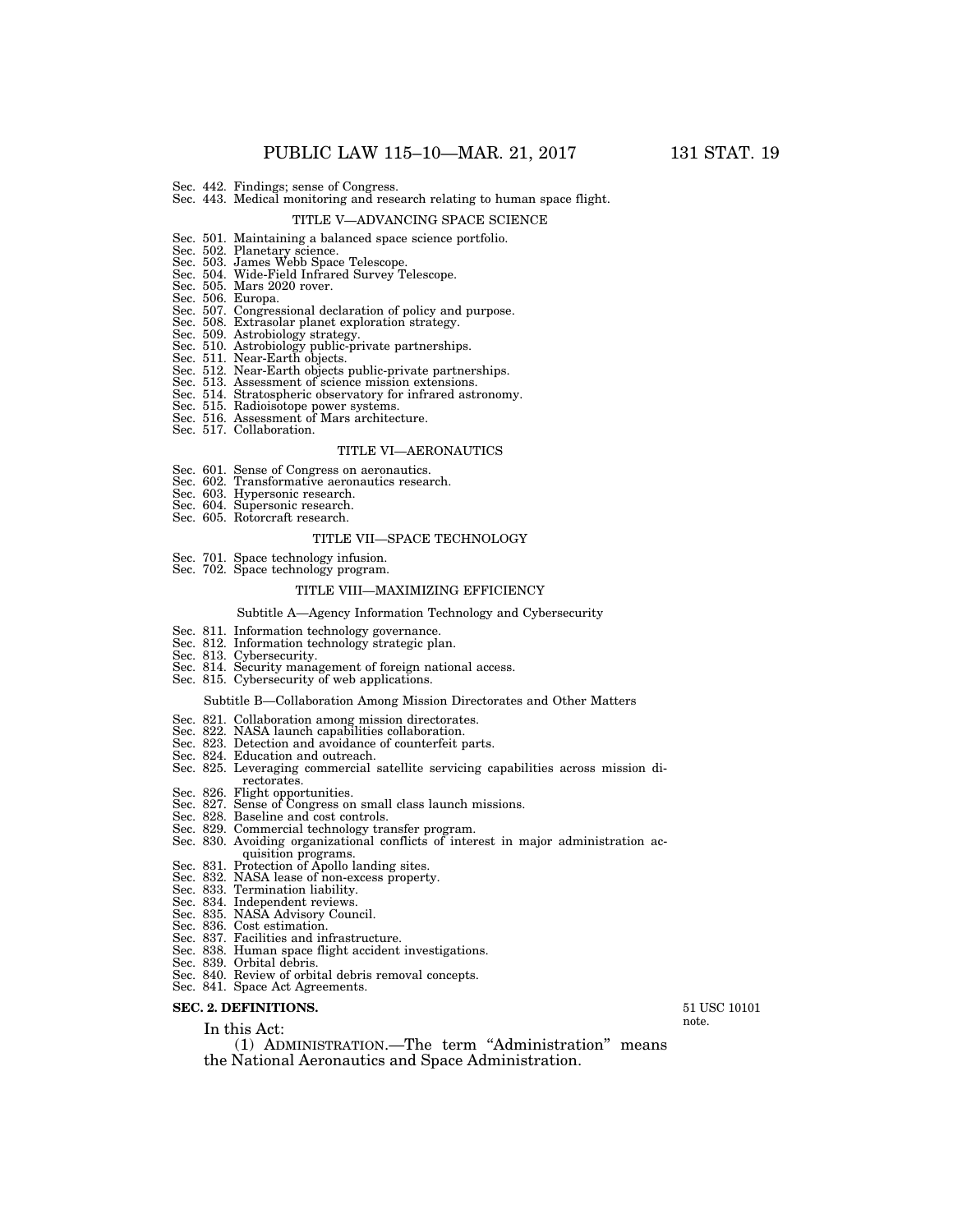(2) ADMINISTRATOR.—The term ''Administrator'' means the Administrator of the National Aeronautics and Space Administration.

(3) APPROPRIATE COMMITTEES OF CONGRESS.—The term ''appropriate committees of Congress'' means—

(A) the Committee on Commerce, Science, and Transportation of the Senate; and

(B) the Committee on Science, Space, and Technology of the House of Representatives.

(4) CIS-LUNAR SPACE.—The term ''cis-lunar space'' means the region of space from the Earth out to and including the region around the surface of the Moon.

(5) DEEP SPACE.—The term ''deep space'' means the region of space beyond low-Earth orbit, to include cis-lunar space.

(6) GOVERNMENT ASTRONAUT.—The term ''government astronaut'' has the meaning given the term in section 50902 of title 51, United States Code.

(7) ISS.—The term ''ISS'' means the International Space Station.

(8) ISS MANAGEMENT ENTITY.—The term ''ISS management entity'' means the organization with which the Administrator has a cooperative agreement under section 504(a) of the National Aeronautics and Space Administration Authorization Act of 2010 (42 U.S.C. 18354(a)).

(9) NASA.—The term ''NASA'' means the National Aeronautics and Space Administration.

(10) ORION.—The term ''Orion'' means the multipurpose crew vehicle described under section 303 of the National Aeronautics and Space Administration Authorization Act of 2010 (42 U.S.C. 18323).

(11) SPACE LAUNCH SYSTEM.—The term ''Space Launch System'' has the meaning given the term in section 3 of the National Aeronautics and Space Administration Authorization Act of 2010 (42 U.S.C. 18302).

(12) UNITED STATES GOVERNMENT ASTRONAUT.—The term ''United States government astronaut'' has the meaning given the term "government astronaut" in section 50902 of title 51, United States Code, except it does not include an individual who is an international partner astronaut.

# **TITLE I—AUTHORIZATION OF APPROPRIATIONS**

### **SEC. 101. FISCAL YEAR 2017.**

There are authorized to be appropriated to NASA for fiscal year 2017, \$19,508,000,000, as follows: (1) For Exploration, \$4,330,000,000.

(2) For Space Operations, \$5,023,000,000.

(3) For Science, \$5,500,000,000.

(4) For Aeronautics, \$640,000,000.

(5) For Space Technology, \$686,000,000.

(6) For Education, \$115,000,000.

(7) For Safety, Security, and Mission Services, \$2,788,600,000.

(8) For Construction and Environmental Compliance and Restoration, \$388,000,000.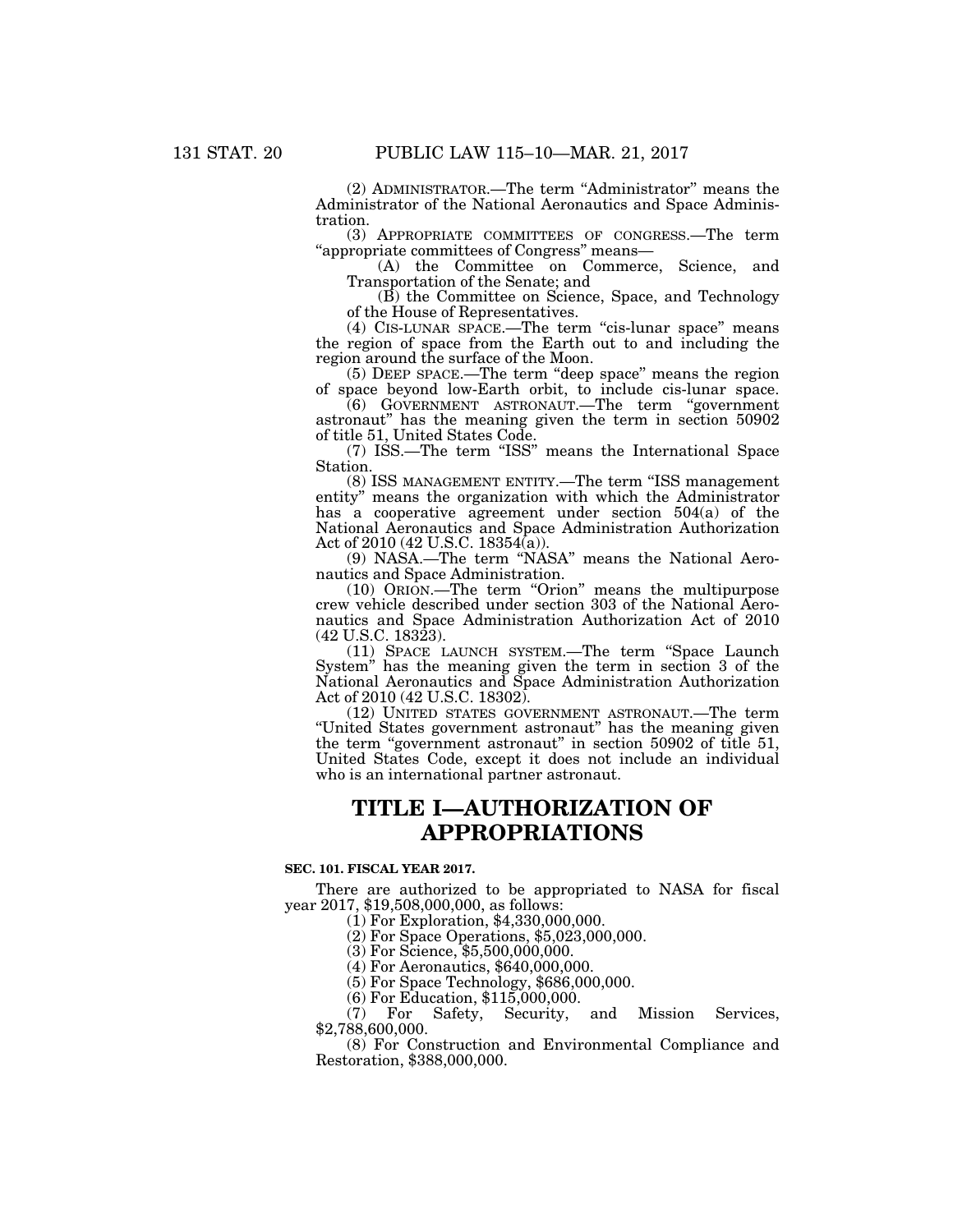(9) For Inspector General, \$37,400,000.

# **TITLE II—SUSTAINING NATIONAL SPACE COMMITMENTS**

### **SEC. 201. SENSE OF CONGRESS ON SUSTAINING NATIONAL SPACE COMMITMENTS.**

It is the sense of Congress that—

(1) honoring current national space commitments and building upon investments in space across successive Administrations demonstrates clear continuity of purpose by the United States, in collaboration with its international, academic, and industry partners, to extend humanity's reach into deep space, including cis-lunar space, the Moon, the surface and moons of Mars, and beyond;

(2) NASA leaders can best leverage investments in the United States space program by continuing to develop a balanced portfolio for space exploration and space science, including continued development of the Space Launch System, Orion, Commercial Crew Program, space and planetary science missions such as the James Webb Space Telescope, Wide-Field Infrared Survey Telescope, and Europa mission, and ongoing operations of the ISS and Commercial Resupply Services Program;

(3) a national, government-led space program that builds on current science and exploration programs, advances human knowledge and capabilities, and opens the frontier beyond Earth for ourselves, commercial enterprise, and science, and with our international partners, is of critical importance to our national destiny and to a future guided by United States values and freedoms;

(4) continuity of purpose and effective execution of core NASA programs are essential for efficient use of resources in pursuit of timely and tangible accomplishments;

(5) NASA could improve its efficiency and effectiveness by working with industry to streamline existing programs and requirements, procurement practices, institutional footprint, and bureaucracy while preserving effective program oversight, accountability, and safety;

(6) it is imperative that the United States maintain and enhance its leadership in space exploration and space science, and continue to expand freedom and economic opportunities in space for all Americans that are consistent with the Constitution of the United States; and

(7) NASA should be a multi-mission space agency, and should have a balanced and robust set of core missions in space science, space technology, aeronautics, human space flight and exploration, and education.

# **SEC. 202. FINDINGS.**

Congress makes the following findings:

(1) Returns on the Nation's investments in science, technology, and exploration accrue over decades-long timeframes, and a disruption of such investments could prevent returns from being fully realized.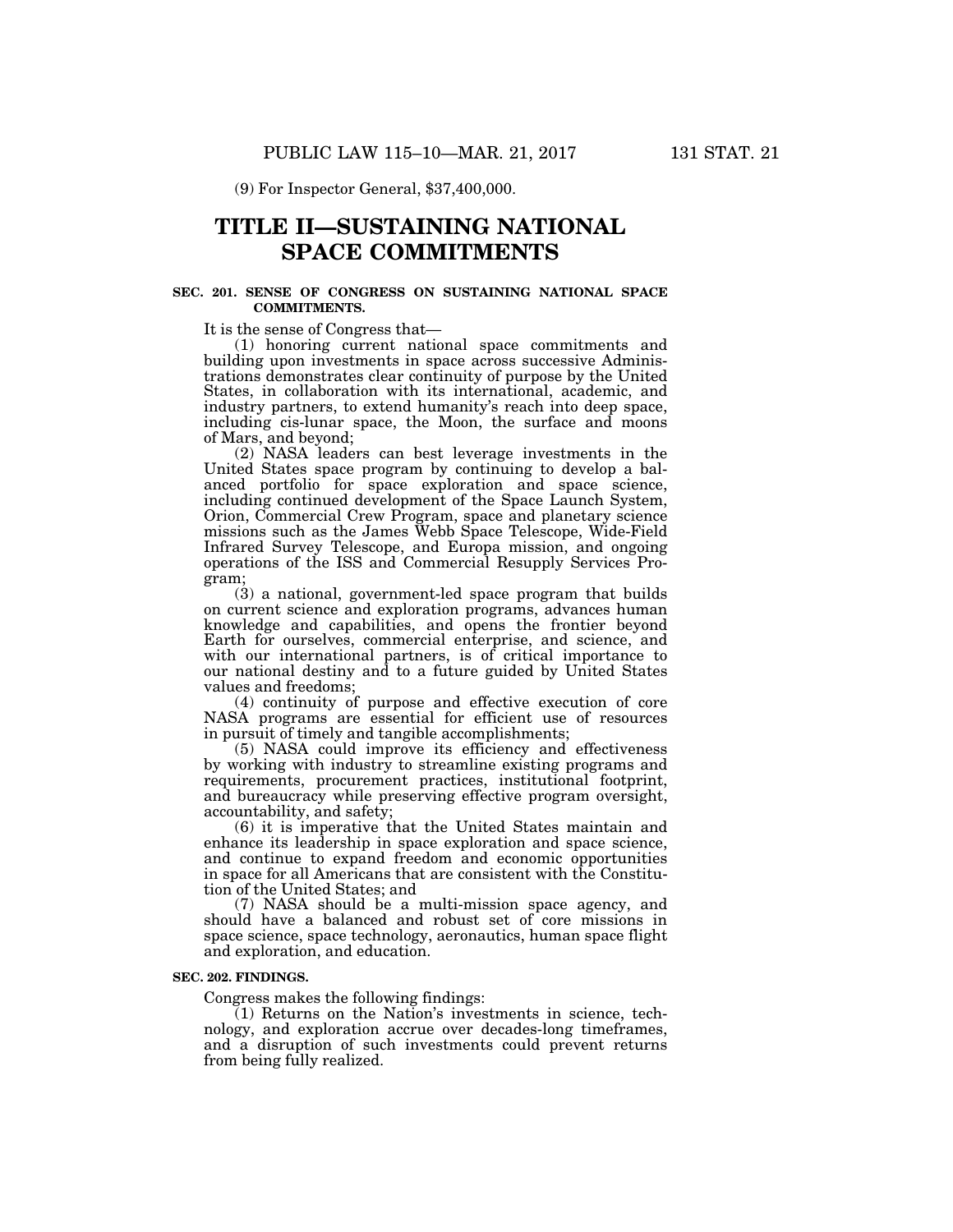(2) Past challenges to the continuity of such investments, particularly threats regarding the cancellation of authorized programs with bipartisan and bicameral support, have disrupted completion of major space systems thereby—

(A) impeding planning and pursuit of national objectives in space science and human space exploration;

(B) placing such investments in space science and space exploration at risk; and

(C) degrading the aerospace industrial base.

(3) The National Aeronautics and Space Administration Authorization Act of 2005 (Public Law 109–155; 119 Stat. 2895), National Aeronautics and Space Administration Authorization Act of 2008 (Public Law 110–422; 122 Stat. 4779), and National Aeronautics and Space Administration Authorization Act of 2010 (42 U.S.C. 18301 et seq.) reflect a broad, bipartisan agreement on the path forward for NASA's core missions in science, space technology, aeronautics, human space flight and exploration, and education, that serves as the foundation for the policy updates by this Act.

(4) Sufficient investment and maximum utilization of the ISS and ISS National Laboratory with our international and industry partners is—

 $(A)$  consistent with the goals and objectives of the United States space program; and

(B) imperative to continuing United States global leadership in human space exploration, science, research, technology development, and education opportunities that contribute to development of the next generation of American scientists, engineers, and leaders, and to creating the opportunity for economic development of low-Earth orbit.

(5) NASA has made measurable progress in the development and testing of the Space Launch System and Orion exploration systems with the near-term objectives of the initial integrated test flight and launch in 2018, a human mission in 2021, and continued missions with an annual cadence in cis-lunar space and eventually to the surface of Mars.

(6) The Commercial Crew Program has made measurable progress toward reestablishing the capability to launch United States government astronauts from United States soil into low-Earth orbit by the end of 2018.

(7) The Aerospace Safety Advisory Panel, in its 2015 Annual Report, urged continuity of purpose noting concerns over the potential for cost overruns and schedule slips that could accompany significant changes to core NASA programs.

# **TITLE III—MAXIMIZING UTILIZATION OF THE ISS AND LOW-EARTH ORBIT**

51 USC 50111 note.

#### **SEC. 301. OPERATION OF THE ISS.**

(a) SENSE OF CONGRESS.—It is the sense of Congress that— (1) after 15 years of continuous human presence in low-Earth orbit, the ISS continues to overcome challenges and operate safely;

(2) the ISS is a unique testbed for future space exploration systems development, including long-duration space travel;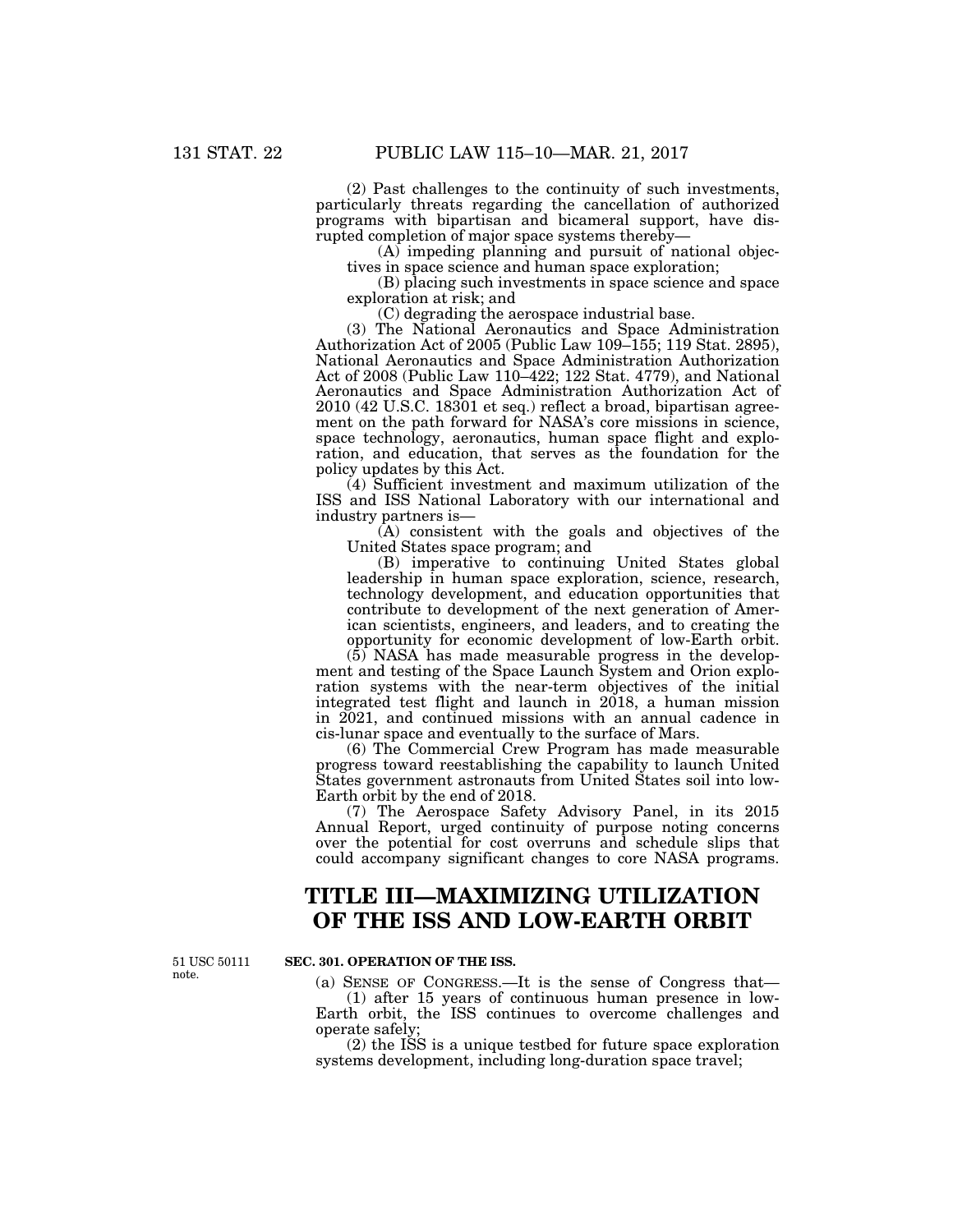(3) the expansion of partnerships, scientific research, and commercial applications of the ISS is essential to ensuring the greatest return on investments made by the United States and its international space partners in the development, assembly, and operations of that unique facility;

(4) utilization of the ISS will sustain United States leadership and progress in human space exploration by—

(A) facilitating the commercialization and economic development of low-Earth orbit;

(B) serving as a testbed for technologies and a platform for scientific research and development; and

(C) serving as an orbital facility enabling research upon—

(i) the health, well-being, and performance of humans in space; and

(ii) the development of in-space systems enabling human space exploration beyond low-Earth orbit; and

(5) the ISS provides a platform for fundamental, microgravity, discovery-based space life and physical sciences research that is critical for enabling space exploration, protecting humans in space, increasing pathways for commercial space development that depend on advances in basic research, and contributes to advancing science, technology, engineering, and mathematics research.

(b) OBJECTIVES.—The primary objectives of the ISS program shall be—

(1) to achieve the long term goal and objectives under section 202 of the National Aeronautics and Space Administration Authorization Act of 2010 (42 U.S.C. 18312); and

(2) to pursue a research program that advances knowledge and provides other benefits to the Nation.

(c) CONTINUATION OF THE ISS.—Section 501 of the National Aeronautics and Space Administration Authorization Act of 2010 (42 U.S.C. 18351) is amended to read as follows:

## **''SEC. 501. CONTINUATION OF THE INTERNATIONAL SPACE STATION.**

"(a) POLICY OF THE UNITED STATES.—It shall be the policy of the United States, in consultation with its international partners in the ISS program, to support full and complete utilization of the ISS through at least 2024.

''(b) NASA ACTION.—In furtherance of the policy set forth in subsection (a), NASA shall—<br>"(1) pursue

"(1) pursue international, commercial, and intragovernmental means to maximize ISS logistics supply, maintenance, and operational capabilities, reduce risks to ISS systems sustainability, and offset and minimize United States operations costs relating to the ISS;

" $(2)$  utilize, to the extent practicable, the ISS for the development of capabilities and technologies needed for the future of human space exploration beyond low-Earth orbit; and

''(3) utilize, if practical and cost effective, the ISS for Science Mission Directorate missions in low-Earth orbit.''.

### **SEC. 302. TRANSPORTATION TO ISS.**

(a) FINDINGS.—Congress finds that reliance on foreign carriers for United States crew transfer is unacceptable, and the Nation's human space flight program must acquire the capability to launch

51 USC 50111 note.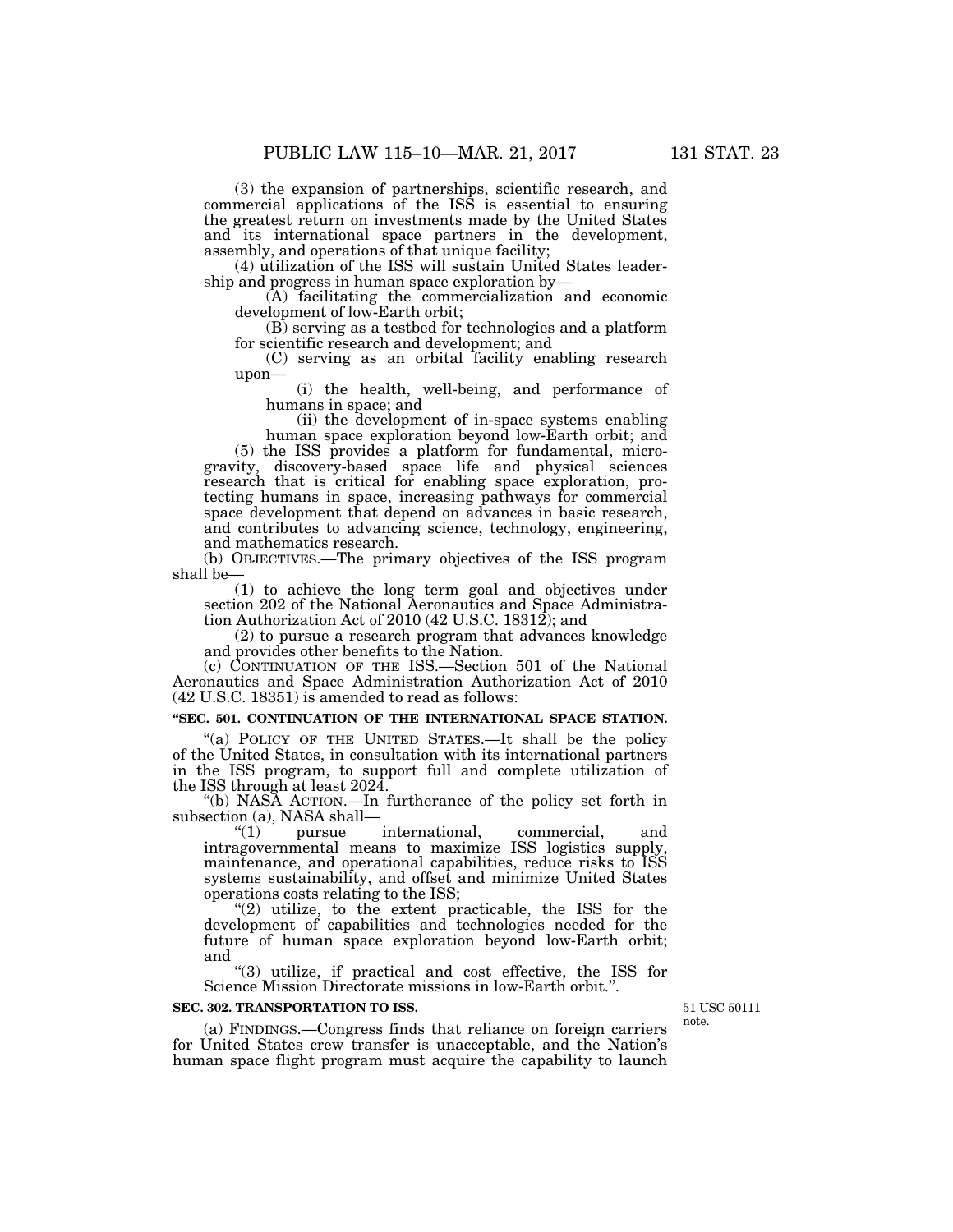United States government astronauts on vehicles using United States rockets from United States soil as soon as is safe, reliable, and affordable to do so.

(b) SENSE OF CONGRESS ON COMMERCIAL CREW PROGRAM AND COMMERCIAL RESUPPLY SERVICES PROGRAM.—It is the sense of Congress that—

(1) once developed and certified to meet the Administration's safety and reliability requirements, United States commercially provided crew transportation systems can serve as the primary means of transporting United States government astronauts and international partner astronauts to and from the ISS and serving as ISS crew rescue vehicles;

(2) previous budgetary assumptions used by the Administration in its planning for the Commercial Crew Program assumed significantly higher funding levels than were authorized and appropriated by Congress;

(3) credibility in the Administration's budgetary estimates for the Commercial Crew Program can be enhanced by an independently developed cost estimate;

 $(4)$  such credibility in budgetary estimates is an important factor in understanding program risk;

(5) United States access to low-Earth orbit is paramount to the continued success of the ISS and ISS National Laboratory;

(6) a stable and successful Commercial Resupply Services Program and Commercial Crew Program are critical to ensuring timely provisioning of the ISS and to reestablishing the capability to launch United States government astronauts from United States soil into orbit, ending reliance upon Russian transport of United States government astronauts to the ISS which has not been possible since the retirement of the Space Shuttle program in  $2011$ ;

(7) NASA should build upon the success of the Commercial Orbital Transportation Services Program and Commercial Resupply Services Program that have allowed private sector companies to partner with NASA to deliver cargo and scientific experiments to the ISS since 2012;

(8) the 21st Century Launch Complex Program has enabled significant modernization and infrastructure improvements at launch sites across the United States to support NASA's Commercial Resupply Services Program and other civil and commercial space flight missions; and

(9) the 21st Century Launch Complex Program should be continued in a manner that leverages State and private investments to achieve the goals of that program.

(c) REAFFIRMATION.—Congress reaffirms—

(1) its commitment to the use of a commercially developed, private sector launch and delivery system to the ISS for crew missions as expressed in the National Aeronautics and Space Administration Authorization Act of 2005 (Public Law 109– 155; 119 Stat. 2895), the National Aeronautics and Space Administration Authorization Act of 2008 (Public Law 110– 422; 122 Stat. 4779), and the National Aeronautics and Space Administration Authorization Act of 2010 (42 U.S.C. 18301 et seq.); and

 $(2)$  the requirement under section  $50111(b)(1)(A)$  of title 51, United States Code, that the Administration shall make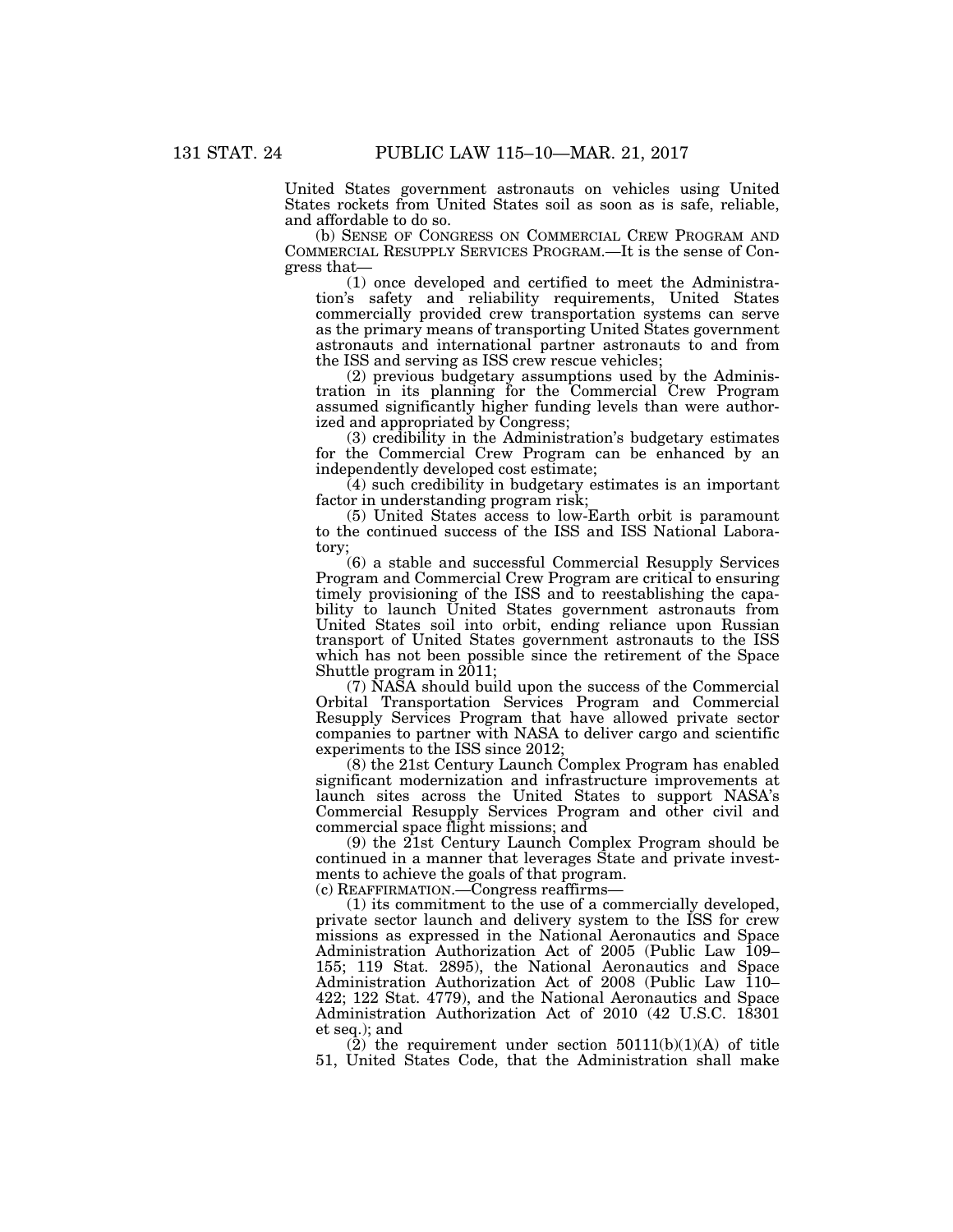use of United States commercially provided ISS crew transfer

and crew rescue services to the maximum extent practicable.

(d) USE OF NON-UNITED STATES HUMAN SPACE FLIGHT TRANSPORTATION CAPABILITIES.—Section 201(a) of the National Aeronautics and Space Administration Authorization Act of 2010  $(42 \text{ U.S.C. } 18311(a))$  is amended to read as follows:

"(a) USE OF NON-UNITED STATES HUMAN SPACE FLIGHT TRANSPORTATION SERVICES.—

"(1) IN GENERAL.—The Federal Government may not acquire human space flight transportation services from a foreign entity unless—

"(A) no United States Government-operated human space flight capability is available;

"(B) no United States commercial provider is available; and

''(C) it is a qualified foreign entity.

''(2) DEFINITIONS.—In this subsection:

''(A) COMMERCIAL PROVIDER.—The term 'commercial provider' means any person providing human space flight transportation services, primary control of which is held by persons other than the Federal Government, a State or local government, or a foreign government.

''(B) QUALIFIED FOREIGN ENTITY.—The term 'qualified foreign entity' means a foreign entity that is in compliance with all applicable safety standards and is not prohibited from providing space transportation services under other law.

''(C) UNITED STATES COMMERCIAL PROVIDER.—The term 'United States commercial provider' means a commercial provider, organized under the laws of the United States or of a State, that is more than 50 percent owned by United States nationals.

''(3) ARRANGEMENTS WITH FOREIGN ENTITIES.—Nothing in this subsection shall prevent the Administrator from negotiating or entering into human space flight transportation arrangements with foreign entities to ensure safety of flight and continued ISS operations.''.

(e) COMMERCIAL CREW PROGRAM.—

(1) OBJECTIVE.—The objective of the Commercial Crew Program shall be to assist in the development and certification of commercially provided transportation that—

(A) can carry United States government astronauts safely, reliably, and affordably to and from the ISS;

(B) can serve as a crew rescue vehicle; and

(C) can accomplish subparagraphs (A) and (B) as soon as practicable.

(2) PRIMARY CONSIDERATION.—The objective described in paragraph (1) shall be the primary consideration in the acquisition strategy for the Commercial Crew Program.

(3) SAFETY.—

(A) IN GENERAL.—The Administrator shall protect the safety of government astronauts by ensuring that each commercially provided transportation system under this subsection meets all applicable human rating requirements in accordance with section 403(b)(1) of the National Aeronautics and Space Administration Authorization Act of 2010 (42 U.S.C. 18342(b)(1)).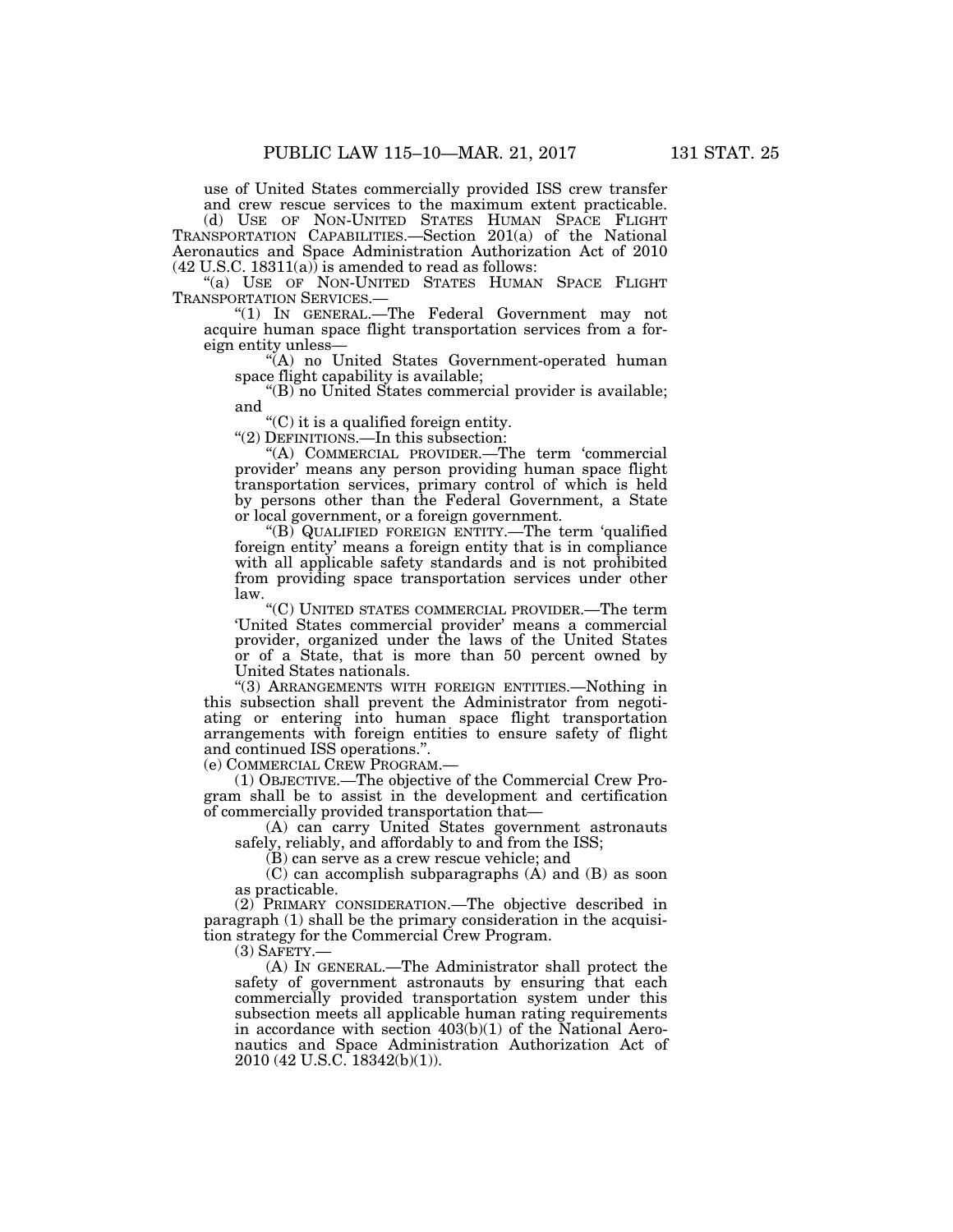(B) LESSONS LEARNED.—Consistent with the findings and recommendations of the Columbia Accident Investigation Board, the Administration shall ensure that safety and the minimization of the probability of loss of crew are the critical priorities of the Commercial Crew Program.

(4) COST MINIMIZATION.—The Administrator shall strive through the competitive selection process to minimize the life cycle cost to the Administration through the planned period of commercially provided crew transportation services.

(f) COMMERCIAL CARGO PROGRAM.—Section 401 of the National Aeronautics and Space Administration Authorization Act of 2010 (42 U.S.C. 18341) is amended by striking ''Commercial Orbital Transportation Services'' and inserting ''Commercial Resupply Services''.

(g) COMPETITION.—It is the policy of the United States that, to foster the competitive development, operation, improvement, and commercial availability of space transportation services, and to minimize the life cycle cost to the Administration, the Administrator shall procure services for Federal Government access to and return from the ISS, whenever practicable, via fair and open competition for well-defined, milestone-based, Federal Acquisition Regulationbased contracts under section 201(a) of the National Aeronautics and Space Administration Authorization Act of 2010 (42 U.S.C.  $18311(a)$ ).

(h) TRANSPARENCY.—

(1) SENSE OF CONGRESS.—It is the sense of Congress that cost transparency and schedule transparency aid in effective program management and risk assessment.

(2) IN GENERAL.—The Administrator shall, to the greatest extent practicable and in a manner that does not add costs or schedule delays to the program, ensure all Commercial Crew Program and Commercial Resupply Services Program providers provide evidence-based support for their costs and schedules.

(i) ISS CARGO RESUPPLY SERVICES LESSONS LEARNED.—Not later than 120 days after the date of enactment of this Act, the Administrator shall submit to the appropriate committees of Congress a report that—

 $(1)$  identifies the lessons learned to date from previous and existing Commercial Resupply Services contracts;

(2) indicates whether changes are needed to the manner in which the Administration procures and manages similar services prior to the issuance of future Commercial Resupply Services procurement opportunities; and

(3) identifies any lessons learned from the Commercial Resupply Services contracts that should be applied to the procurement and management of commercially provided crew transfer services to and from the ISS or to other future procurements.

51 USC 50111 note.

#### **SEC. 303. ISS TRANSITION PLAN.**

(a) FINDINGS.—Congress finds that—

(1) NASA has been both the primary supplier and consumer of human space flight capabilities and services of the ISS and in low-Earth orbit; and

(2) according to the National Research Council report "Pathways to Exploration: Rationales and Approaches for a U.S. Program of Human Space Exploration'' extending ISS

Contracts.

Deadline. Reports. Contracts.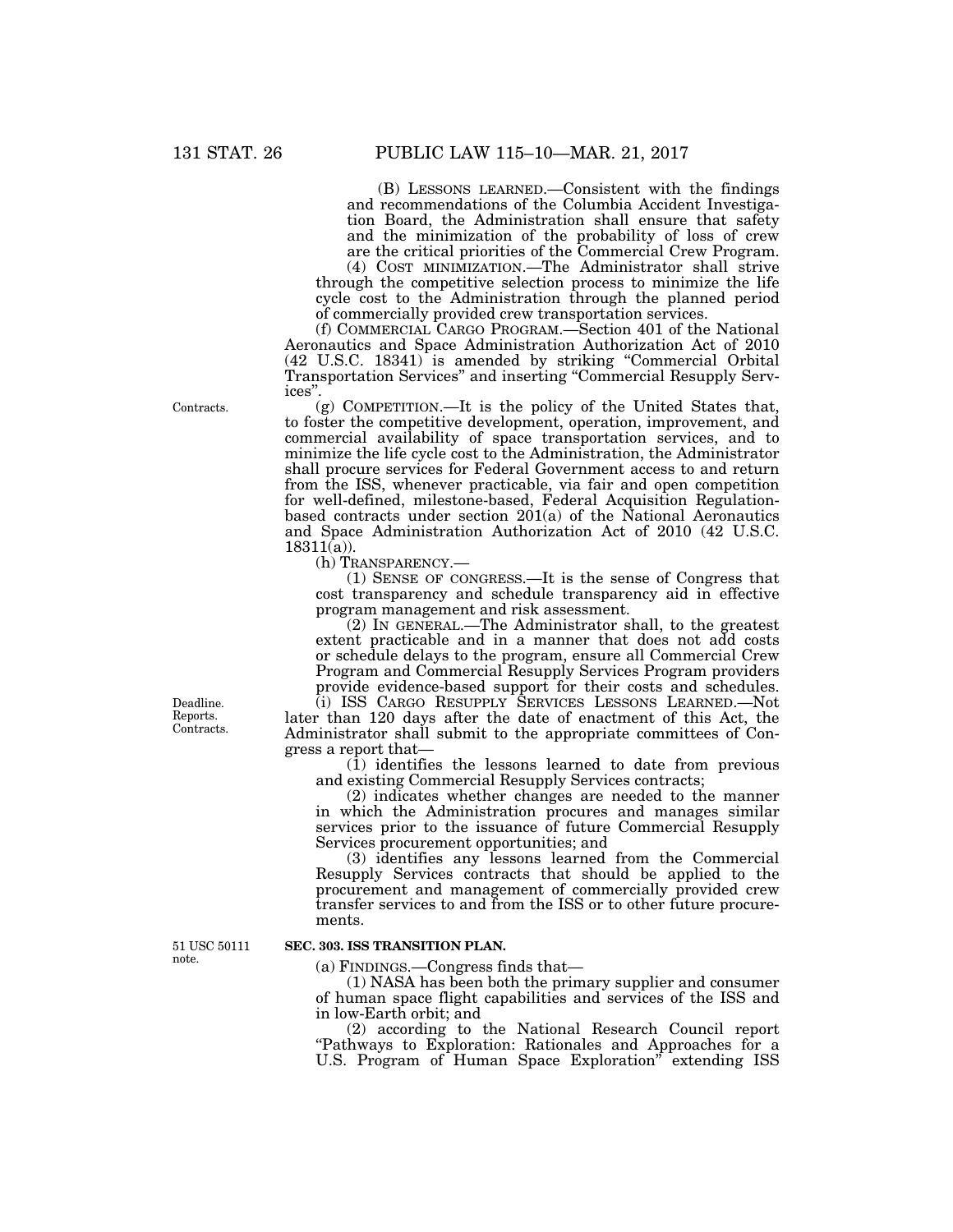beyond 2020 to 2024 or 2028 will have significant negative impacts on the schedule of crewed missions to Mars, without significant increases in funding.

(b) SENSE OF CONGRESS.—It is the sense of Congress that— (1) an orderly transition for United States human space flight activities in low-Earth orbit from the current regime, that relies heavily on NASA sponsorship, to a regime where NASA is one of many customers of a low-Earth orbit commercial human space flight enterprise may be necessary; and

(2) decisions about the long-term future of the ISS impact the ability to conduct future deep space exploration activities, and that such decisions regarding the ISS should be considered in the context of the human exploration roadmap under section 432 of this Act.

(c) REPORTS.—Section 50111 of title 51, United States Code, is amended by adding at the end the following:

''(c) ISS TRANSITION PLAN.—

''(1) IN GENERAL.—The Administrator, in coordination with the ISS management entity (as defined in section 2 of the National Aeronautics and Space Administration Transition Authorization Act of 2017), ISS partners, the scientific user community, and the commercial space sector, shall develop a plan to transition in a step-wise approach from the current regime that relies heavily on NASA sponsorship to a regime where NASA could be one of many customers of a low-Earth orbit non-governmental human space flight enterprise.

"(2) REPORTS.—Not later than December 1, 2017, and biennially thereafter until 2023, the Administrator shall submit to the Committee on Commerce, Science, and Transportation of the Senate and the Committee on Science, Space, and Technology of the House of Representatives a report that includes—

"(A) a description of the progress in achieving the Administration's deep space human exploration objectives on ISS and prospects for accomplishing future mission requirements, space exploration objectives, and other research objectives on future commercially supplied low-Earth orbit platforms or migration of those objectives to cis-lunar space;

''(B) the steps NASA is taking and will take, including demonstrations that could be conducted on the ISS, to stimulate and facilitate commercial demand and supply of products and services in low-Earth orbit;

''(C) an identification of barriers preventing the commercialization of low-Earth orbit, including issues relating to policy, regulations, commercial intellectual property, data, and confidentiality, that could inhibit the use of the ISS as a commercial incubator;

''(D) the criteria for defining the ISS as a research success; Criteria.

" $(E)$  the criteria used to determine whether the ISS is meeting the objective under section 301(b)(2) of the National Aeronautics and Space Administration Transition Authorization Act of 2017;

 $\mathrm{H}(F)$  an assessment of whether the criteria under subparagraphs (D) and (E) are consistent with the research areas defined in, and recommendations and schedules under, the current National Academies of Sciences,

Assessment.

Criteria.

Coordination.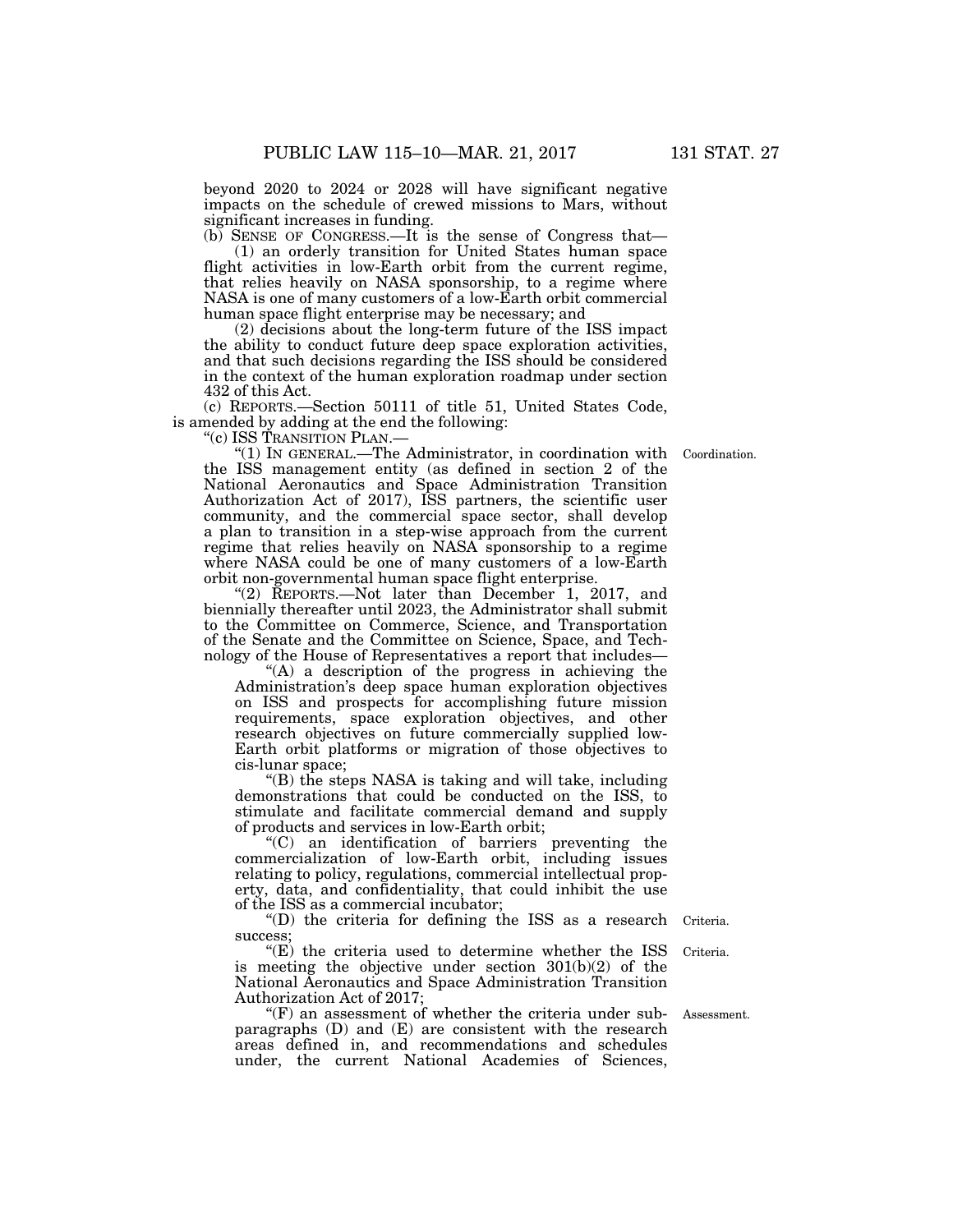Engineering, and Medicine Decadal Survey on Biological and Physical Sciences in Space;

 $\mathcal{L}(\tilde{G})$  any necessary contributions that ISS extension would make to enabling execution of the human exploration roadmap under section 432 of the National Aeronautics and Space Administration Transition Authorization Act of 2017;

 $H(H)$  the cost estimates for operating the ISS to achieve the criteria required under subparagraphs (D) and (E) and the contributions identified under subparagraph (G);

''(I) the cost estimates for extending operations of the ISS to 2024, 2028, and 2030;

''(J) an evaluation of the feasible and preferred service life of the ISS beyond the period described in section 503 of the National Aeronautics and Space Administration Authorization Act of 2010 (42 U.S.C. 18353), through at least 2028, as a unique scientific, commercial, and space exploration-related facility, including—

"(i) a general discussion of international partner capabilities and prospects for extending the partnership;

''(ii) the cost associated with extending the service life;

"(iii) an assessment on the technical limiting factors of the service life of the ISS, including a list of critical components and their expected service life and availability; and

"(iv) such other information as may be necessary to fully describe the justification for and feasibility of extending the service life of the ISS, including the potential scientific or technological benefits to the Federal Government, public, or to academic or commercial entities;

 $K(K)$  an identification of the necessary actions and an estimate of the costs to deorbit the ISS once it has reached the end of its service life;

''(L) the impact on deep space exploration capabilities, including a crewed mission to Mars in the 2030s, if the preferred service life of the ISS is extended beyond 2024 and NASA maintains a flat budget profile; and

"(M) an evaluation of the functions, roles, and responsibilities for management and operation of the ISS and a determination of—

''(i) those functions, roles, and responsibilities the Federal Government should retain during the lifecycle of the ISS;

"(ii) those functions, roles, and responsibilities that could be transferred to the commercial space sector;

''(iii) the metrics that would indicate the commercial space sector's readiness and ability to assume the functions, roles, and responsibilities described in clause (ii); and

"(iv) any necessary changes to any agreements or other documents and the law to enable the activities described in subparagraphs (A) and (B).

''(3) DEMONSTRATIONS.—If additional Government crew, power, and transportation resources are available after meeting

Cost estimate.

Cost estimate.

Evaluation.

Assessment.

Cost estimate.

Evaluation. Determination.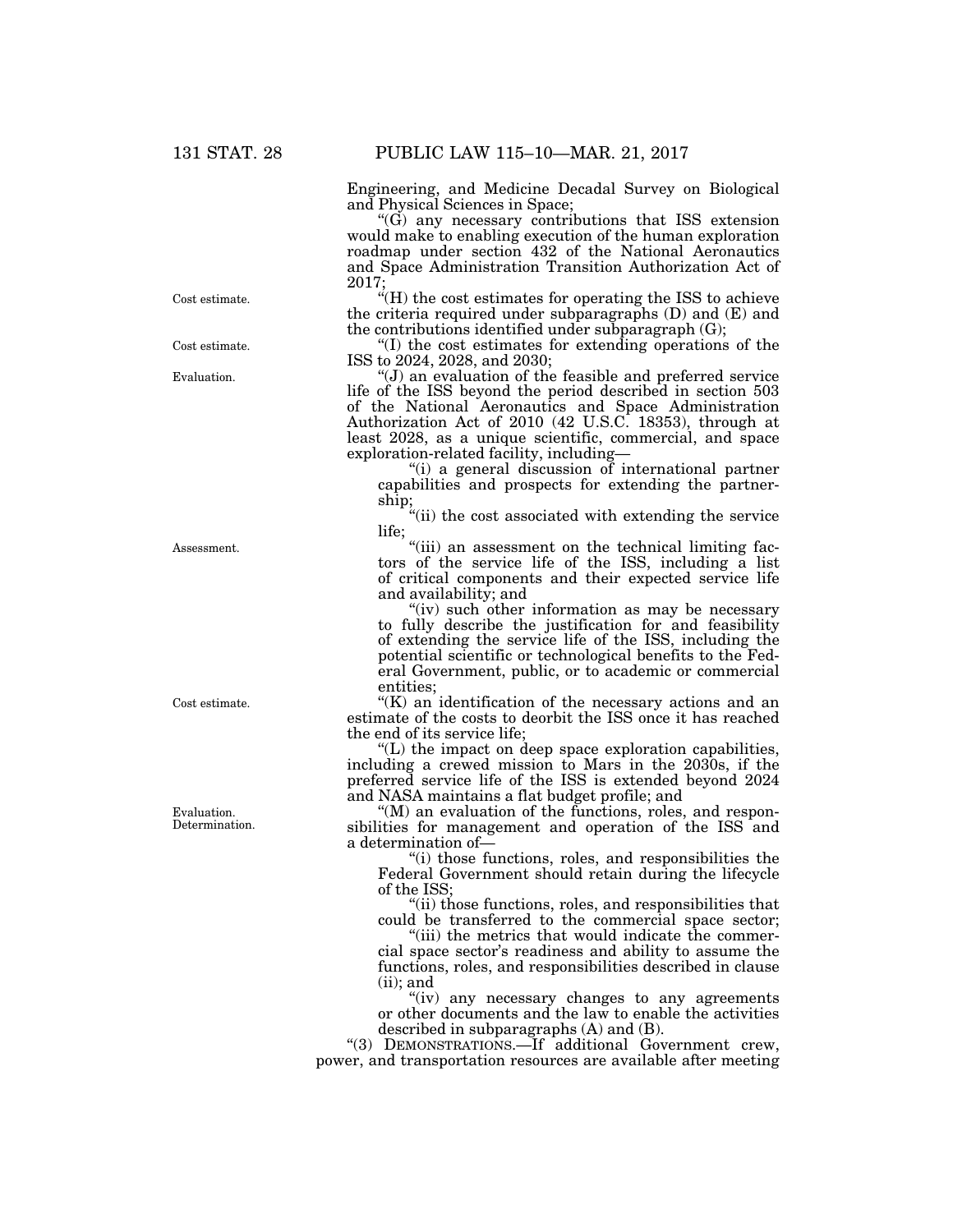the Administration's requirements for ISS activities defined in the human exploration roadmap and related research, demonstrations identified under paragraph (2) may—

''(A) test the capabilities needed to meet future mission requirements, space exploration objectives, and other research objectives described in paragraph (2)(A); and

''(B) demonstrate or test capabilities, including commercial modules or deep space habitats, Environmental Control and Life Support Systems, orbital satellite assembly, exploration space suits, a node that enables a wide variety of activity, including multiple commercial modules and airlocks, additional docking or berthing ports for commercial crew and cargo, opportunities for the commercial space sector to cost share for transportation and other services on the ISS, other commercial activities, or services obtained through alternate acquisition approaches.''.

#### **SEC. 304. SPACE COMMUNICATIONS.**

(a) PLAN.—The Administrator shall develop a plan, in consultation with relevant Federal agencies, to meet the Administration's projected space communication and navigation needs for low-Earth orbit and deep space operations in the 20-year period following the date of enactment of this Act.

(b) CONTENTS.—The plan shall include—

(1) the lifecycle cost estimates and a 5-year funding profile;

(2) the performance capabilities required to meet the Administration's projected space communication and navigation needs;

(3) the measures the Administration will take to sustain the existing space communications and navigation architecture;

(4) an identification of the projected space communications and navigation network and infrastructure needs;

(5) a description of the necessary upgrades to meet the needs identified in paragraph (4), including—

(A) an estimate of the cost of the upgrades;

(B) a schedule for implementing the upgrades; and (C) an assessment of whether and how any related missions will be impacted if resources are not secured at the level needed; Assessment.

(6) the cost estimates for the maintenance of existing space communications network capabilities necessary to meet the needs identified in paragraph (4);

(7) the criteria for prioritizing resources for the upgrades Criteria. described in paragraph (5) and the maintenance described in paragraph (6);

(8) an estimate of any reimbursement amounts the Administration may receive from other Federal agencies;

(9) an identification of the projected Tracking and Data Time period. Relay Satellite System needs in the 20-year period following the date of enactment of this Act, including in support of relevant Federal agencies, and cost and schedule estimates to maintain and upgrade the Tracking and Data Relay Satellite System to meet the projected needs;

(10) the measures the Administration is taking to meet space communications needs after all Tracking and Data Relay Satellite System third-generation communications satellites are operational; and

Cost estimates.

Consultation. Time period.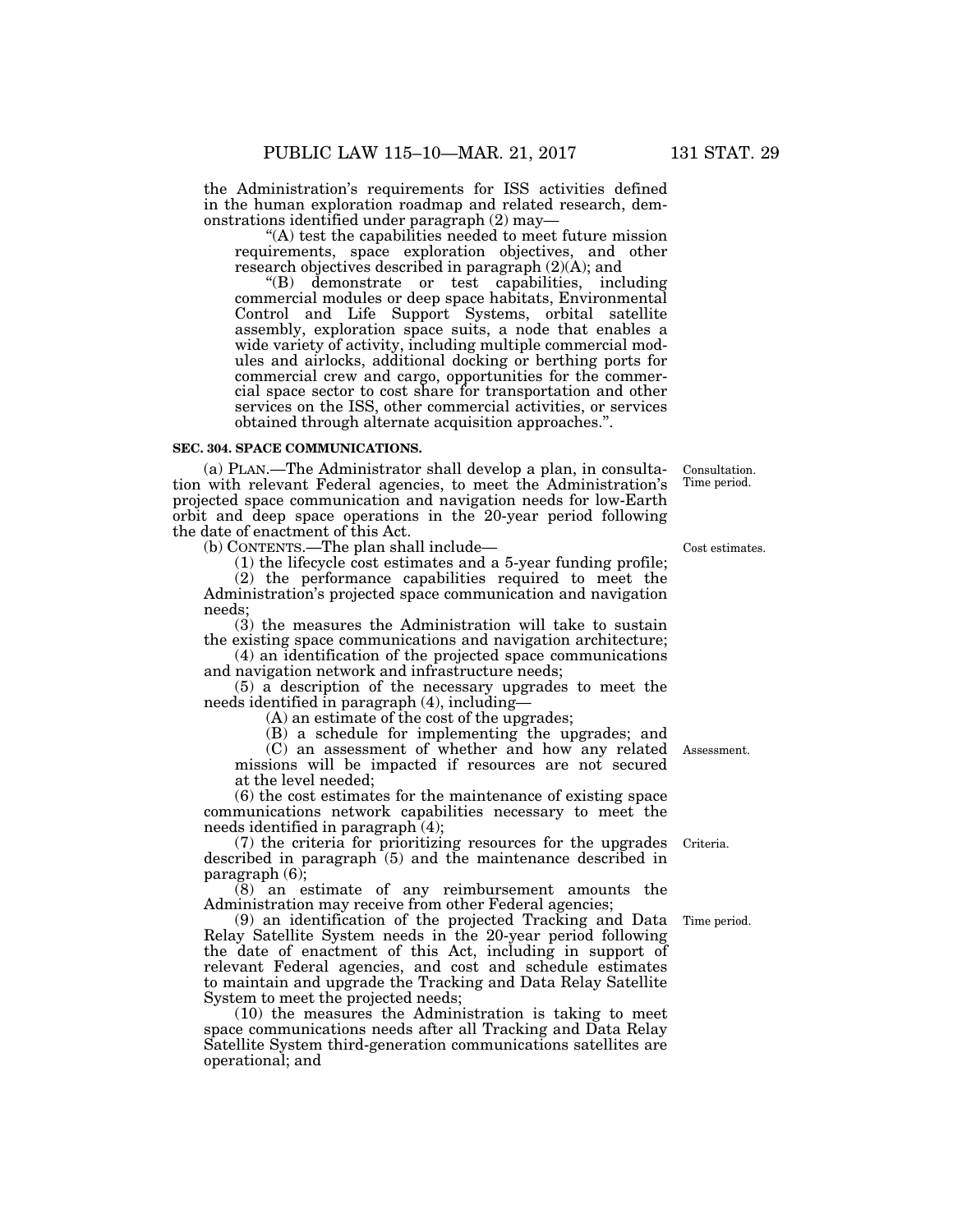(11) the measures the Administration is taking to mitigate threats to electromagnetic spectrum use.

Deadline.

# (c) SCHEDULE.—Not later than 1 year after the date of enactment of this Act, the Administrator shall submit the plan to the appropriate committees of Congress.

## **SEC. 305. INDEMNIFICATION; NASA LAUNCH SERVICES AND REENTRY SERVICES.**

(a) IN GENERAL.—Subchapter III of chapter 201 of title 51, United States Code, is amended by adding at the end the following:

51 USC 20148.

Regulations. Contracts.

# **''§ 20148. Indemnification; NASA launch services and reentry services**

''(a) IN GENERAL.—Under such regulations in conformity with this section as the Administrator shall prescribe taking into account the availability, cost, and terms of liability insurance, any contract between the Administration and a provider may provide that the United States will indemnify the provider against successful claims (including reasonable expenses of litigation or settlement) by third parties for death, bodily injury, or loss of or damage to property resulting from launch services and reentry services carried out under the contract that the contract defines as unusually hazardous or nuclear in nature, but only to the extent the total amount of successful claims related to the activities under the contract—

 $"(1)$  is more than the amount of insurance or demonstration of financial responsibility described in subsection  $(c)(3)$ ; and

 $(2)$  is not more than the amount specified in section 50915(a)(1)(B).

''(b) TERMS OF INDEMNIFICATION.—A contract made under subsection (a) that provides indemnification shall provide for-

''(1) notice to the United States of any claim or suit against the provider for death, bodily injury, or loss of or damage to property; and

" $(2)$  control of or assistance in the defense by the United States, at its election, of that claim or suit and approval of any settlement.

''(c) LIABILITY INSURANCE OF THE PROVIDER.—

" $(1)$  In GENERAL.—The provider under subsection  $(a)$  shall obtain liability insurance or demonstrate financial responsibility in amounts to compensate for the maximum probable loss from claims by—

''(A) a third party for death, bodily injury, or property damage or loss resulting from a launch service or reentry service carried out under the contract; and

''(B) the United States Government for damage or loss to Government property resulting from a launch service or reentry service carried out under the contract.

''(2) MAXIMUM PROBABLE LOSSES.—

''(A) IN GENERAL.—The Administrator shall determine the maximum probable losses under subparagraphs (A) and (B) of paragraph (1) not later than 90 days after the date that the provider requests such a determination and submits all information the Administrator requires.

''(B) REVISIONS.—The Administrator may revise a determination under subparagraph (A) of this paragraph if the Administrator determines the revision is warranted based on new information.

Contracts.

Notice.

Determination. Deadline.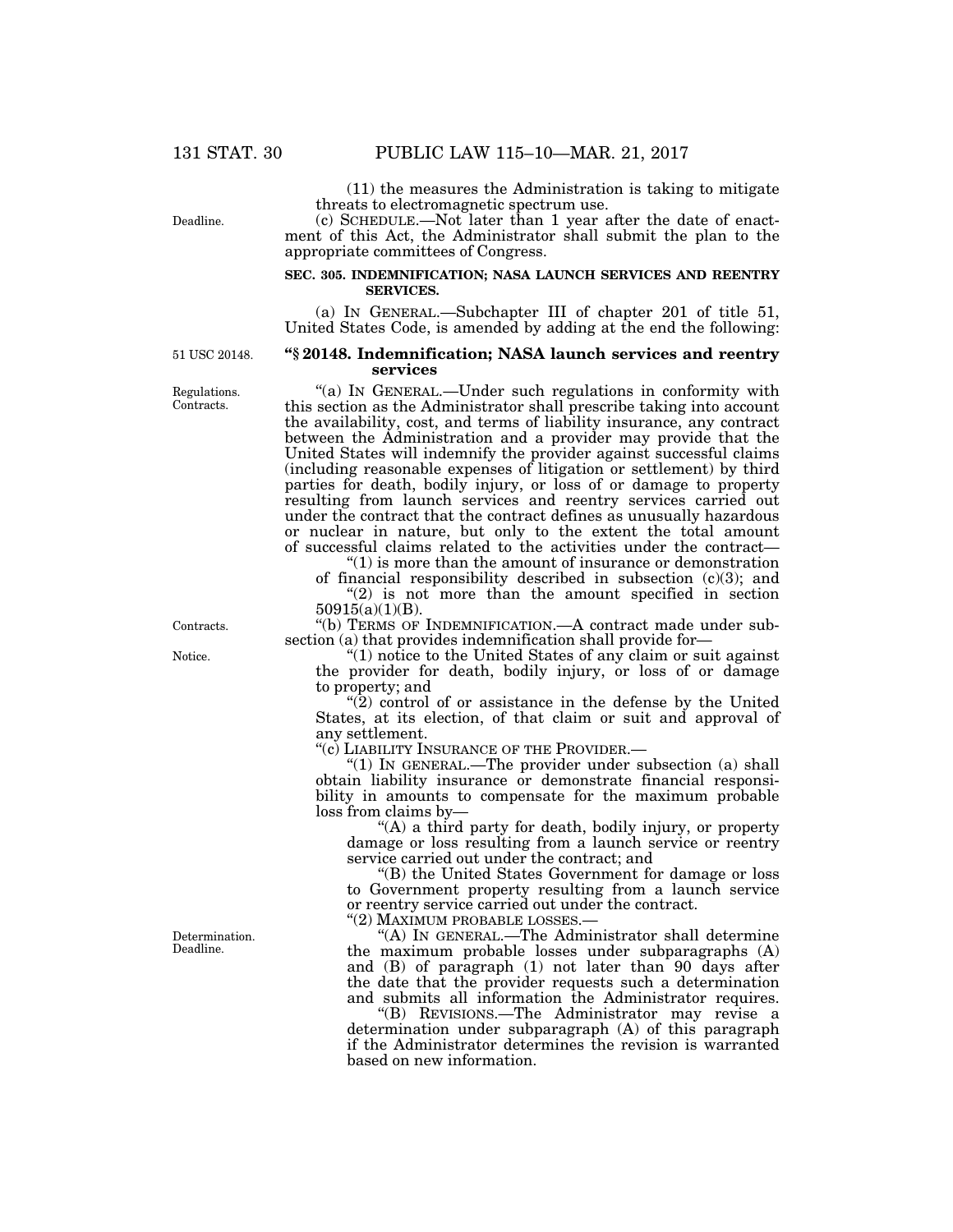''(3) AMOUNT OF INSURANCE.—For the total claims related to one launch or reentry, a provider shall not be required to obtain insurance or demonstrate financial responsibility of more than—

"(A)(i)  $$500,000,000$  under paragraph (1)(A); or

"(ii)  $$100,000,000$  under paragraph  $(1)(B)$ ; or

''(B) the maximum liability insurance available on the world market at reasonable cost.

"(4) COVERAGE.—An insurance policy or demonstration of financial responsibility under this subsection shall protect the following, to the extent of their potential liability for involvement in launch services or reentry services:

''(A) The Government.

''(B) Personnel of the Government.

''(C) Related entities of the Government.

''(D) Related entities of the provider.

''(E) Government astronauts.

"(d) NO INDEMNIFICATION WITHOUT CROSS-WAIVER.-Notwithstanding subsection (a), the Administrator may not indemnify a provider under this section unless there is a cross-waiver between the Administration and the provider as described in subsection (e).

''(e) CROSS-WAIVERS.—

''(1) IN GENERAL.—The Administrator, on behalf of the United States and its departments, agencies, and instrumentalities, shall reciprocally waive claims with a provider under which each party to the waiver agrees to be responsible, and agrees to ensure that its related entities are responsible, for damage or loss to its property, or for losses resulting from any injury or death sustained by its employees or agents, as a result of activities arising out of the performance of the contract.

"(2) LIMITATION.—The waiver made by the Government under paragraph (1) shall apply only to the extent that the claims are more than the amount of insurance or demonstration of financial responsibility required under subsection  $(c)(1)(B)$ .

''(f) WILLFUL MISCONDUCT.—Indemnification under subsection (a) may exclude claims resulting from the willful misconduct of the provider or its related entities.

''(g) CERTIFICATION OF JUST AND REASONABLE AMOUNT.—No payment may be made under subsection (a) unless the Administrator or the Administrator's designee certifies that the amount is just and reasonable.

''(h) PAYMENTS.—

''(1) IN GENERAL.—Upon the approval by the Administrator, payments under subsection (a) may be made from funds appropriated for such payments.

"(2) LIMITATION.—The Administrator shall not approve payments under paragraph (1), except to the extent provided in an appropriation law or to the extent additional legislative authority is enacted providing for such payments.

''(3) ADDITIONAL APPROPRIATIONS.—If the Administrator requests additional appropriations to make payments under this subsection, then the request for those appropriations shall be made in accordance with the procedures established under section 50915.

''(i) RULES OF CONSTRUCTION.—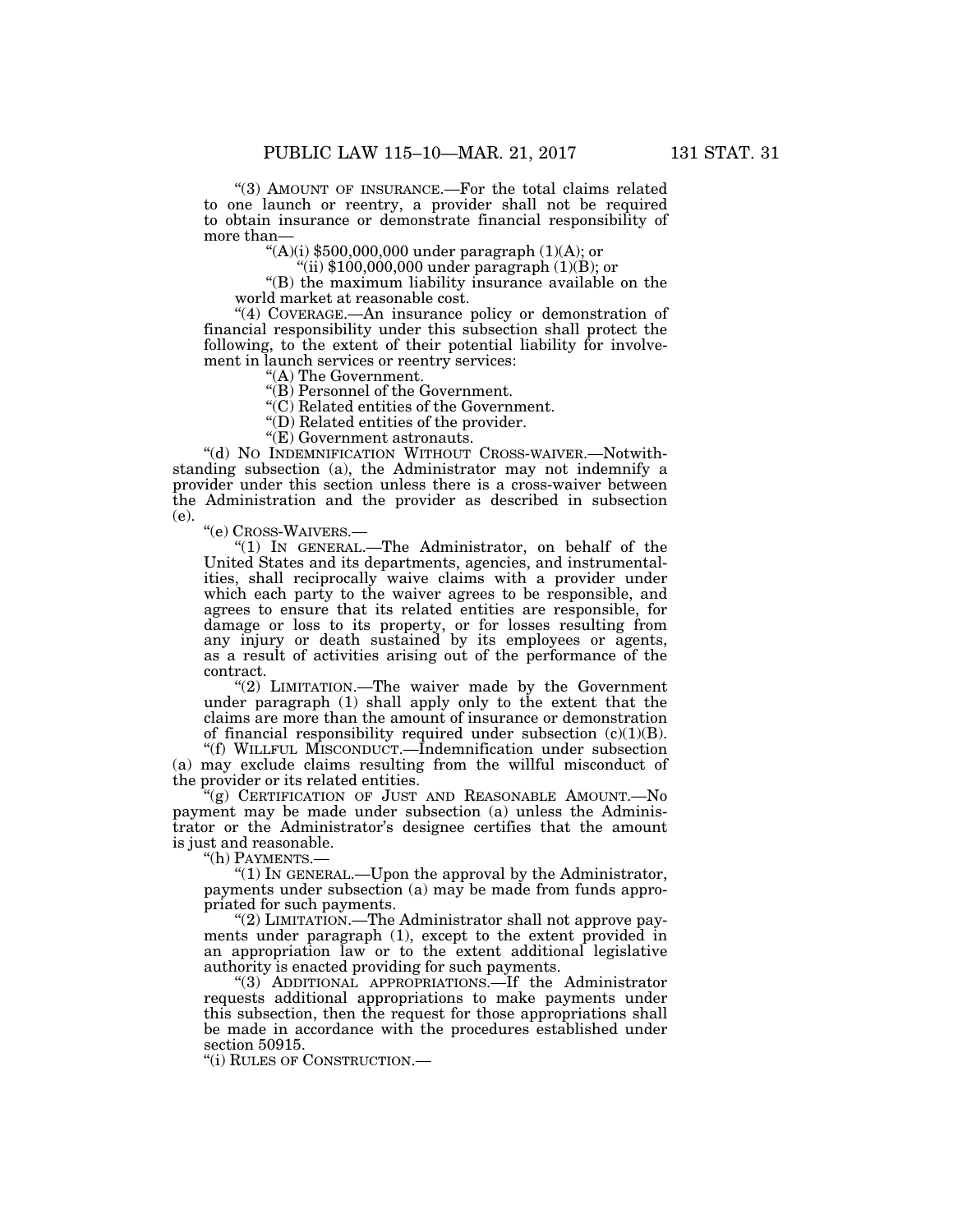"(1) In GENERAL.—The authority to indemnify under this section shall not create any rights in third persons that would not otherwise exist by law.

"(2) OTHER AUTHORITY.—Nothing in this section may be construed as prohibiting the Administrator from indemnifying a provider or any other NASA contractor under other law, including under Public Law 85–804 (50 U.S.C. 1431 et seq.).

"(3) ANTI-DEFICIENCY ACT.—Notwithstanding any other provision of this section—

"(A) all obligations under this section are subject to the availability of funds; and

''(B) nothing in this section may be construed to require obligation or payment of funds in violation of sections 1341, 1342, 1349 through 1351, and 1511 through 1519 of title 31, United States Code (commonly referred to as the 'Anti-Deficiency Act').

''(j) RELATIONSHIP TO OTHER LAWS.—The Administrator may not provide indemnification under this section for an activity that requires a license or permit under chapter 509.

''(k) DEFINITIONS.—In this section:

''(1) GOVERNMENT ASTRONAUT.—The term 'government astronaut' has the meaning given the term in section 50902.

"(2) LAUNCH SERVICES.—The term 'launch services' has the meaning given the term in section 50902.

"(3) PROVIDER.—The term 'provider' means a person that provides domestic launch services or domestic reentry services to the Government.

"(4) REENTRY SERVICES.—The term 'reentry services' has the meaning given the term in section 50902.

"(5) RELATED ENTITY.—The term 'related entity' means a contractor or subcontractor.

''(6) THIRD PARTY.—The term 'third party' means a person except—

''(A) the United States Government;

''(B) related entities of the Government involved in launch services or reentry services;

"(C) a provider;

''(D) related entities of the provider involved in launch services or reentry services; or

''(E) a government astronaut.''.

(b) CONFORMING AMENDMENT.—The table of contents for subchapter III of chapter 201 of title 51, United States Code, is amended by inserting after the item relating to section 20147 the following:

''20148. Indemnification; NASA launch services and reentry services.''.

51 USC 20101 prec.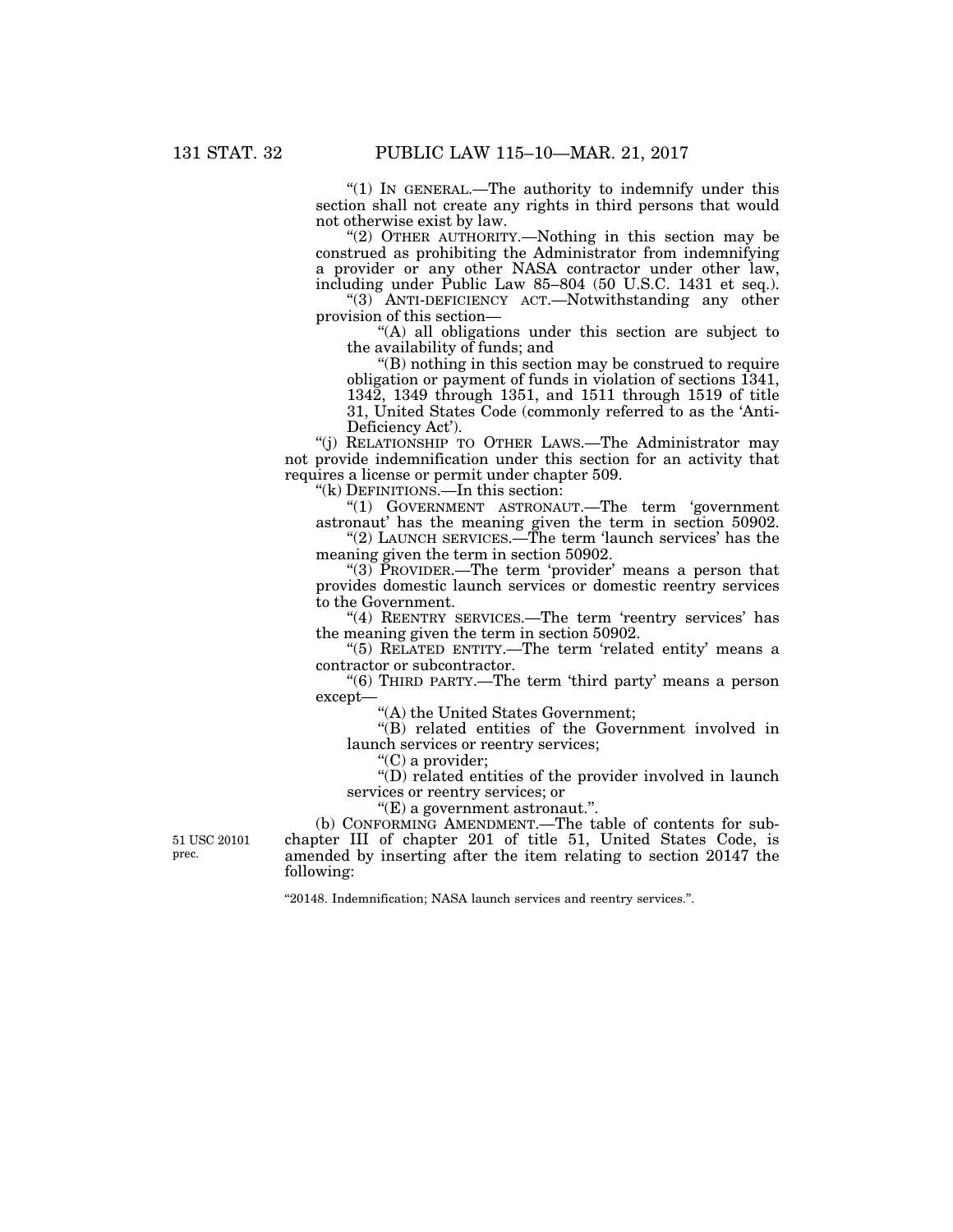# **TITLE IV—ADVANCING HUMAN DEEP SPACE EXPLORATION**

# **Subtitle A—Human Space Flight and Exploration Goals and Objectives**

## **SEC. 411. HUMAN SPACE FLIGHT AND EXPLORATION LONG-TERM GOALS.**

Section 202(a) of the National Aeronautics and Space Administration Authorization Act of 2010 (42 U.S.C. 18312(a)) is amended to read as follows:

''(a) LONG-TERM GOALS.—The long-term goals of the human space flight and exploration efforts of NASA shall be—

"(1) to expand permanent human presence beyond low-Earth orbit and to do so, where practical, in a manner involving international, academic, and industry partners;

"(2) crewed missions and progress toward achieving the goal in paragraph (1) to enable the potential for subsequent human exploration and the extension of human presence throughout the solar system; and

 $\mathcal{L}(3)$  to enable a capability to extend human presence, including potential human habitation on another celestial body and a thriving space economy in the 21st Century.''.

#### **SEC. 412. KEY OBJECTIVES.**

Section 202(b) of the National Aeronautics and Space Administration Authorization Act of 2010 (42 U.S.C. 18312(b)) is amended—

(1) in paragraph (3), by striking ''; and'' and inserting a semicolon;

(2) in paragraph (4), by striking the period at the end and inserting ''; and''; and

(3) by adding at the end the following:

''(5) to achieve human exploration of Mars and beyond through the prioritization of those technologies and capabilities best suited for such a mission in accordance with the stepping stone approach to exploration under section 70504 of title 51, United States Code.''.

## **SEC. 413. VISION FOR SPACE EXPLORATION.**

Section 20302 of title 51, United States Code, is amended—

 $(1)$  in subsection  $(a)$ , by inserting "in cis-lunar space or" after ''sustained human presence'';

(2) by amending subsection (b) to read as follows:

''(b) FUTURE EXPLORATION OF MARS.—The Administrator shall manage human space flight programs, including the Space Launch System and Orion, to enable humans to explore Mars and other destinations by defining a series of sustainable steps and conducting mission planning, research, and technology development on a timetable that is technically and fiscally possible, consistent with section 70504.''; and

(3) by adding at the end the following:

''(c) DEFINITIONS.—In this section:

''(1) ORION.—The term 'Orion' means the multipurpose crew vehicle described under section 303 of the National Aeronautics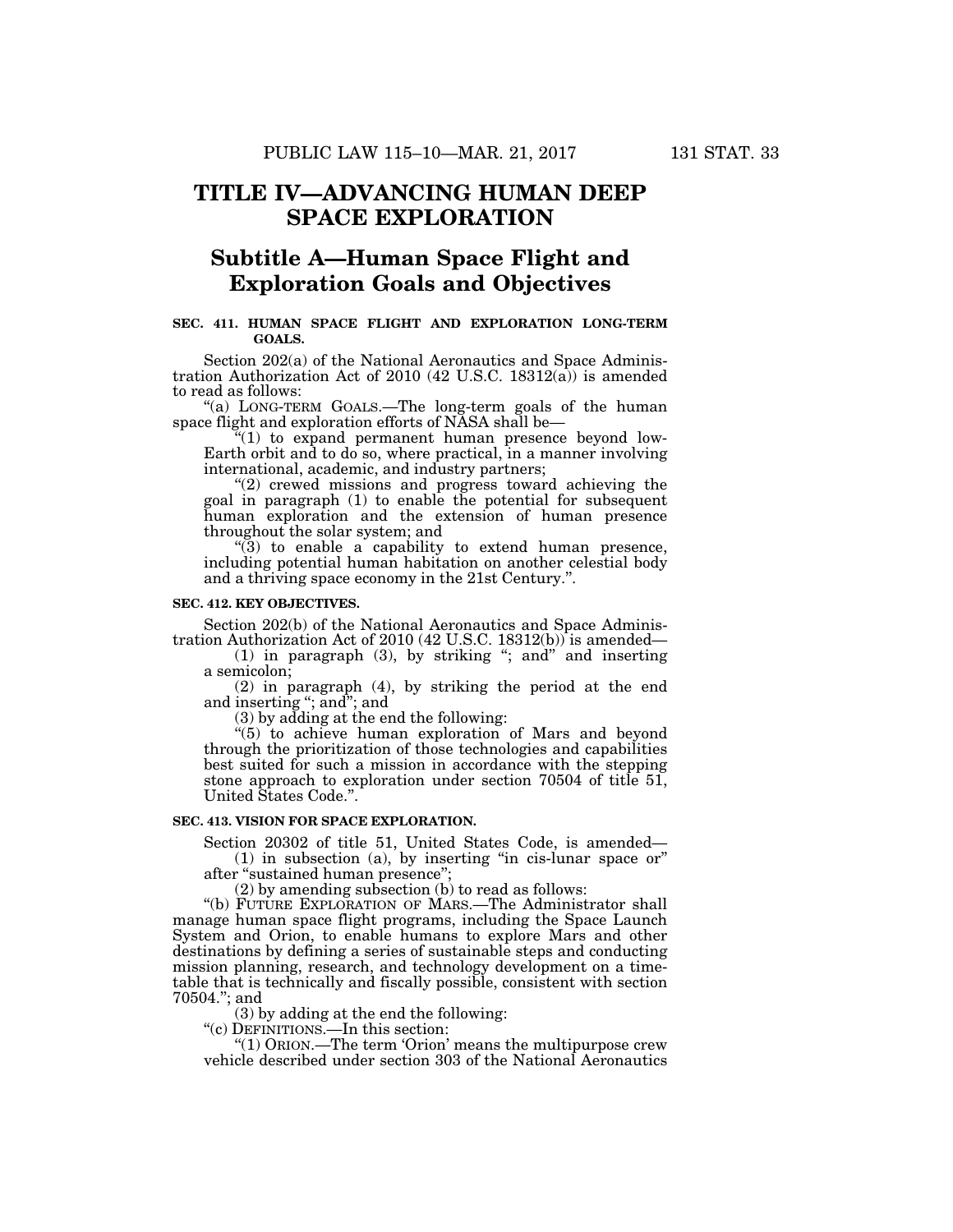and Space Administration Authorization Act of 2010 (42 U.S.C. 18323).

"(2) SPACE LAUNCH SYSTEM.-The term 'Space Launch System' means has the meaning given the term in section 3 of the National Aeronautics and Space Administration Authorization Act of 2010 (42 U.S.C. 18302).''.

## **SEC. 414. STEPPING STONE APPROACH TO EXPLORATION.**

Section 70504 of title 51, United States Code, is amended to read as follows:

#### **''§ 70504. Stepping stone approach to exploration**

''(a) IN GENERAL.—The Administration—

''(1) may conduct missions to intermediate destinations in sustainable steps in accordance with section 20302(b) of this title, and on a timetable determined by the availability of funding, in order to achieve the objective of human exploration of Mars specified in section 202(b)(5) of the National Aeronautics and Space Administration Authorization Act of 2010  $(42 \text{ U.S.C. } 183\text{12(b)(5)});$  and

"(2) shall incorporate any such missions into the human exploration roadmap under section 432 of the National Aeronautics and Space Administration Transition Authorization Act of 2017.

''(b) COST-EFFECTIVENESS.—In order to maximize the costeffectiveness of the long-term space exploration and utilization activities of the United States, the Administrator shall take all necessary steps, including engaging international, academic, and industry partners, to ensure that activities in the Administration's human space exploration program balance how those activities might also help meet the requirements of future exploration and utilization activities leading to human habitation on the surface of Mars.

''(c) COMPLETION.—Within budgetary considerations, once an exploration-related project enters its development phase, the Administrator shall seek, to the maximum extent practicable, to complete that project without undue delays.

''(d) INTERNATIONAL PARTICIPATION.—In order to achieve the goal of successfully conducting a crewed mission to the surface of Mars, the President may invite the United States partners in the ISS program and other nations, as appropriate, to participate in an international initiative under the leadership of the United States.''.

# **SEC. 415. UPDATE OF EXPLORATION PLAN AND PROGRAMS.**

Section 70502(2) of title 51, United States Code, is amended to read as follows:

"(2) implement an exploration research and technology development program to enable human and robotic operations consistent with section 20302(b) of this title;''.

#### **SEC. 416. REPEALS.**

(a) SPACE SHUTTLE CAPABILITY ASSURANCE.—Section 203 of the National Aeronautics and Space Administration Authorization Act of 2010 (42 U.S.C. 18313) is amended—

(1) by striking subsection (b);

(2) in subsection (d), by striking ''subsection (c)'' and inserting "subsection (b)"; and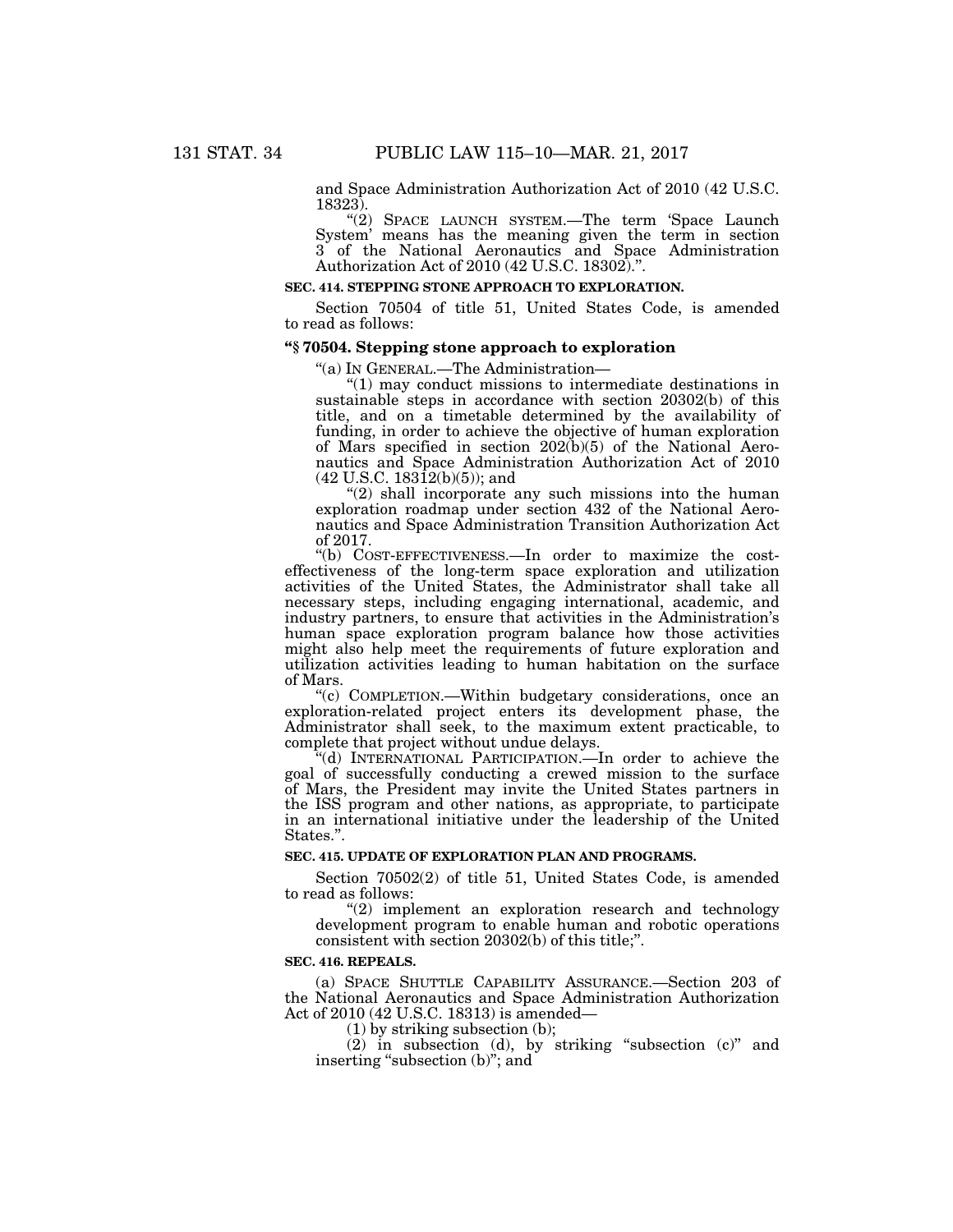(3) by redesignating subsections (c) and (d) as subsections (b) and (c), respectively.

(b) SHUTTLE PRICING POLICY FOR COMMERCIAL AND FOREIGN USERS.—Chapter 703 of title 51, United States Code, and the item relating to that chapter in the table of chapters for that title, are repealed.

(c) SHUTTLE PRIVATIZATION.—Section 50133 of title 51, United States Code, and the item relating to that section in the table of sections for chapter 501 of that title, are repealed.

#### **SEC. 417. ASSURED ACCESS TO SPACE.**

Section 70501 of title 51, United States Code, is amended— (1) by amending subsection (a) to read as follows:

"(a) POLICY STATEMENT.—In order to ensure continuous United States participation and leadership in the exploration and utilization of space and as an essential instrument of national security, it is the policy of the United States to maintain an uninterrupted capability for human space flight and operations—

 $(1)$  in low-Earth orbit; and

"(2) beyond low-Earth orbit once the capabilities described in section 421(f) of the National Aeronautics and Space Administration Transition Authorization Act of 2017 become available.''; and

(2) in subsection (b), by striking ''Committee on Science and Technology of the House of Representatives and the Committee on Commerce, Science, and Transportation of the Senate describing the progress being made toward developing the Crew Exploration Vehicle and the Crew Launch Vehicle'' and inserting ''Committee on Commerce, Science, and Transportation of the Senate and the Committee on Science, Space, and Technology of the House of Representatives describing the progress being made toward developing the Space Launch System and Orion''.

# **Subtitle B—Assuring Core Capabilities for Exploration**

#### **SEC. 421. SPACE LAUNCH SYSTEM, ORION, AND EXPLORATION GROUND**  51 USC 20301 **SYSTEMS.**

(a) FINDINGS.—Congress makes the following findings:

(1) NASA has made steady progress in developing and testing the Space Launch System and Orion exploration systems with the successful Exploration Flight Test of Orion in December of 2014, the final qualification test firing of the 5-segment Space Launch System boosters in June 2016, and a full thrust, full duration test firing of the RS–25 Space Launch System core stage engine in August 2016.

(2) Through the 21st Century Launch Complex program and Exploration Ground Systems programs, NASA has made significant progress in transforming exploration ground systems infrastructure to meet NASA's mission requirements for the Space Launch System and Orion and to modernize NASA's launch complexes to the benefit of the civil, defense, and commercial space sectors.

(b) SPACE LAUNCH SYSTEM.—

note.

51 USC 50101 prec.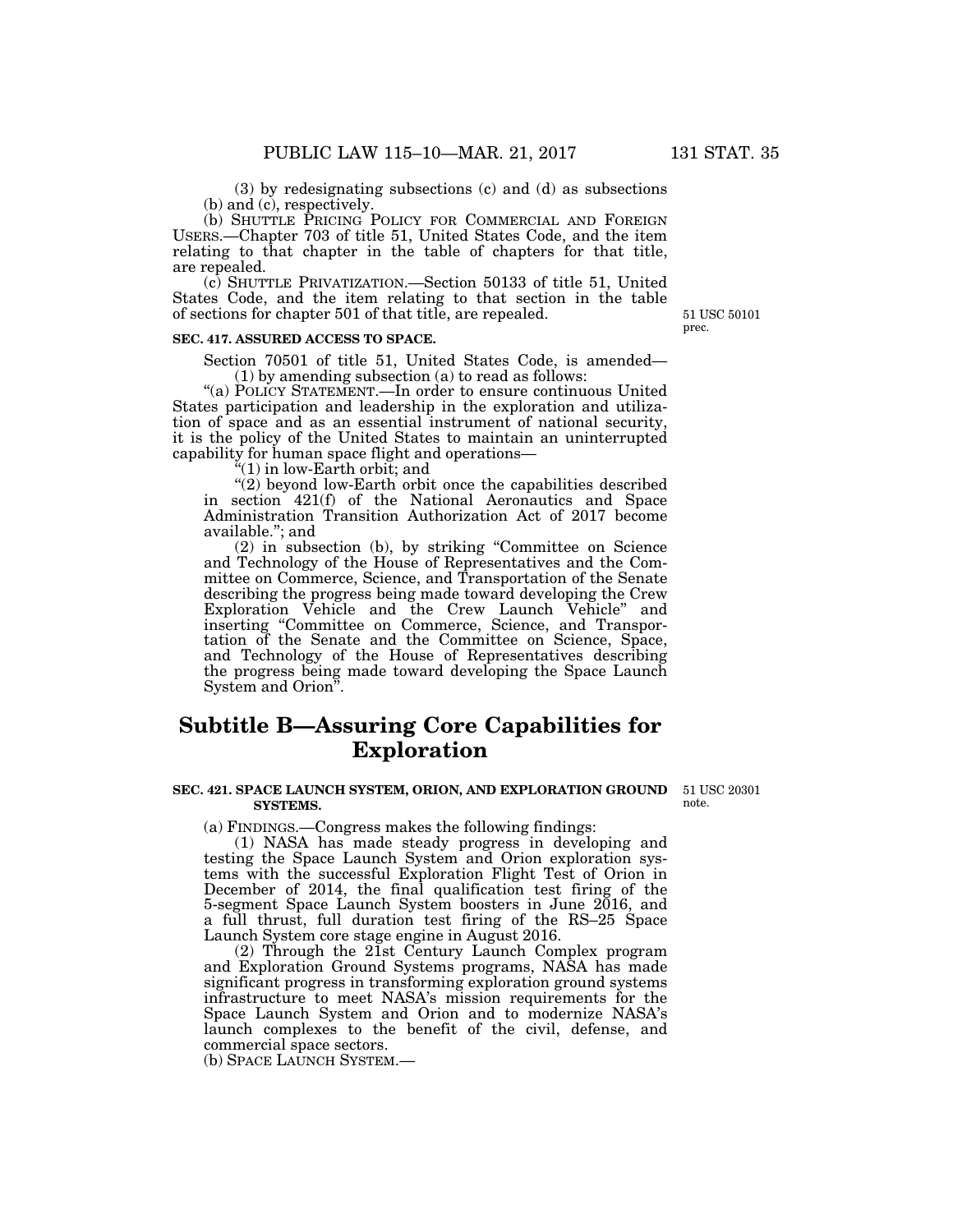(1) SENSE OF CONGRESS.—It is the sense of Congress that use of the Space Launch System and Orion, with contributions from partnerships with the private sector, academia, and the international community, is the most practical approach to reaching the Moon, Mars, and beyond.

(2) REAFFIRMATION.—Congress reaffirms the policy and minimum capability requirements for the Space Launch System under section 302 of the National Aeronautics and Space Administration Authorization Act of 2010 (42 U.S.C. 18322).

(c) SENSE OF CONGRESS ON SPACE LAUNCH SYSTEM, ORION, AND EXPLORATION GROUND SYSTEMS.—It is the sense of Congress that—

(1) as the United States works to send humans on a series of missions to Mars in the 2030s, the United States national space program should continue to make progress on its commitment by fully developing the Space Launch System, Orion, and related Exploration Ground Systems;

(2) using the Space Launch System and Orion for a wide range of contemplated missions will facilitate the national defense, science, and exploration objectives of the United States;

(3) the United States should have continuity of purpose for the Space Launch System and Orion in deep space exploration missions, using them beginning with the uncrewed mission, EM–1, planned for 2018, followed by the crewed mission, EM–2, in cis-lunar space planned for 2021, and for subsequent missions beginning with EM–3 extending into cis-lunar space and eventually to Mars;

(4) the President's annual budget requests for the Space Launch System and Orion development, test, and operational phases should strive to accurately reflect the resource requirements of each of those phases;

(5) the fully integrated Space Launch System, including an upper stage needed to go beyond low-Earth orbit, will safely enable human space exploration of the Moon, Mars, and beyond; and

(6) the Administrator should budget for and undertake a robust ground test and uncrewed and crewed flight test and demonstration program for the Space Launch System and Orion in order to promote safety and reduce programmatic risk.

(d) IN GENERAL.—The Administrator shall continue the development of the fully integrated Space Launch System, including an upper stage needed to go beyond low-Earth orbit, in order to safely enable human space exploration of the Moon, Mars, and beyond over the course of the next century as required in section 302(c) of the National Aeronautics and Space Administration Authorization Act of 2010 (42 U.S.C. 18322(c)).

(e) REPORT.—

(1) IN GENERAL.—Not later than 60 days after the date of enactment of this Act, the Administrator shall submit to the appropriate committees of Congress a report addressing the ability of Orion to meet the needs and the minimum capability requirements described in section 303(b)(3) of the National Aeronautics and Space Administration Authorization Act of 2010 (42 U.S.C. 18323(b)(3)).

(2) CONTENTS.—The report shall detail—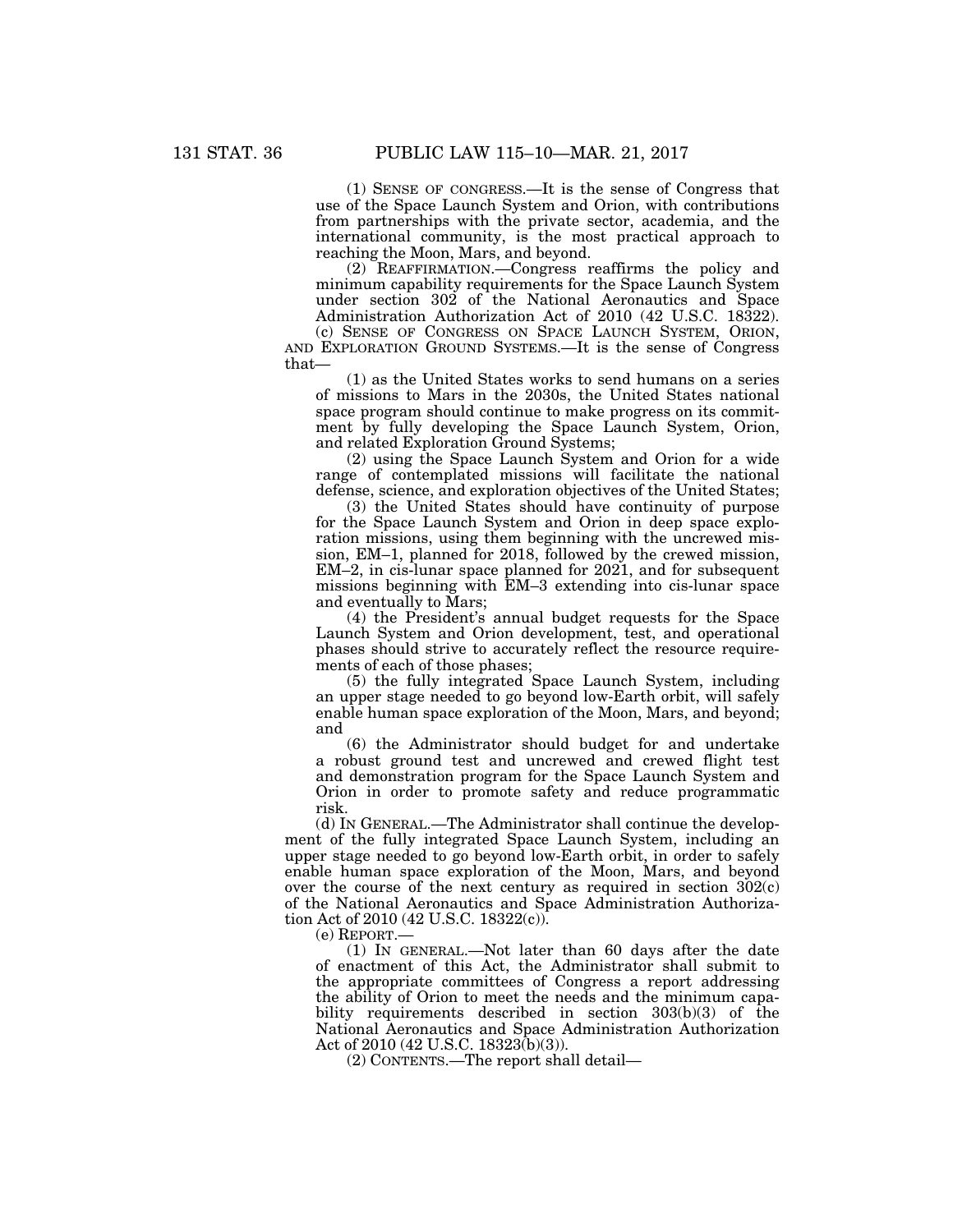(A) those components and systems of Orion that ensure it is in compliance with section 303(b)(3) of that Act (42 U.S.C.  $18323(b)(3)$ ;

(B) the expected date that Orion, integrated with a vehicle other than the Space Launch System, could be available to transport crew and cargo to the ISS;

under subsection (f) of this section due to enabling Orion to meet the minimum capability requirements described in section  $303(b)(3)$  of that Act  $(42 \text{ U.S.C. } 18323(b)(3))$ and conducting the mission described in subparagraph (B) of this paragraph; and

(D) the overall cost and schedule impacts associated with enabling Orion to meet the minimum capability requirements described in section 303(b)(3) of that Act (42 U.S.C. 18323(b)(3)) and conducting the mission described in subparagraph (B) of this paragraph.

(f) EXPLORATION MISSIONS.—The Administrator shall continue development of—

(1) an uncrewed exploration mission to demonstrate the capability of both the Space Launch System and Orion as an integrated system by 2018;

(2) subject to applicable human rating processes and requirements, a crewed exploration mission to demonstrate the Space Launch System, including the Core Stage and Exploration Upper Stages, by 2021;

(3) subsequent missions beginning with EM–3 at operational flight rate sufficient to maintain safety and operational readiness using the Space Launch System and Orion to extend into cis-lunar space and eventually to Mars; and

(4) a deep space habitat as a key element in a deep space exploration architecture along with the Space Launch System and Orion.

(g) OTHER USES.—The Administrator shall assess the utility Assessment. of the Space Launch System for use by the science community and for other Federal Government launch needs, including consideration of overall cost and schedule savings from reduced transit times and increased science returns enabled by the unique capabilities of the Space Launch System.

(h) UTILIZATION REPORT.—

(1) IN GENERAL.—The Administrator, in consultation with the Secretary of Defense and the Director of National Intelligence, shall prepare a report that addresses the effort and budget required to enable and utilize a cargo variant of the 130-ton Space Launch System configuration described in section 302(c) of the National Aeronautics and Space Administration Authorization Act of 2010 (42 U.S.C. 18322(c)).

(2) CONTENTS.—In preparing the report, the Administrator shall—

(A) consider the technical requirements of the scientific and national security communities related to a cargo variant of the Space Launch System; and

(B) directly assess the utility and estimated cost Assessment. savings obtained by using a cargo variant of the Space Launch System for national security and space science missions.

Consultation.

(C) any impacts to the deep space exploration missions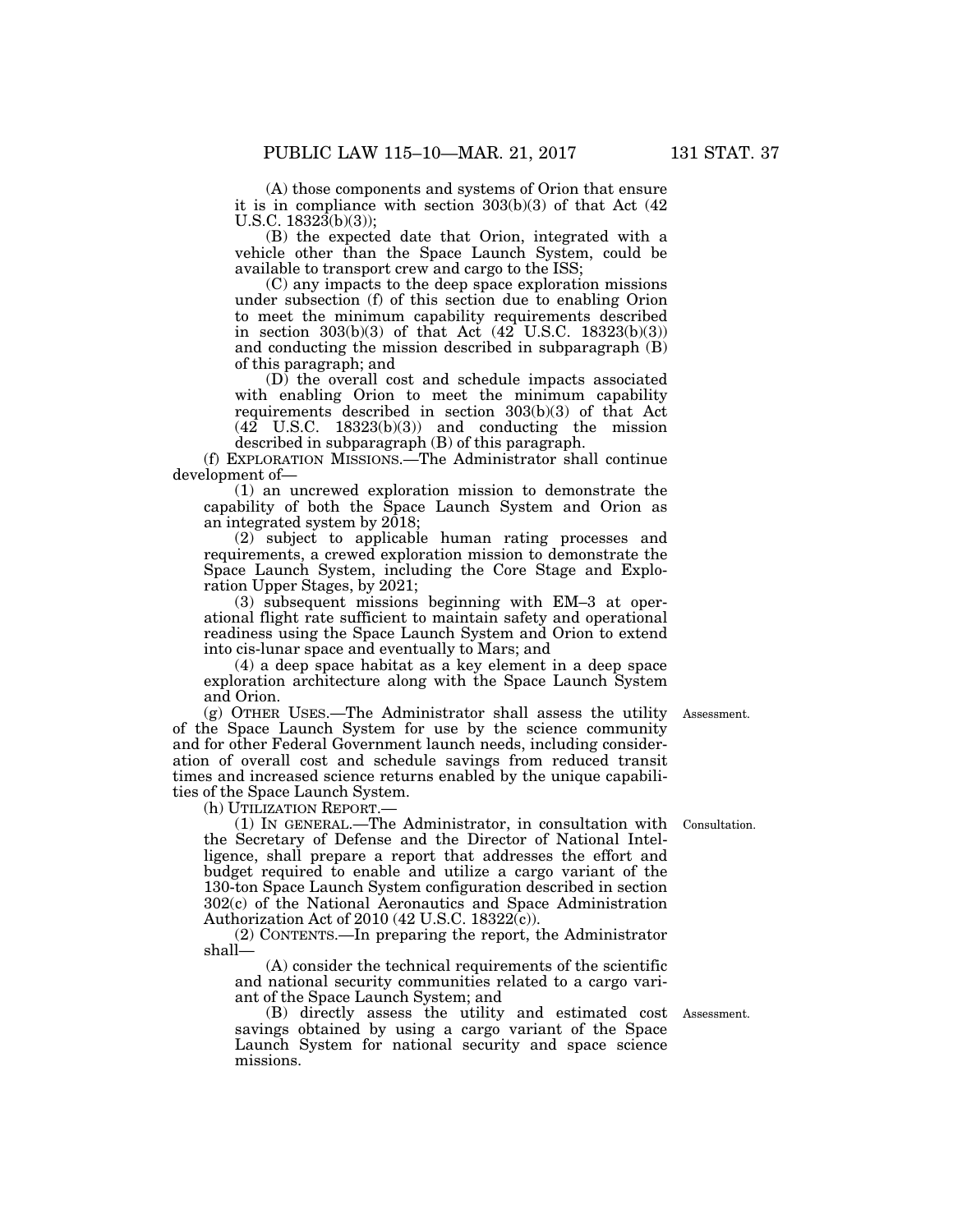(3) SUBMISSION TO CONGRESS.—Not later than 180 days after the date of enactment of this Act, the Administrator shall submit the report to the appropriate committees of Congress.

# **Subtitle C—Journey to Mars**

51 USC 20302 note.

# **SEC. 431. FINDINGS ON HUMAN SPACE EXPLORATION.**

Congress makes the following findings:

 $(1)$  In accordance with section 204 of the National Aeronautics and Space Administration Authorization Act of 2010 (124 Stat. 2813), the National Academies of Sciences, Engineering, and Medicine, through its Committee on Human Spaceflight, conducted a review of the goals, core capabilities, and direction of human space flight, and published the findings and recommendations in a 2014 report entitled, "Pathways" to Exploration: Rationales and Approaches for a U.S. Program of Human Space Exploration''.

(2) The Committee on Human Spaceflight included leaders from the aerospace, scientific, security, and policy communities.

(3) With input from the public, the Committee on Human Spaceflight concluded that many practical and aspirational rationales for human space flight together constitute a compelling case for continued national investment and pursuit of human space exploration toward the horizon goal of Mars.

(4) According to the Committee on Human Spaceflight, the rationales include economic benefits, national security, national prestige, inspiring students and other citizens, scientific discovery, human survival, and a sense of shared destiny.

(5) The Committee on Human Spaceflight affirmed that Mars is the appropriate long-term goal for the human space flight program.

(6) The Committee on Human Spaceflight recommended that NASA define a series of sustainable steps and conduct mission planning and technology development as needed to achieve the long-term goal of placing humans on the surface of Mars.

(7) Expanding human presence beyond low-Earth orbit and advancing toward human missions to Mars requires early planning and timely decisions to be made in the near-term on the necessary courses of action for commitments to achieve short-term and long-term goals and objectives.

(8) In addition to the 2014 report described in paragraph (1), there are several independently developed reports or concepts that describe potential Mars architectures or concepts and identify Mars as the long-term goal for human space exploration, including NASA's ''The Global Exploration Roadmap'' of 2013, ''NASA's Journey to Mars–Pioneering Next Steps in Space Exploration'' of 2015, NASA Jet Propulsion Laboratory's ''Minimal Architecture for Human Journeys to Mars'' of 2015, and Explore Mars' ''The Humans to Mars Report 2016''.

51 USC 20302 note.

# **SEC. 432. HUMAN EXPLORATION ROADMAP.**

(a) SENSE OF CONGRESS.—It is the sense of Congress that— (1) expanding human presence beyond low-Earth orbit and advancing toward human missions to Mars in the 2030s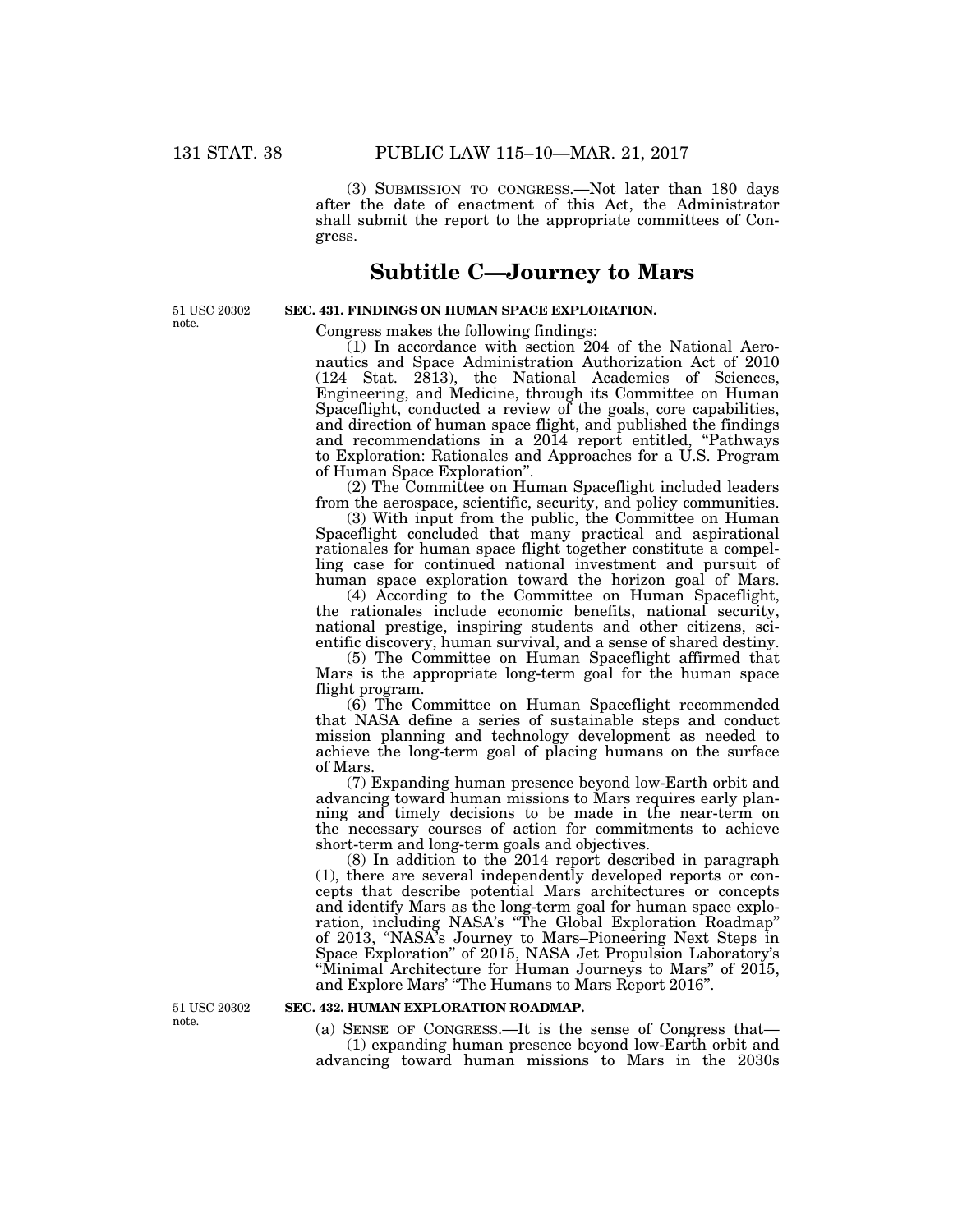requires early strategic planning and timely decisions to be made in the near-term on the necessary courses of action for commitments to achieve short-term and long-term goals and objectives;

(2) for strong and sustained United States leadership, a need exists to advance a human exploration roadmap, addressing exploration objectives in collaboration with international, academic, and industry partners;

(3) an approach that incrementally advances toward a longterm goal is one in which nearer-term developments and implementation would influence future development and implementation; and

(4) a human exploration roadmap should begin with low-Earth orbit, then address in greater detail progress beyond low-Earth orbit to cis-lunar space, and then address future missions aimed at human arrival and activities near and then on the surface of Mars.

(b) HUMAN EXPLORATION ROADMAP.—

(1) IN GENERAL.—The Administrator shall develop a human Plan. exploration roadmap, including a critical decision plan, to expand human presence beyond low-Earth orbit to the surface of Mars and beyond, considering potential interim destinations such as cis-lunar space and the moons of Mars.

(2) SCOPE.—The human exploration roadmap shall include—

(A) an integrated set of exploration, science, and other goals and objectives of a United States human space exploration program to achieve the long-term goal of human missions near or on the surface of Mars in the 2030s;

(B) opportunities for international, academic, and industry partnerships for exploration-related systems, services, research, and technology if those opportunities provide cost-savings, accelerate program schedules, or otherwise benefit the goals and objectives developed under subparagraph (A);

(C) sets and sequences of precursor missions in cislunar space and other missions or activities necessary—

(i) to demonstrate the proficiency of the capabilities and technologies identified under subparagraph (D); and

(ii) to meet the goals and objectives developed under subparagraph (A), including anticipated timelines and missions for the Space Launch System and Orion;

(D) an identification of the specific capabilities and technologies, including the Space Launch System, Orion, a deep space habitat, and other capabilities, that facilitate the goals and objectives developed under subparagraph (A);

(E) a description of how cis-lunar elements, objectives, and activities advance the human exploration of Mars;

(F) an assessment of potential human health and other risks, including radiation exposure;

(G) mitigation plans, whenever possible, to address the risks identified in subparagraph (F);

(H) a description of those technologies already under development across the Federal Government or by other

Assessment.

Mitigation plans.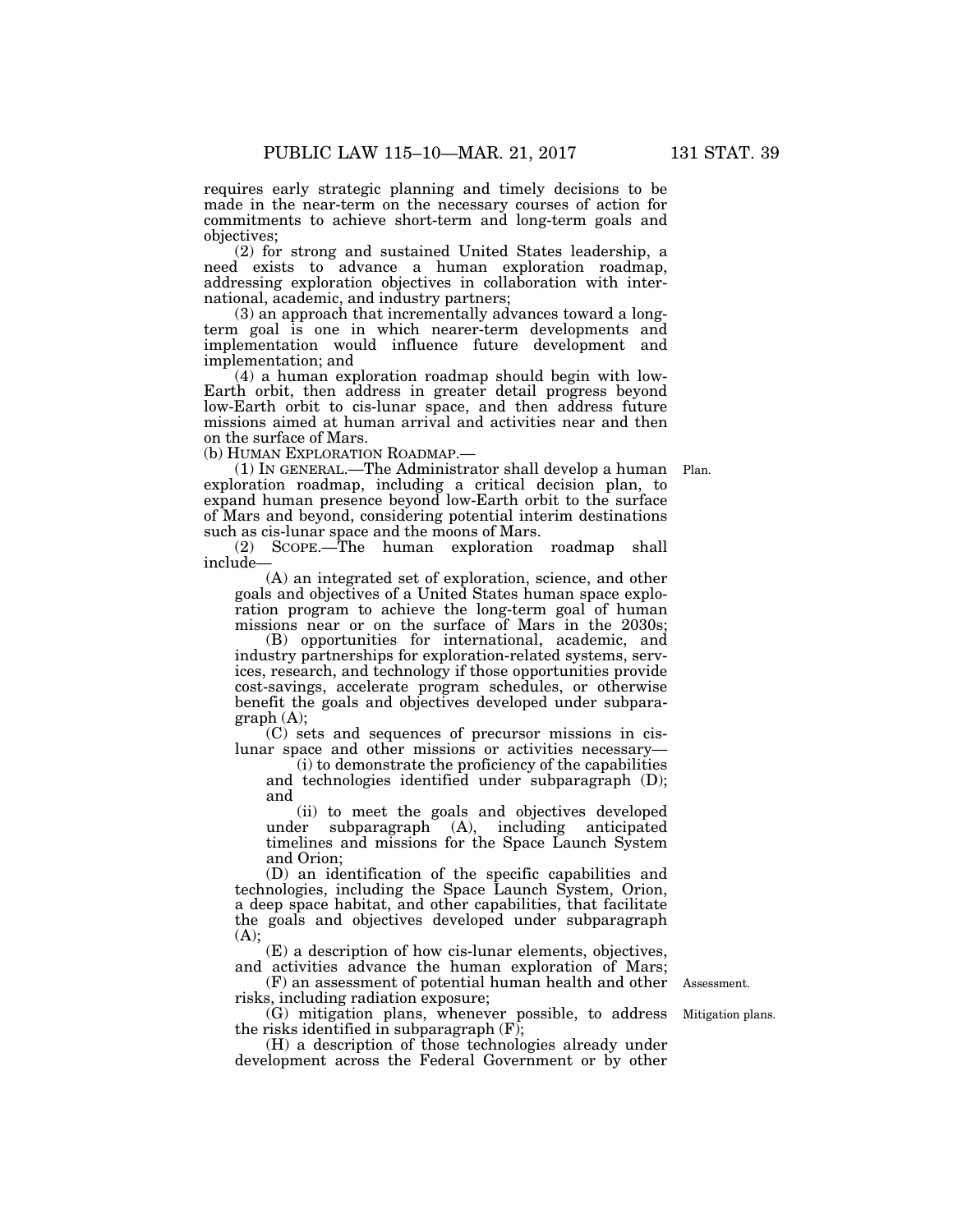entities that facilitate the goals and objectives developed under subparagraph (A);

(I) a specific process for the evolution of the capabilities of the fully integrated Orion with the Space Launch System and a description of how these systems facilitate the goals and objectives developed under subparagraph (A) and demonstrate the capabilities and technologies described in subparagraph  $(D)$ ;

(J) a description of the capabilities and technologies that need to be demonstrated or research data that could be gained through the utilization of the ISS and the status of the development of such capabilities and technologies;

(K) a framework for international cooperation in the development of all capabilities and technologies identified under this section, including an assessment of the risks posed by relying on international partners for capabilities and technologies on the critical path of development;

(L) a process for partnering with nongovernmental entities using Space Act Agreements or other acquisition instruments for future human space exploration; and

(M) include information on the phasing of planned intermediate destinations, Mars mission risk areas and potential risk mitigation approaches, technology requirements and phasing of required technology development activities, the management strategy to be followed, related ISS activities, planned international collaborative activities, potential commercial contributions, and other activities relevant to the achievement of the goal established in this section.

(3) CONSIDERATIONS.—In developing the human exploration roadmap, the Administrator shall consider—

(A) using key exploration capabilities, namely the Space Launch System and Orion;

(B) using existing commercially available technologies and capabilities or those technologies and capabilities being developed by industry for commercial purposes;

(C) establishing an organizational approach to ensure collaboration and coordination among NASA's Mission Directorates under section 821, when appropriate, including to collect and return to Earth a sample from the Martian surface;

(D) building upon the initial uncrewed mission, EM– 1, and first crewed mission, EM–2, of the Space Launch System and Orion to establish a sustainable cadence of missions extending human exploration missions into cislunar space, including anticipated timelines and milestones;

(E) developing the robotic and precursor missions and activities that will demonstrate, test, and develop key technologies and capabilities essential for achieving human missions to Mars, including long-duration human operations beyond low-Earth orbit, space suits, solar electric propulsion, deep space habitats, environmental control life support systems, Mars lander and ascent vehicle, entry, descent, landing, ascent, Mars surface systems, and insitu resource utilization;

Assessment.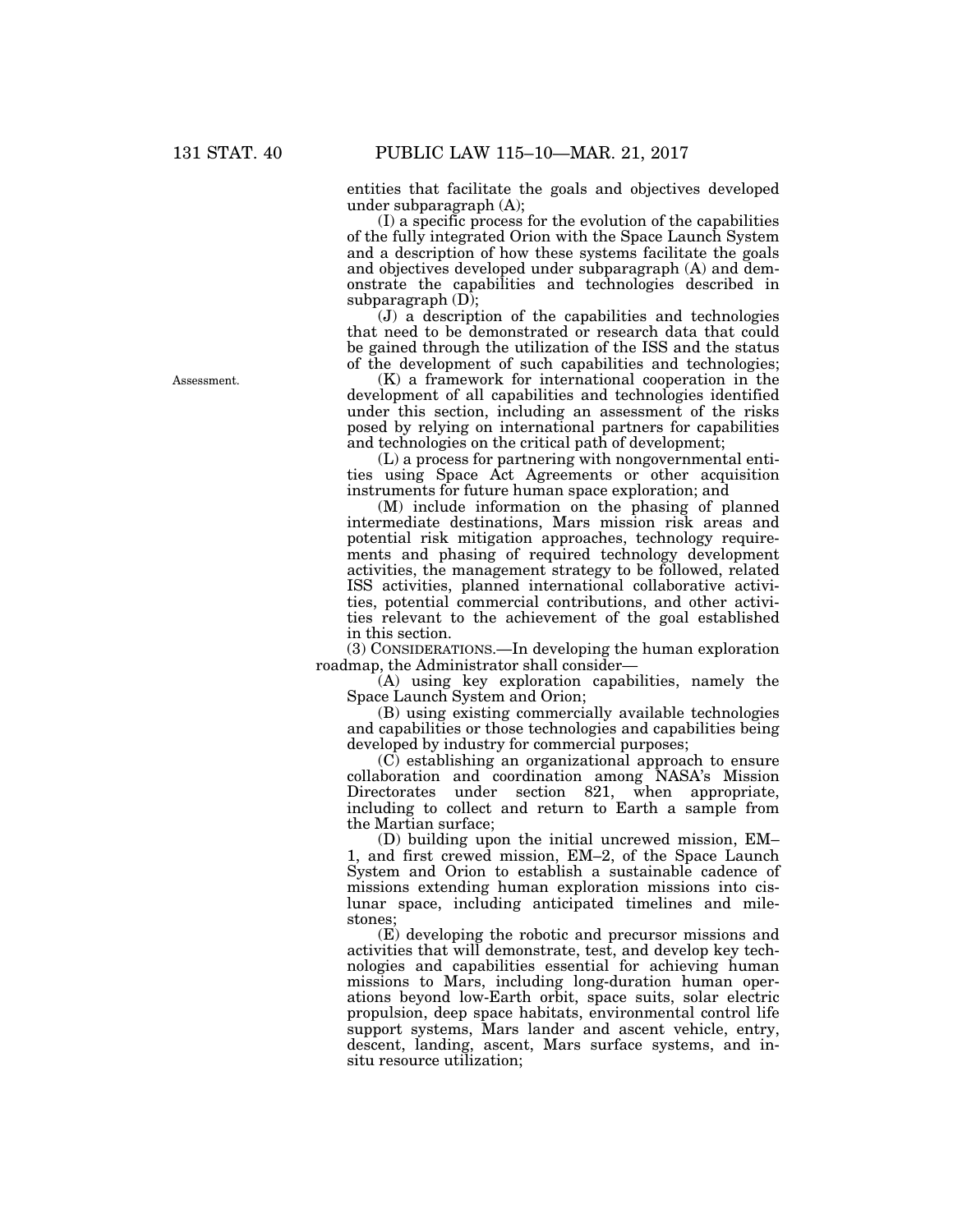(F) demonstrating and testing 1 or more habitat modules in cis-lunar space to prepare for Mars missions;

(G) using public-private, firm fixed-price partnerships, where practicable;

(H) collaborating with international, academic, and industry partners, when appropriate;

(I) any risks to human health and sensitive onboard technologies, including radiation exposure;

(J) any risks identified through research outcomes under the NASA Human Research Program's Behavioral Health Element; and

(K) the recommendations and ideas of several independently developed reports or concepts that describe potential Mars architectures or concepts and identify Mars as the long-term goal for human space exploration, including the reports described under section 431.

(4) CRITICAL DECISION PLAN ON HUMAN SPACE EXPLO-RATION.—As part of the human exploration roadmap, the Administrator shall include a critical decision plan—

(A) identifying and defining key decisions guiding Deadline. human space exploration priorities and plans that need to be made before June 30, 2020, including decisions that may guide human space exploration capability development, precursor missions, long-term missions, and activities;

(B) defining decisions needed to maximize efficiencies and resources for reaching the near, intermediate, and long-term goals and objectives of human space exploration; and

(C) identifying and defining timelines and milestones for a sustainable cadence of missions beginning with EM– 3 for the Space Launch System and Orion to extend human exploration from cis-lunar space to the surface of Mars. (5) REPORTS.—

(A) INITIAL HUMAN EXPLORATION ROADMAP.—The Administrator shall submit to the appropriate committees of Congress—

(i) an initial human exploration roadmap, Plan. including a critical decision plan, before December 1, 2017; and

(ii) an updated human exploration roadmap periodically as the Administrator considers necessary but not less than biennially.

(B) CONTENTS.—Each human exploration roadmap under this paragraph shall include a description of—

(i) the achievements and goals accomplished in the process of developing such capabilities and technologies during the 2-year period prior to the submission of the human exploration roadmap; and

(ii) the expected goals and achievements in the following 2- year period.

(C) SUBMISSION WITH BUDGET.—Each human exploration roadmap under this section shall be included in the budget for that fiscal year transmitted to Congress under section 1105(a) of title 31, United States Code.

Time periods.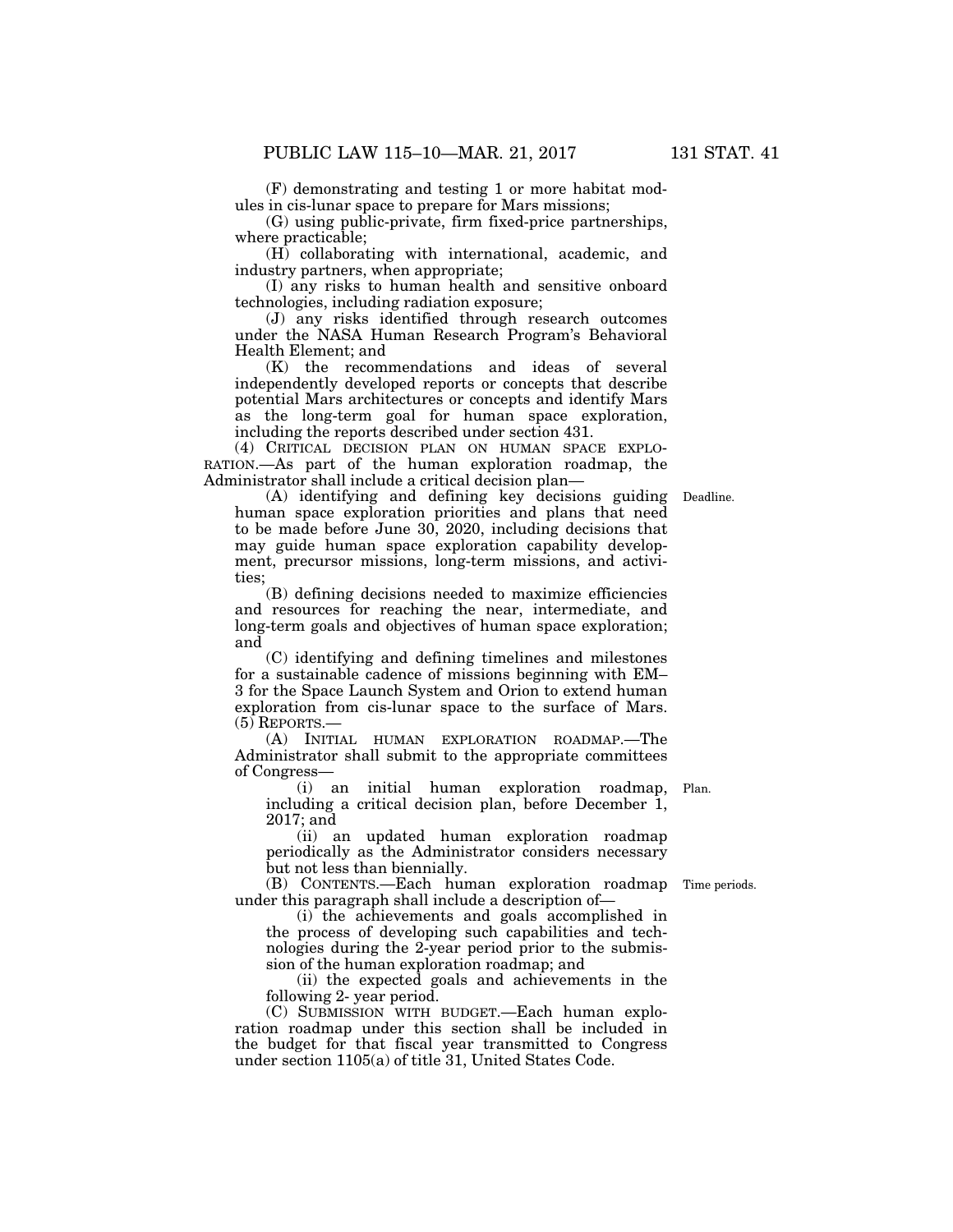Deadline. Plan. Evaluation.

# **SEC. 433. ADVANCED SPACE SUIT CAPABILITY.**

Not later than 90 days after the date of enactment of this Act, the Administrator shall submit to the appropriate committees of Congress a detailed plan for achieving an advanced space suit capability that aligns with the crew needs for exploration enabled by the Space Launch System and Orion, including an evaluation of the merit of delivering the planned suit system for use on the ISS.

## **SEC. 434. ASTEROID ROBOTIC REDIRECT MISSION.**

(a) FINDINGS.—Congress makes the following findings:

(1) NASA initially estimated that the Asteroid Robotic Redirect Mission would launch in December 2020 and cost no more than \$1,250,000,000, excluding launch and operations.

(2) On July 15, 2016, NASA conducted its Key Decision Point–B review of the Asteroid Robotic Redirect Mission or approval for Phase B in mission formulation.

(3) During the Key Decision Point–B review, NASA estimated that costs have grown to \$1,400,000,000 excluding launch and operations for a launch in December 2021 and the agency must evaluate whether to accept the increase or reduce the Asteroid Robotic Redirect Mission's scope to stay within the cost cap set by the Administrator.

 $(4)$  In April 2015, the NASA Advisory Council—

(A) issued a finding that—

(i) high-performance solar electric propulsion will likely be an important part of an architecture to send humans to Mars; and

(ii) maneuvering a large test mass is not necessary to provide a valid in-space test of a new solar electric propulsion stage;

(B) determined that a solar electric propulsion mission will contribute more directly to the goal of sending humans to Mars if the mission is focused entirely on development and validation of the solar electric propulsion stage; and

(C) determined that other possible motivations for acquiring and maneuvering a boulder, such as asteroid science and planetary defense, do not have value commensurate with their probable cost.

(5) The Asteroid Robotic Redirect Mission is competing for resources with other critical exploration development programs, including the Space Launch System, Orion, commercial crew, and a habitation module.

(6) In 2014, the NASA Advisory Council recommended that NASA conduct an independent cost and technical assessment of the Asteroid Robotic Redirect Mission.

(7) In 2015, the NASA Advisory Council recommended that NASA preserve the following key objectives if the program needed to be descoped:

(A) Development of high power solar electric propulsion.

(B) Ability to maneuver in a low gravity environment in deep space.

(8) In January 2015 and July 2015, the NASA Advisory Council expressed its concern to NASA about the potential for growing costs for the program and highlighted that choices would need to be made about the program's content.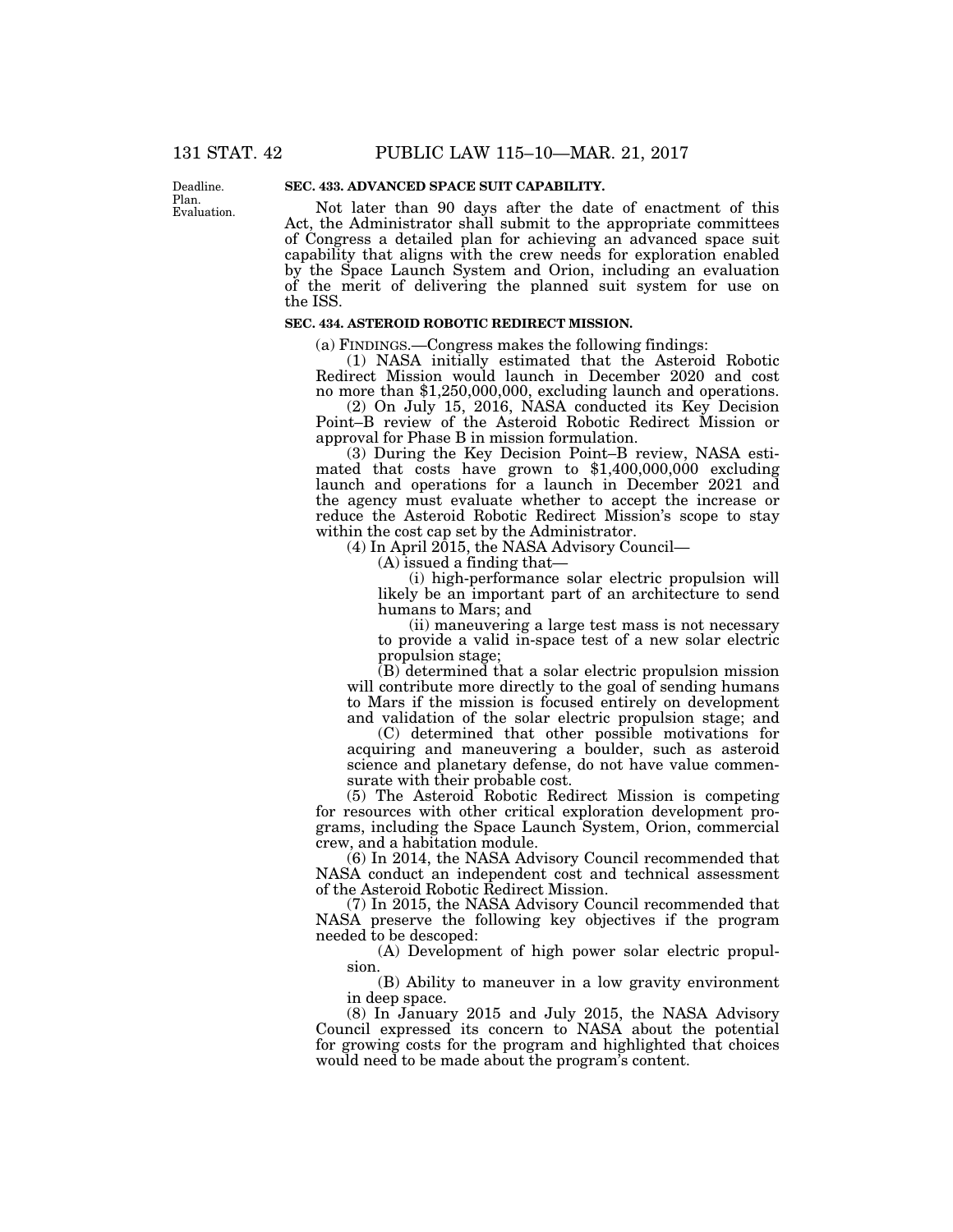(b) SENSE OF CONGRESS.—It is the sense of Congress that—

(1) the technological and scientific goals of the Asteroid Robotic Redirect Mission have not been demonstrated to Congress to be commensurate with the cost; and

(2) alternative missions may provide a more cost effective and scientifically beneficial means to demonstrate the technologies needed for a human mission to Mars that would otherwise be demonstrated by the Asteroid Robotic Redirect Mission. (c) EVALUATION AND REPORT.—Not later than 180 days after

the date of enactment of this Act, the Administrator shall—

(1) conduct an evaluation of—

(A) alternative approaches to the Asteroid Robotic Redirect Mission for demonstrating the technologies and capabilities needed for a human mission to Mars that would otherwise be demonstrated by the Asteroid Robotic Redirect Mission;

(B) the scientific and technical benefits of the alternative approaches under subparagraph (A) to future human space exploration compared to scientific and technical benefits of the Asteroid Redirect Robotic Mission;

(C) the commercial benefits of the alternative approaches identified in subparagraph (A), including the impact on the development of domestic solar electric propulsion technology to bolster United States competitiveness in the global marketplace; and

(D) a comparison of the estimated costs of the alternative approaches identified in subparagraph (A); and

(2) submit to the appropriate committees of Congress a report on the evaluation under paragraph (1), including any recommendations.

#### **SEC. 435. MARS 2033 REPORT.**

(a) IN GENERAL.—Not later than 120 days after the date of enactment of this Act, the Administrator shall contract with an independent, non-governmental systems engineering and technical assistance organization to study a Mars human space flight mission to be launched in 2033.

(b) CONTENTS.—The study shall include—

(1) a technical development, test, fielding, and operations plan using the Space Launch System, Orion, and other systems to successfully launch such a Mars human space flight mission by 2033;

(2) an annual budget profile, including cost estimates, for the technical development, test, fielding, and operations plan to carry out a Mars human space flight mission by 2033; and

(3) a comparison of the annual budget profile to the 5 year budget profile contained in the President's budget request for fiscal year 2017 under section 1105 of title 31, United States Code.

(c) REPORT.—Not later than 180 days after the date of enactment of this Act, the Administrator shall submit to the appropriate committees of Congress a report on the study, including findings and recommendations regarding the Mars 2033 human space flight mission described in subsection (a).

(d) ASSESSMENT.—Not later than 60 days after the date the report is submitted under subsection (c), the Administrator shall

Recommendations.

Contracts. Study.

Plan.

Cost estimates.

Recommendations.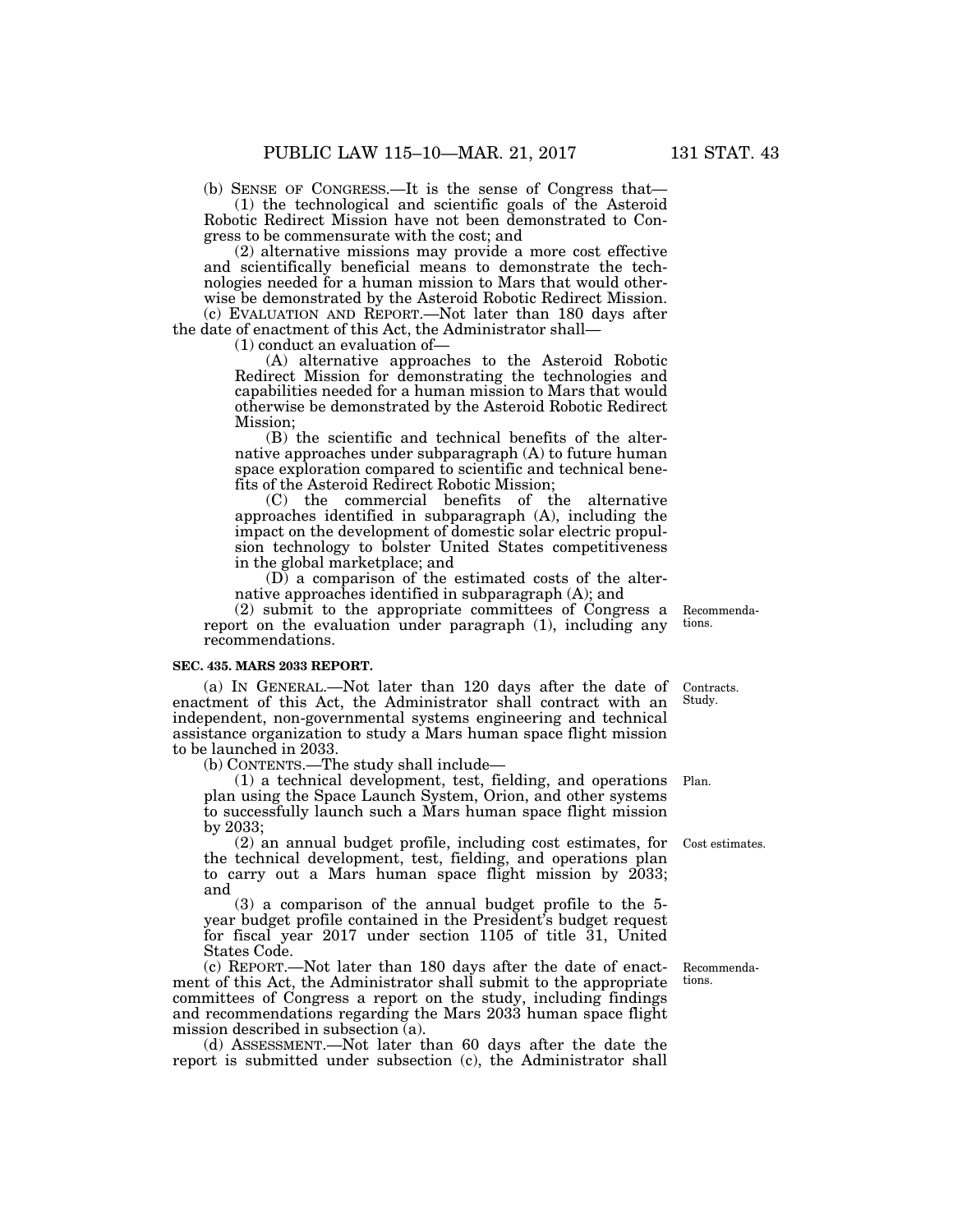submit to the appropriate committees of Congress an assessment by the NASA Advisory Council of whether the proposal for a Mars human space flight mission to be launched in 2033 is in the strategic interests of the United States in space exploration.

# **Subtitle D—TREAT Astronauts Act**

To Research, Evaluate, Assess, and Treat Astronauts Act. 51 USC 10101 note.

# **SEC. 441. SHORT TITLE.**

This subtitle may be cited as the ''To Research, Evaluate, Assess, and Treat Astronauts Act'' or the ''TREAT Astronauts Act''.

# **SEC. 442. FINDINGS; SENSE OF CONGRESS.**

(a) FINDINGS.—Congress makes the following findings:

(1) Human space exploration can pose significant challenges and is full of substantial risk, which has ultimately claimed the lives of 24 NASA astronauts serving in the line of duty.

(2) As United States government astronauts participate in long-duration and exploration space flight missions they may experience increased health risks, such as vision impairment, bone demineralization, and behavioral health and performance risks, and may be exposed to galactic cosmic radiation. Exposure to high levels of radiation and microgravity can result in acute and long-term health consequences that can increase the risk of cancer and tissue degeneration and have potential effects on the musculoskeletal system, central nervous system, cardiovascular system, immune function, and vision.

(3) To advance the goal of long-duration and exploration space flight missions, United States government astronaut Scott Kelly participated in a 1-year twins study in space while his identical twin brother, former United States government astronaut Mark Kelly, acted as a human control specimen on Earth, providing an understanding of the physical, behavioral, microbiological, and molecular reaction of the human body to an extended period of time in space.

(4) Since the Administration currently provides medical monitoring, diagnosis, and treatment for United States government astronauts during their active employment, given the unknown long-term health consequences of long-duration space exploration, the Administration has requested statutory authority from Congress to provide medical monitoring, diagnosis, and treatment to former United States government astronauts for psychological and medical conditions associated with human space flight.

(b) SENSE OF CONGRESS.—It is the sense of Congress that—

(1) the United States should continue to seek the unknown and lead the world in space exploration and scientific discovery as the Administration prepares for long-duration and exploration space flight in deep space and an eventual mission to Mars;

(2) data relating to the health of astronauts will become increasingly valuable to improving our understanding of many diseases humans face on Earth;

(3) the Administration should provide the type of monitoring, diagnosis, and treatment described in subsection (a)

Scott Kelly. Mark Kelly.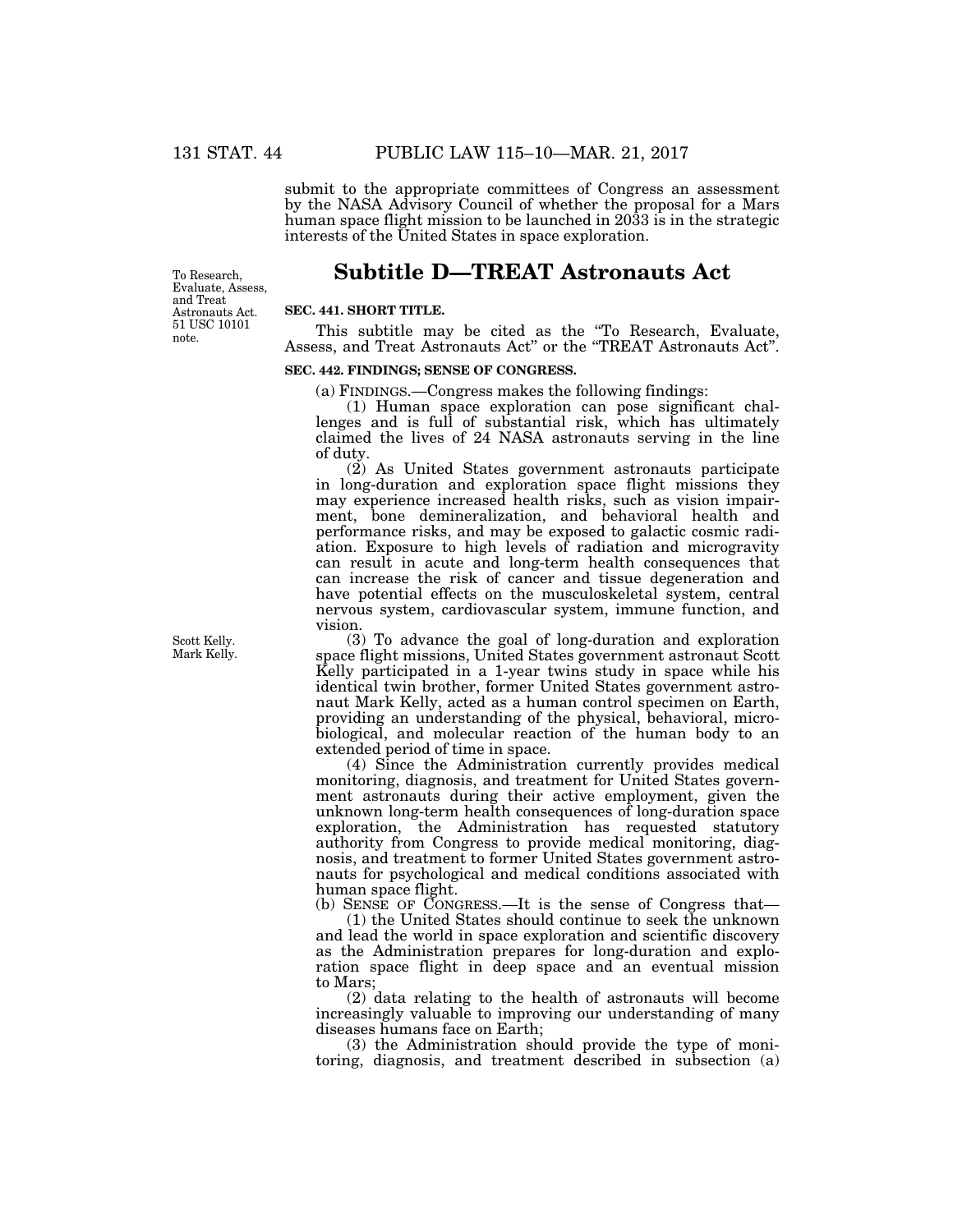only for conditions the Administration considers unique to the training or exposure to the space flight environment of United States government astronauts and should not require any former United States Government astronauts to participate in the Administration's monitoring;

(4) such monitoring, diagnosis, and treatment should not replace a former United States government astronaut's private health insurance;

(5) expanded data acquired from such monitoring, diagnosis, and treatment should be used to tailor treatment, inform the requirements for new space flight medical hardware, and develop controls in order to prevent disease occurrence in the astronaut corps; and

(6) the 340-day space mission of Scott Kelly aboard the ISS—

(A) was pivotal for the goal of the United States for humans to explore deep space and Mars as the mission generated new insight into how the human body adjusts to weightlessness, isolation, radiation, and the stress of long-duration space flight; and

(B) will help support the physical and mental wellbeing of astronauts during longer space exploration missions in the future.

# **SEC. 443. MEDICAL MONITORING AND RESEARCH RELATING TO HUMAN SPACE FLIGHT.**

(a) IN GENERAL.—Subchapter III of chapter 201 of title 51, United States Code, as amended by section 305 of this Act, is further amended by adding at the end the following:

## **''§ 20149. Medical monitoring and research relating to human**  51 USC 20149. **space flight**

''(a) IN GENERAL.—Notwithstanding any other provision of law, the Administrator may provide for—

''(1) the medical monitoring and diagnosis of a former United States government astronaut or a former payload specialist for conditions that the Administrator considers potentially associated with human space flight; and

 $(2)$  the treatment of a former United States government astronaut or a former payload specialist for conditions that the Administrator considers associated with human space flight, including scientific and medical tests for psychological and medical conditions.

''(b) REQUIREMENTS.—

''(1) NO COST SHARING.—The medical monitoring, diagnosis, or treatment described in subsection (a) shall be provided without any deductible, copayment, or other cost sharing obligation.

" $(2)$  ACCESS TO LOCAL SERVICES.—The medical monitoring, diagnosis, and treatment described in subsection (a) may be provided by a local health care provider if it is unadvisable due to the health of the applicable former United States government astronaut or former payload specialist for that former United States government astronaut or former payload specialist to travel to the Lyndon B. Johnson Space Center, as determined by the Administrator.

''(3) SECONDARY PAYMENT.—Payment or reimbursement for the medical monitoring, diagnosis, or treatment described in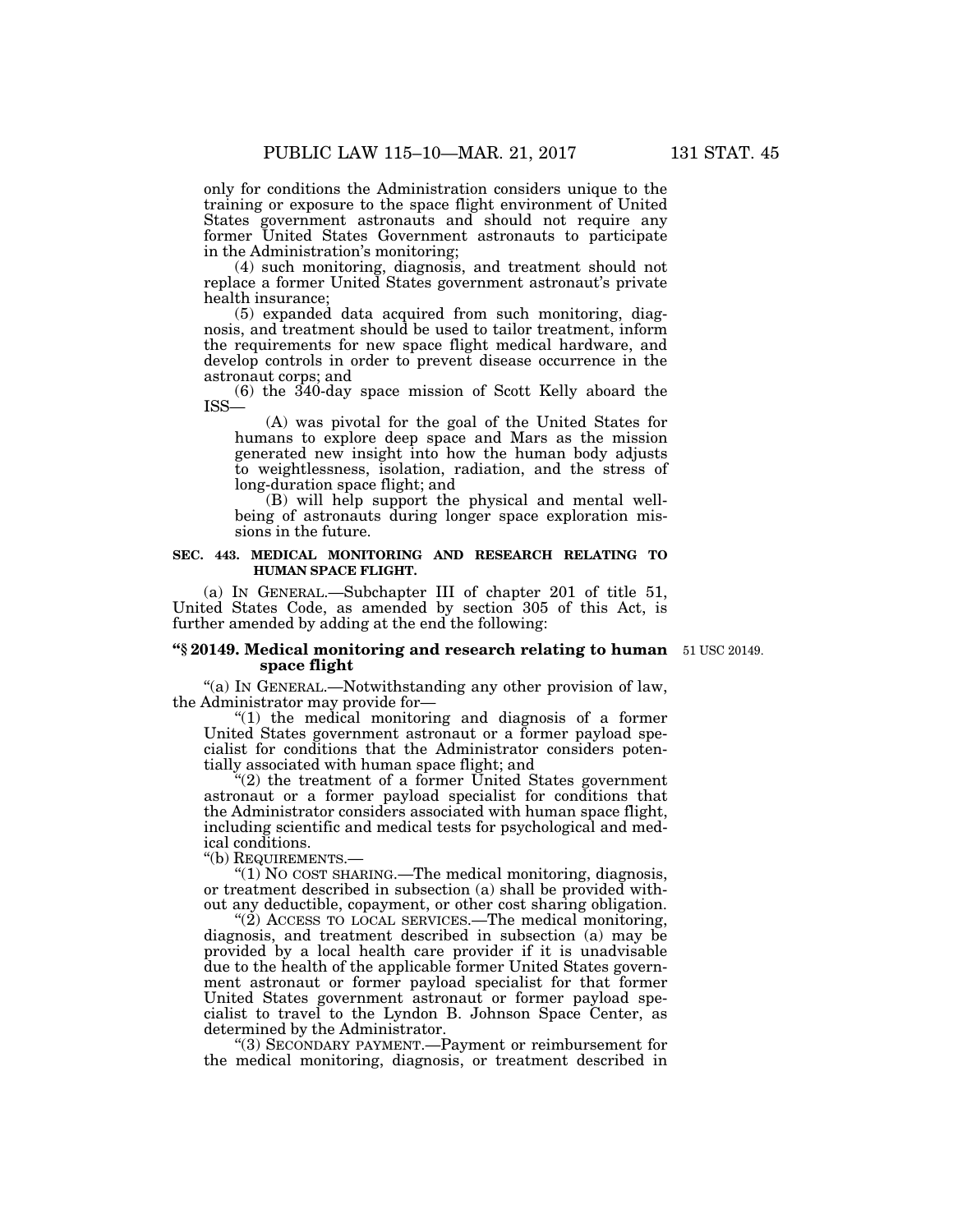subsection (a) shall be secondary to any obligation of the United States Government or any third party under any other provision of law or contractual agreement to pay for or provide such medical monitoring, diagnosis, or treatment. Any costs for items and services that may be provided by the Administrator for medical monitoring, diagnosis, or treatment under subsection (a) that are not paid for or provided under such other provision of law or contractual agreement, due to the application of deductibles, copayments, coinsurance, other cost sharing, or otherwise, are reimbursable by the Administrator on behalf of the former United States government astronaut or former payload specialist involved to the extent such items or services are authorized to be provided by the Administrator for such medical monitoring, diagnosis, or treatment under subsection (a).

"(4) CONDITIONAL PAYMENT.—The Administrator may provide for conditional payments for or provide medical monitoring, diagnosis, or treatment described in subsection (a) that is obligated to be paid for or provided by the United States or any third party under any other provision of law or contractual agreement to pay for or provide such medical monitoring, diagnosis, or treatment if—

"(A) payment for (or the provision of) such medical monitoring, diagnosis, or treatment services has not been made (or provided) or cannot reasonably be expected to be made (or provided) promptly by the United States or such third party, respectively; and

''(B) such payment (or such provision of services) by the Administrator is conditioned on reimbursement by the United States or such third party, respectively, for such medical monitoring, diagnosis, or treatment.

''(c) EXCLUSIONS.—The Administrator may not—

''(1) provide for medical monitoring or diagnosis of a former United States government astronaut or former payload specialist under subsection (a) for any psychological or medical condition that is not potentially associated with human space flight;

''(2) provide for treatment of a former United States government astronaut or former payload specialist under subsection (a) for any psychological or medical condition that is not associated with human space flight; or

''(3) require a former United States government astronaut or former payload specialist to participate in the medical monitoring, diagnosis, or treatment authorized under subsection (a).

''(d) PRIVACY.—Consistent with applicable provisions of Federal law relating to privacy, the Administrator shall protect the privacy of all medical records generated under subsection (a) and accessible to the Administration.

''(e) REGULATIONS.—The Administrator shall promulgate such regulations as are necessary to carry out this section.

''(f) DEFINITION OF UNITED STATES GOVERNMENT ASTRONAUT.— In this section, the term 'United States government astronaut' has the meaning given the term 'government astronaut' in section 50902, except it does not include an individual who is an international partner astronaut.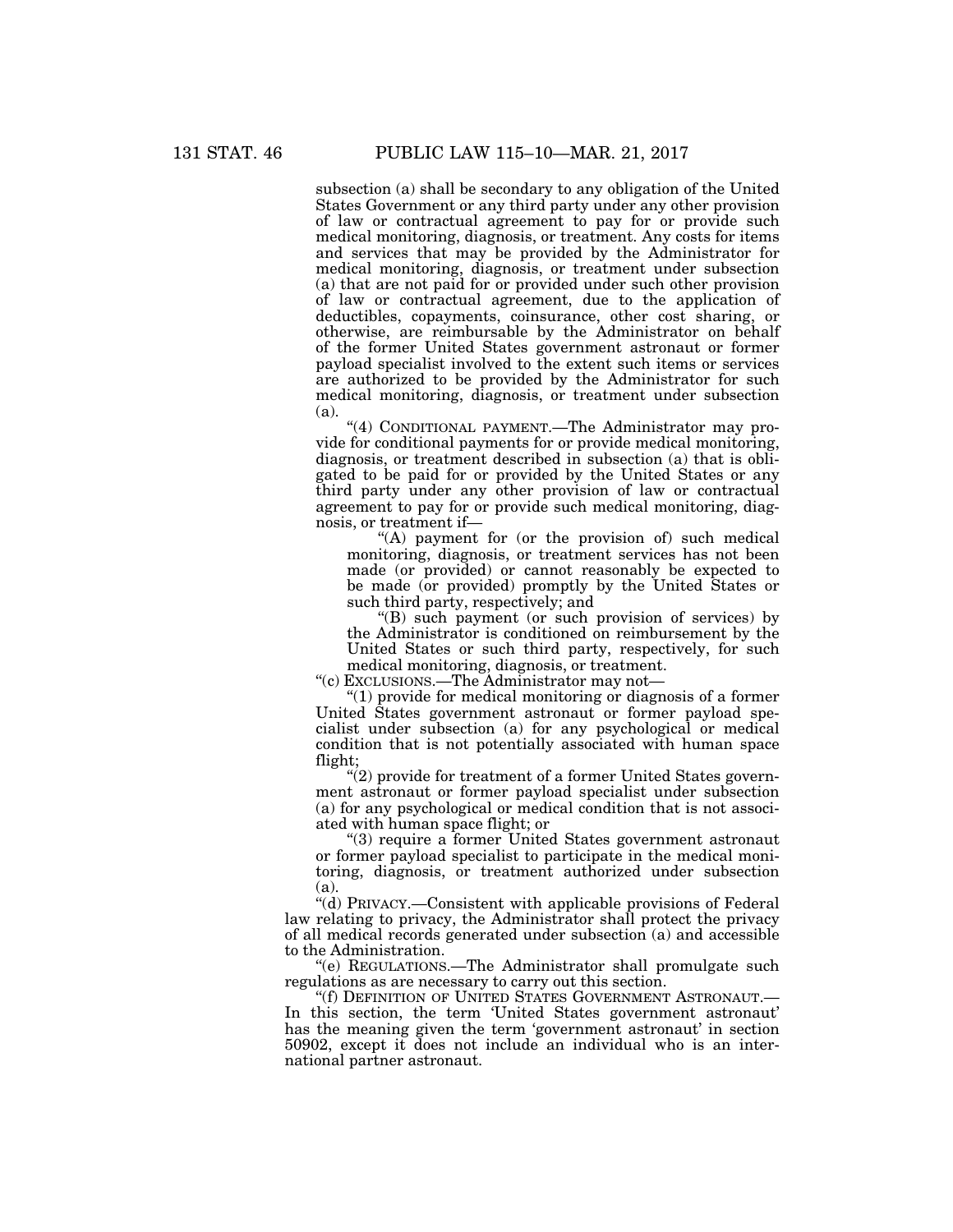''(g) DATA USE AND DISCLOSURE.—The Administrator may use or disclose data acquired in the course of medical monitoring, diagnosis, or treatment of a former United States government astronaut or a former payload specialist under subsection (a), in accordance with subsection (d). Former United States government astronaut or former payload specialist participation in medical monitoring, diagnosis, or treatment under subsection (a) shall constitute consent for the Administrator to use or disclose such data.''.

(b) TABLE OF CONTENTS.—The table of contents for chapter 201 of title 51, United States Code, as amended by section 305 of this Act, is further amended by inserting after the item relating to section 20148 the following:

''20149. Medical monitoring and research relating to human space flight.''.

(c) ANNUAL REPORTS.— (1) IN GENERAL.—Each fiscal year, not later than the date of submission of the President's annual budget request for that fiscal year under section 1105 of title 31, United States Code, the Administrator shall publish a report, in accordance with applicable Federal privacy laws, on the activities of the Administration under section 20149 of title 51, United States Code.

(2) CONTENTS.—Each report under paragraph (1) shall Budget estimate. include a detailed cost accounting of the Administration's activities under section 20149 of title 51, United States Code, and a 5-year budget estimate.

(3) SUBMISSION TO CONGRESS.—The Administrator shall submit to the appropriate committees of Congress each report under paragraph  $(1)$  not later than the date of submission of the President's annual budget request for that fiscal year under section 1105 of title 31, United States Code.

(d) COST ESTIMATE.—

(1) REQUIREMENT.—Not later than 90 days after the date of enactment of this Act, the Administrator shall enter into an arrangement with an independent external organization to undertake an independent cost estimate of the cost to the Administration and the Federal Government to implement and administer the activities of the Administration under section 20149 of title 51, United States Code. The independent external organization may not be a NASA entity, such as the Office of Safety and Mission Assurance.

(2) SUBMITTAL TO CONGRESS.—Not later than 1 year after the date of the enactment of this Act, the Administrator shall submit to the appropriate committees of Congress the independent cost estimate under paragraph (1).

(e) PRIVACY STUDY.—

(1) STUDY.—The Administrator shall carry out a study on any potential privacy or legal issues related to the possible sharing beyond the Federal Government of data acquired under the activities of the Administration under section 20149 of title 51, United States Code.

(2) REPORT.—Not later than 270 days after the date of enactment of this Act, the Administrator shall submit to the appropriate committees of Congress a report containing the results of the study carried out under paragraph (1).

(f) INSPECTOR GENERAL AUDIT.—The Inspector General of 51 USC 20149 NASA shall periodically audit or review, as the Inspector General

note.

51 USC 20101 prec.

51 USC 20149 note.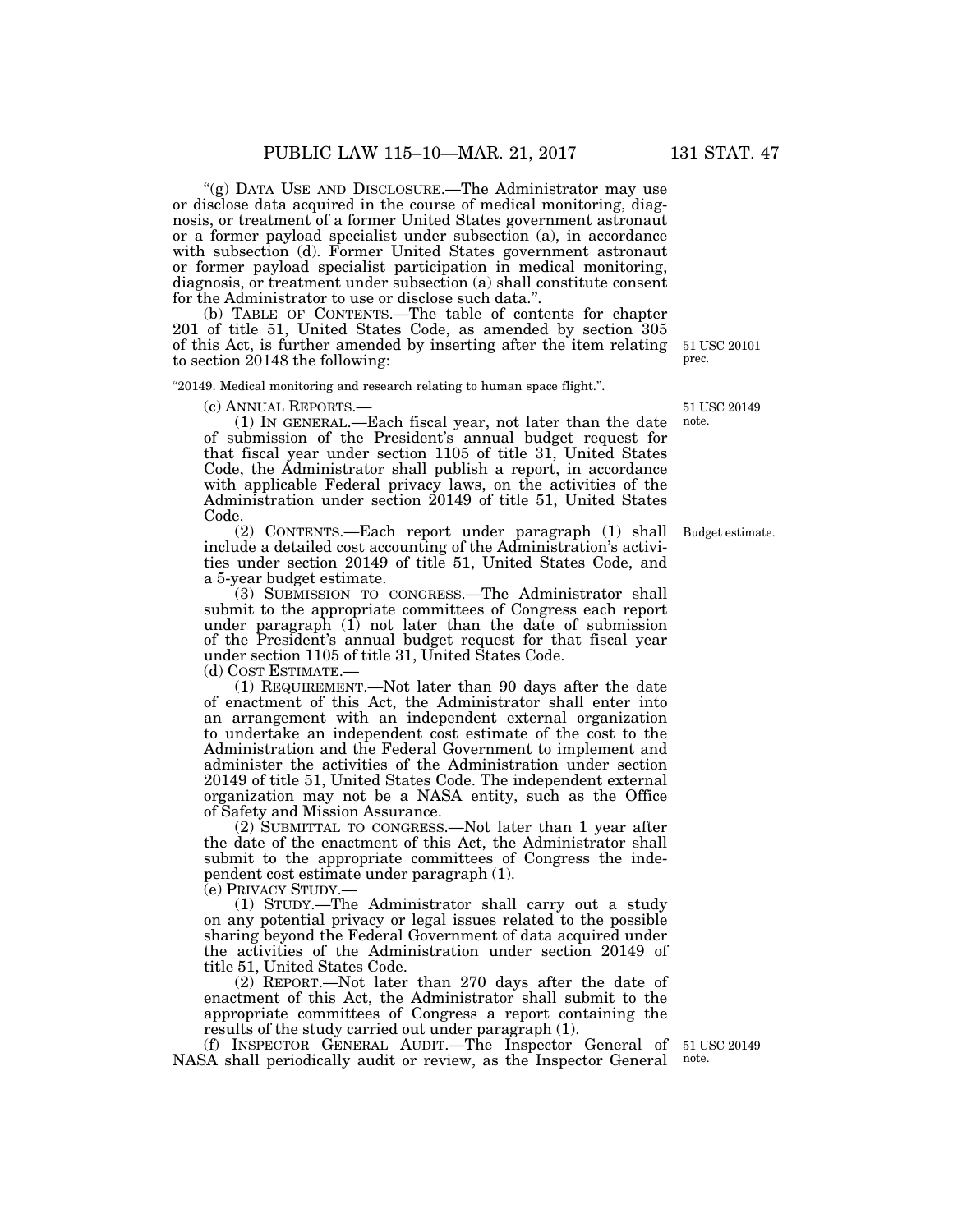considers necessary to prevent waste, fraud, and abuse, the activities of the Administration under section 20149 of title 51, United States Code.

# **TITLE V—ADVANCING SPACE SCIENCE**

51 USC 20301 note.

# **SEC. 501. MAINTAINING A BALANCED SPACE SCIENCE PORTFOLIO.**

(a) SENSE OF CONGRESS ON SCIENCE PORTFOLIO.—Congress reaffirms the sense of Congress that—

(1) a balanced and adequately funded set of activities, consisting of research and analysis grant programs, technology development, suborbital research activities, and small, medium, and large space missions, contributes to a robust and productive science program and serves as a catalyst for innovation and discovery; and

(2) the Administrator should set science priorities by following the guidance provided by the scientific community through the National Academies of Sciences, Engineering, and Medicine's decadal surveys.

(b) POLICY.—It is the policy of the United States to ensure, to the extent practicable, a steady cadence of large, medium, and small science missions.

51 USC 20301 note.

## **SEC. 502. PLANETARY SCIENCE.**

(a) FINDINGS.—Congress finds that—

(1) Administration support for planetary science is critical to enabling greater understanding of the solar system and the origin of the Earth;

(2) the United States leads the world in planetary science and can augment its success in that area with appropriate international, academic, and industry partnerships;

(3) a mix of small, medium, and large planetary science missions is required to sustain a steady cadence of planetary exploration; and

(4) robotic planetary exploration is a key component of preparing for future human exploration.<br>(b) MISSION PRIORITIES.—

 $(1)$  In GENERAL.—In accordance with the priorities established in the most recent Planetary Science Decadal Survey, the Administrator shall ensure, to the greatest extent practicable, the completion of a balanced set of Discovery, New Frontiers, and Flagship missions at the cadence recommended by the most recent Planetary Science Decadal Survey.

(2) MISSION PRIORITY ADJUSTMENTS.—Consistent with the set of missions described in paragraph (1), and while maintaining the continuity of scientific data and steady development of capabilities and technologies, the Administrator may seek, if necessary, adjustments to mission priorities, schedule, and scope in light of changing budget projections.

## **SEC. 503. JAMES WEBB SPACE TELESCOPE.**

It is the sense of Congress that—

(1) the James Webb Space Telescope will—

(A) significantly advance our understanding of star and planet formation, and improve our knowledge of the early universe; and

(B) support United States leadership in astrophysics;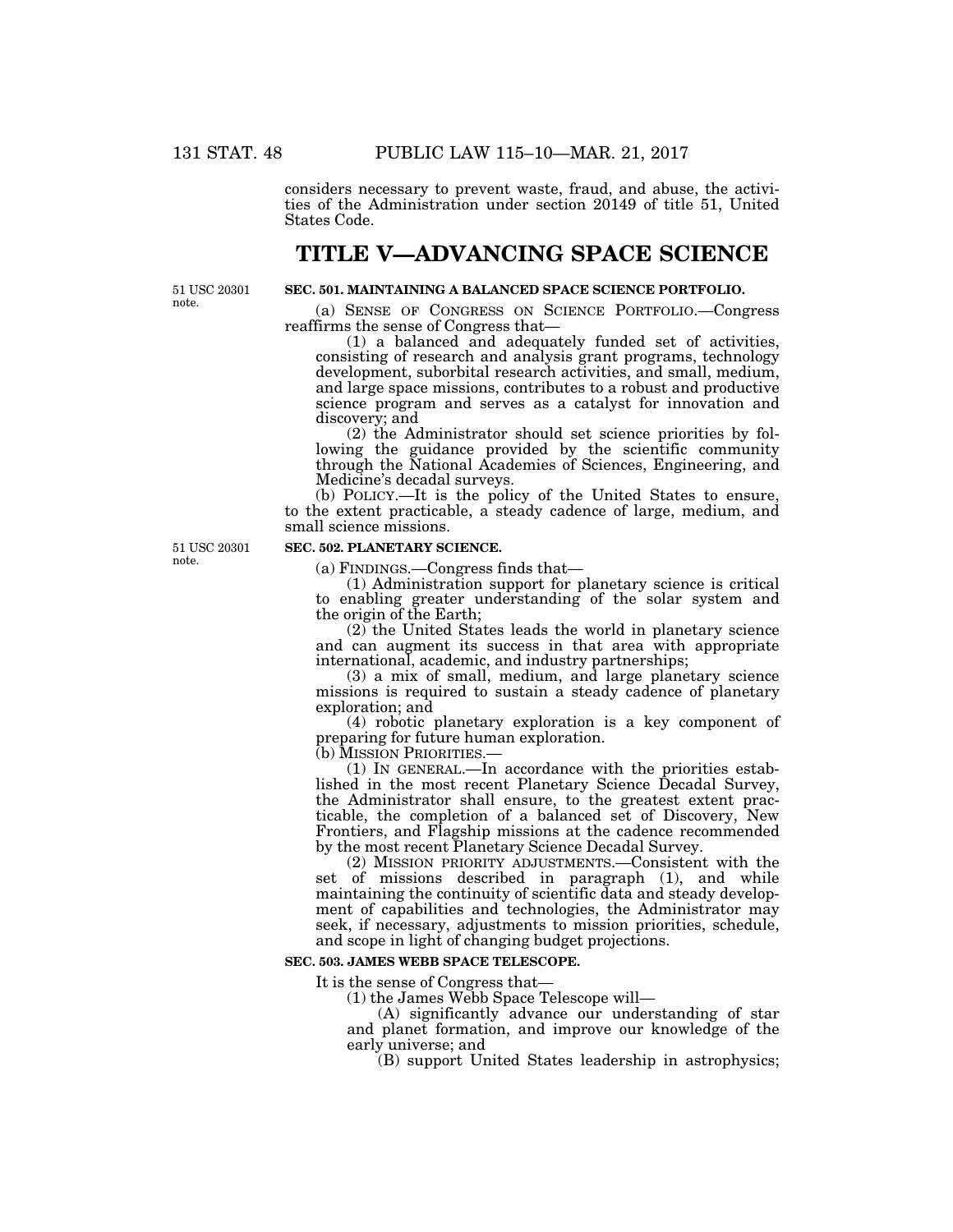(2) consistent with annual Government Accountability Office reviews of the James Webb Space Telescope program, the Administrator should continue robust surveillance of the performance of the James Webb Space Telescope project and continue to improve the reliability of cost estimates and contractor performance data and other major space flight projects in order to enhance NASA's ability to successfully deliver the James Webb Space Telescope on-time and within budget;

(3) the on-time and on-budget delivery of the James Webb Space Telescope is a high congressional priority; and

(4) the Administrator should ensure that integrated testing is appropriately timed and sufficiently comprehensive to enable potential issues to be identified and addressed early enough to be handled within the James Webb Space Telescope's development schedule and prior to its launch.

### **SEC. 504. WIDE-FIELD INFRARED SURVEY TELESCOPE.**

(a) SENSE OF CONGRESS.—It is the sense of Congress that—

(1) the Wide-Field Infrared Survey Telescope (referred to in this section as ''WFIRST'') mission has the potential to enable scientific discoveries that will transform our understanding of the universe; and

(2) the Administrator, to the extent practicable, should make progress on the technologies and capabilities needed to position the Administration to meet the objectives, as outlined in the 2010 National Academies' Astronomy and Astrophysics Decadal Survey, in a way that maximizes the scientific productivity of meeting those objectives for the resources invested. (b) CONTINUITY OF DEVELOPMENT.—The Administrator shall

ensure that the concept definition and pre-formulation activities of the WFIRST mission continue while the James Webb Space Telescope is being completed.

## **SEC. 505. MARS 2020 ROVER.**

It is the sense of Congress that—

(1) the Mars 2020 mission, to develop a Mars rover and to enable the return of samples to Earth, should remain a priority for NASA; and

 $(2)$  the Mars 2020 mission—

(A) should significantly increase our understanding of Mars;

(B) should help determine whether life previously existed on that planet; and

(C) should provide opportunities to gather knowledge and demonstrate technologies that address the challenges of future human expeditions to Mars.

#### **SEC. 506. EUROPA.**

(a) FINDINGS.—Congress makes the following findings:

(1) Studies of Europa, Jupiter's moon, indicate that Europa may provide a habitable environment, as it contains key ingredients known to support life.

(2) In 2012, using the Hubble Space Telescope, NASA scientists observed water vapor around the south polar region of Europa, which provides potential evidence of water plumes in that region.

(3) For decades, the Europa mission has consistently ranked as a high priority mission for the scientific community.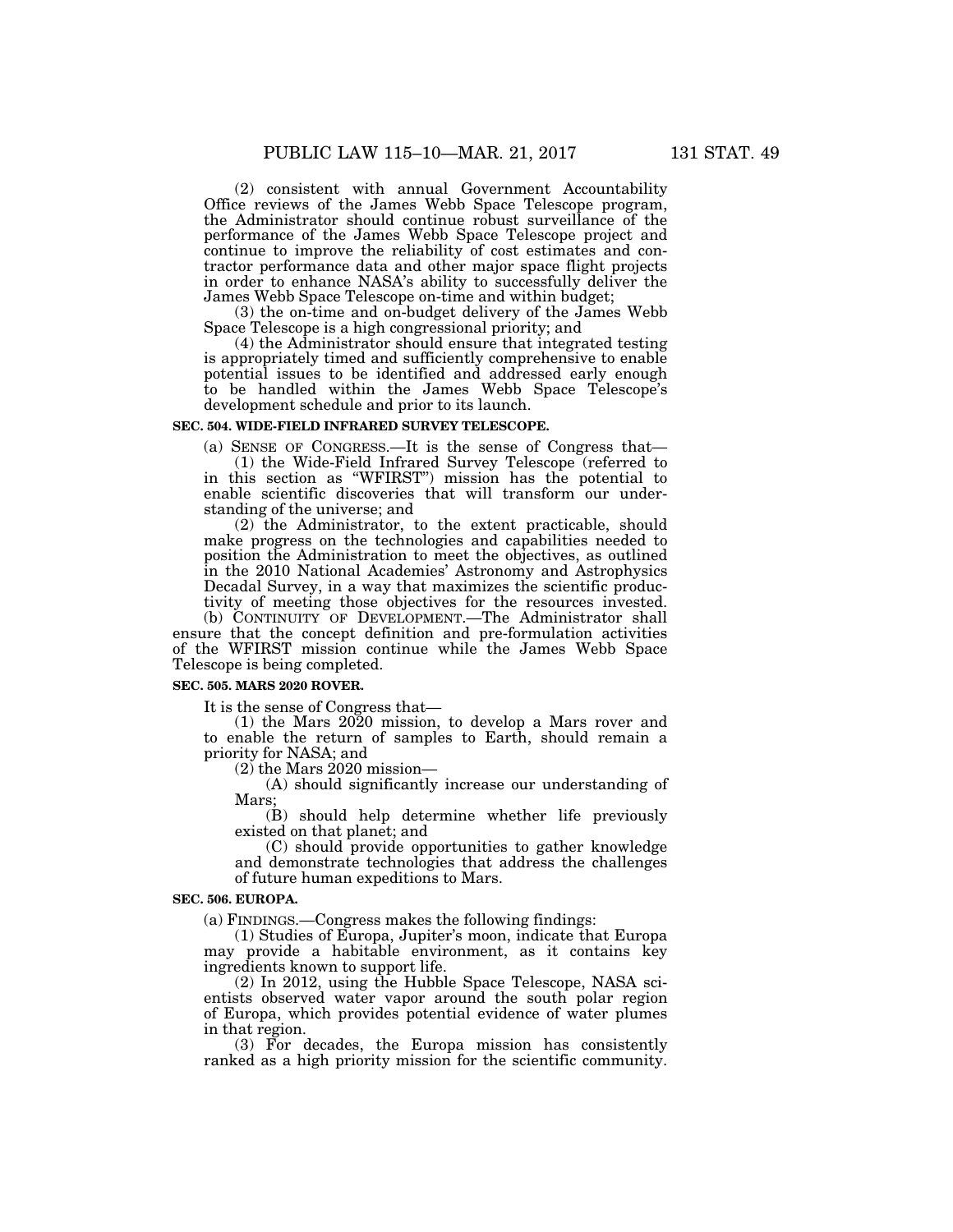(4) The Europa mission was ranked as the top priority mission in the previous Planetary Science Decadal Survey and ranked as the second-highest priority in the current Planetary Science Decadal Survey.

(b) SENSE OF CONGRESS.—It is the sense of Congress that— (1) the Europa mission could provide another avenue in which to capitalize on our Nation's current investment in the Space Launch System that would significantly reduce the transit time for such a deep space mission; and

(2) a scientific, robotic exploration mission to Europa, as prioritized in both Planetary Science Decadal Surveys, should be supported.

### **SEC. 507. CONGRESSIONAL DECLARATION OF POLICY AND PURPOSE.**

Section 20102(d) of title 51, United States Code, is amended by adding at the end the following:

 $\sqrt[\alpha]{10}$  The search for life's origin, evolution, distribution, and future in the universe.''.

#### **SEC. 508. EXTRASOLAR PLANET EXPLORATION STRATEGY.**

(a) STRATEGY.—

(1) IN GENERAL.—The Administrator shall enter into an arrangement with the National Academies to develop a science strategy for the study and exploration of extrasolar planets, including the use of the Transiting Exoplanet Survey Satellite, the James Webb Space Telescope, a potential Wide-Field Infrared Survey Telescope mission, or any other telescope, spacecraft, or instrument, as appropriate.

(2) REQUIREMENTS.—The strategy shall—

(A) outline key scientific questions;

(B) identify the most promising research in the field;

(C) indicate the extent to which the mission priorities in existing decadal surveys address the key extrasolar planet research and exploration goals;

(D) identify opportunities for coordination with international partners, commercial partners, and not-for-profit partners; and

(E) make recommendations regarding the activities under subparagraphs  $(A)$  through  $(D)$ , as appropriate.

(b) USE OF STRATEGY.—The Administrator shall use the strategy—

(1) to inform roadmaps, strategic plans, and other activities of the Administration as they relate to extrasolar planet research and exploration; and

(2) to provide a foundation for future activities and initiatives related to extrasolar planet research and exploration.

(c) REPORT TO CONGRESS.—Not later than 18 months after the date of enactment of this Act, the National Academies shall submit to the Administrator and to the appropriate committees of Congress a report containing the strategy developed under subsection (a).

## **SEC. 509. ASTROBIOLOGY STRATEGY.**

(a) STRATEGY.—

(1) IN GENERAL.—The Administrator shall enter into an arrangement with the National Academies to develop a science strategy for astrobiology that would outline key scientific questions, identify the most promising research in the field, and

Recommendations.

51 USC 20301 note.

51 USC 20301 note.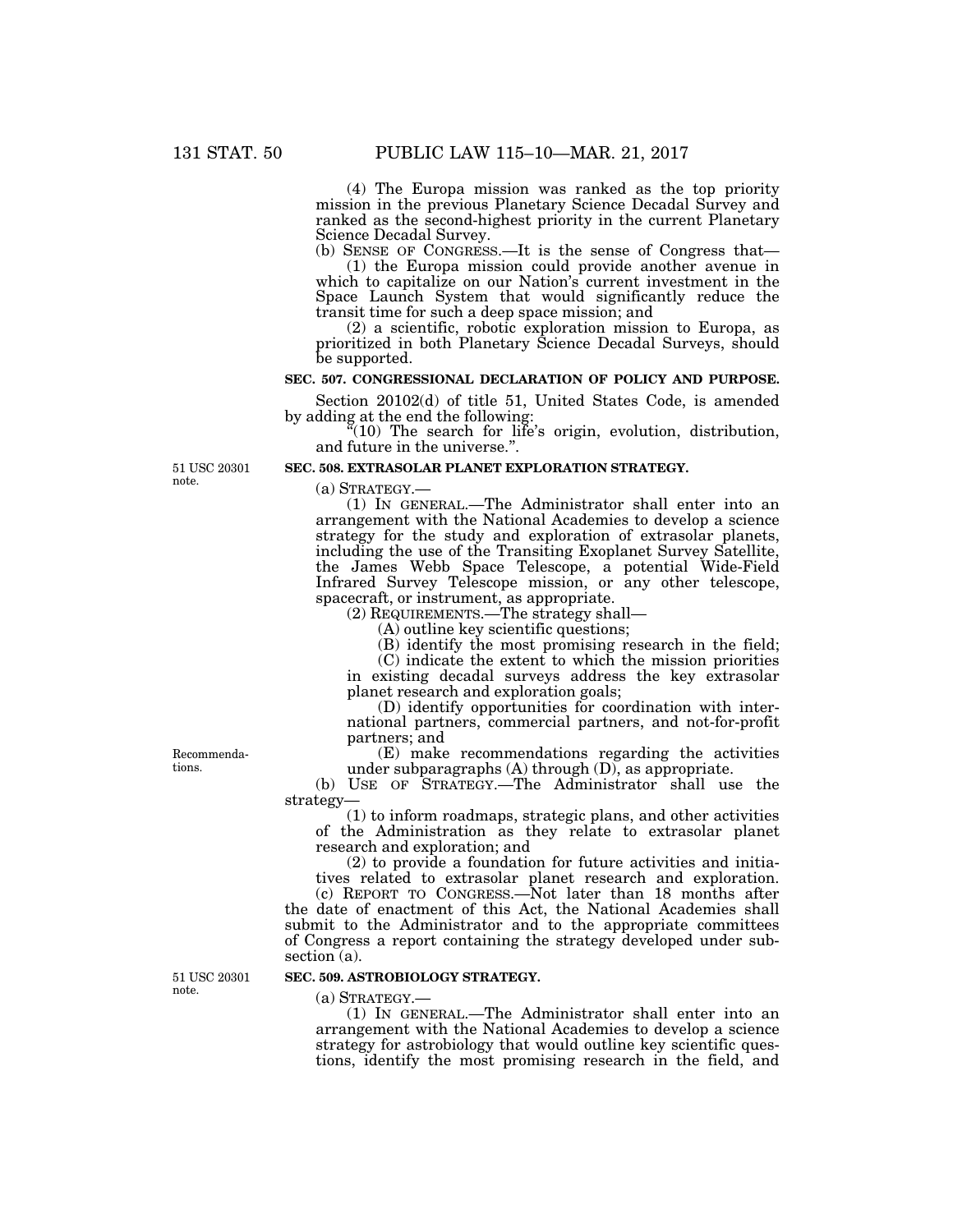indicate the extent to which the mission priorities in existing decadal surveys address the search for life's origin, evolution, distribution, and future in the Universe.

(2) RECOMMENDATIONS.—The strategy shall include recommendations for coordination with international partners.

(b) USE OF STRATEGY.—The Administrator shall use the strategy developed under subsection (a) in planning and funding research and other activities and initiatives in the field of astrobiology.

(c) REPORT TO CONGRESS.—Not later than 18 months after the date of enactment of this Act, the National Academies shall submit to the Administrator and to the appropriate committees of Congress a report containing the strategy developed under subsection (a).

#### **SEC. 510. ASTROBIOLOGY PUBLIC-PRIVATE PARTNERSHIPS.**

Not later than 180 days after the date of enactment of this Act, the Administrator shall submit to the appropriate committees of Congress a report describing how the Administration can expand collaborative partnerships to study life's origin, evolution, distribution, and future in the universe.

#### **SEC. 511. NEAR-EARTH OBJECTS.**

Section 321 of the National Aeronautics and Space Administration Authorization Act of 2005 (51 U.S.C. note prec. 71101) is amended by adding at the end the following:

''(e) PROGRAM REPORT.—The Director of the Office of Science and Technology Policy and the Administrator shall submit to the Committee on Commerce, Science, and Transportation of the Senate and the Committee on Science, Space, and Technology of the House of Representatives, not later than 1 year after the date of enactment of the National Aeronautics and Space Administration Transition Authorization Act of 2017, an initial report that provides—

''(1) recommendations for carrying out the Survey program and an associated proposed budget;

 $(2)$  an analysis of possible options that the Administration could employ to divert an object on a likely collision course with Earth; and

 $(3)$  a description of the status of efforts to coordinate and cooperate with other countries to discover hazardous asteroids and comets, plan a mitigation strategy, and implement that strategy in the event of the discovery of an object on a likely collision course with Earth.

''(f) ANNUAL REPORTS.—After the initial report under subsection (e), the Administrator shall annually transmit to the Committee on Commerce, Science, and Transportation of the Senate and the Committee on Science, Space, and Technology of the House of Representatives a report that includes—

''(1) a summary of all activities carried out under subsection (d) since the date of enactment of the National Aeronautics and Space Administration Transition Authorization Act of 2017, including the progress toward achieving 90 percent completion of the survey described in subsection (d); and

 $(2)$  a summary of expenditures for all activities carried out under subsection (d) since the date of enactment of the National Aeronautics and Space Administration Transition Authorization Act of 2017.

Deadline. Reports.

51 USC 71101 note prec.

Analysis. Recommendations.

Summaries.

Strategy.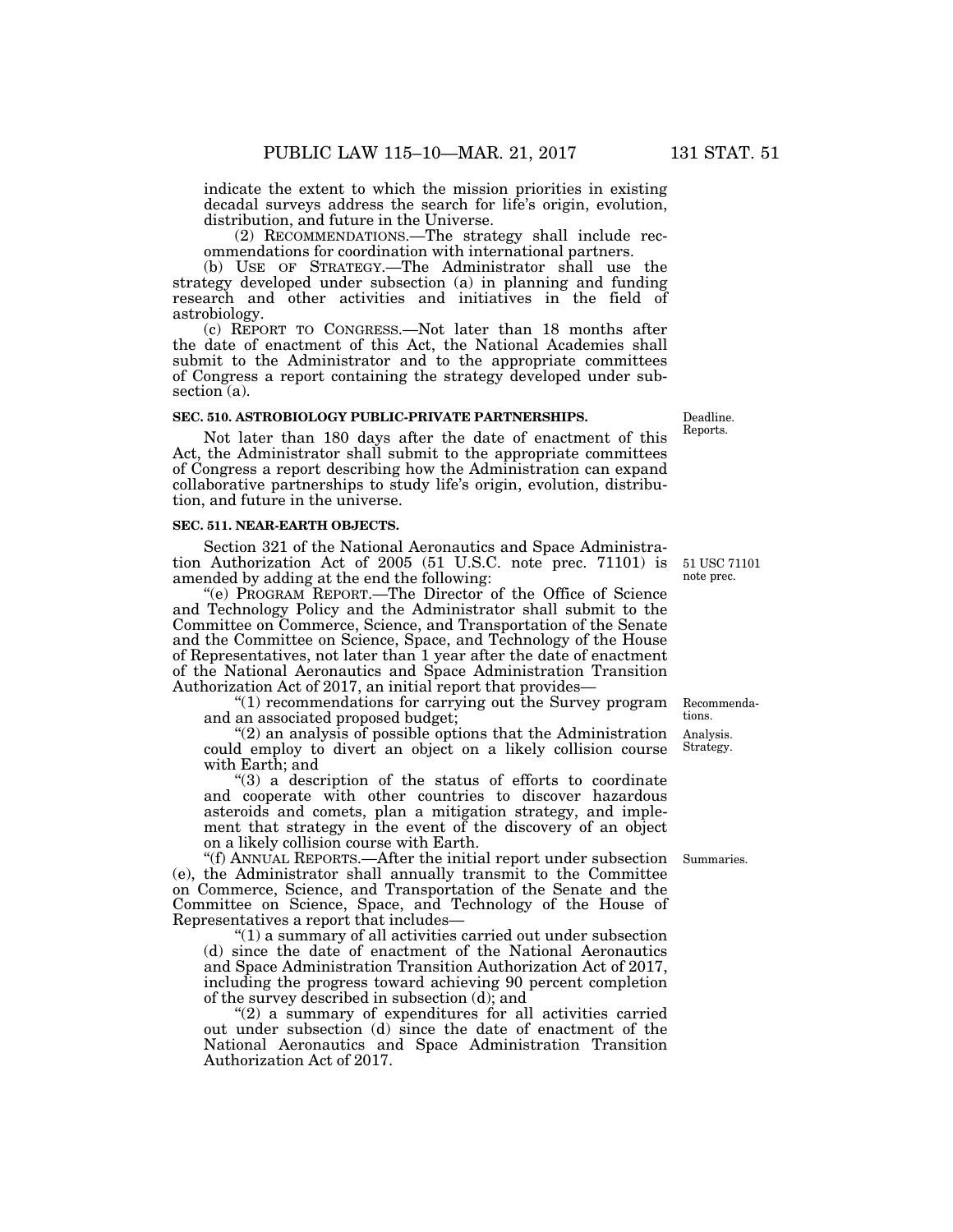''(g) ASSESSMENT.—The Administrator, in collaboration with other relevant Federal agencies, shall carry out a technical and scientific assessment of the capabilities and resources—

 $(1)$  to accelerate the survey described in subsection (d); and

''(2) to expand the Administration's Near-Earth Object Program to include the detection, tracking, cataloguing, and characterization of potentially hazardous near-Earth objects less than 140 meters in diameter.

''(h) TRANSMITTAL.—Not later than 270 days after the date of enactment of the National Aeronautics and Space Administration Transition Authorization Act of 2017, the Administrator shall transmit the results of the assessment under subsection (g) to the Committee on Commerce, Science, and Transportation of the Senate and the Committee on Science, Space, and Technology of the House of Representatives.''.

#### **SEC. 512. NEAR-EARTH OBJECTS PUBLIC-PRIVATE PARTNERSHIPS.**

(a) SENSE OF CONGRESS.—It is the sense of Congress that the Administration should seek to leverage the capabilities of the private sector and philanthropic organizations to the maximum extent practicable in carrying out the Near-Earth Object Survey Program in order to meet the goal of that program under section  $321(d)(1)$  of the National Aeronautics and Space Administration Authorization Act of 2005 (51 U.S.C. note prec.  $\overline{7}1101(d)(1)$ ).

(b) REPORT.—Not later than 180 days after the date of enactment of this Act, the Administrator shall submit to the appropriate committees of Congress a report describing how the Administration can expand collaborative partnerships to detect, track, catalogue, and categorize near-Earth objects.

# **SEC. 513. ASSESSMENT OF SCIENCE MISSION EXTENSIONS.**

Section 30504 of title 51, United States Code, is amended to read as follows:

## **''§ 30504. Assessment of science mission extensions**

''(a) ASSESSMENTS.—

''(1) IN GENERAL.—The Administrator shall carry out triennial reviews within each of the Science divisions to assess the cost and benefits of extending the date of the termination of data collection for those missions that exceed their planned missions' lifetime.

''(2) CONSIDERATIONS.—In conducting an assessment under paragraph (1), the Administrator shall consider whether and how extending missions impacts the start of future missions.

''(b) CONSULTATION AND CONSIDERATION OF POTENTIAL BENE-FITS OF INSTRUMENTS ON MISSIONS.—When deciding whether to extend a mission that has an operational component, the Administrator shall—

''(1) consult with any affected Federal agency; and

''(2) take into account the potential benefits of instruments on missions that are beyond their planned mission lifetime.

''(c) REPORTS.—The Administrator shall submit to the Committee on Commerce, Science, and Transportation of the Senate and the Committee on Science, Space, and Technology of the House of Representatives, at the same time as the submission to Congress of the Administration's annual budget request for each fiscal year,

Deadline. Reviews.

Deadline.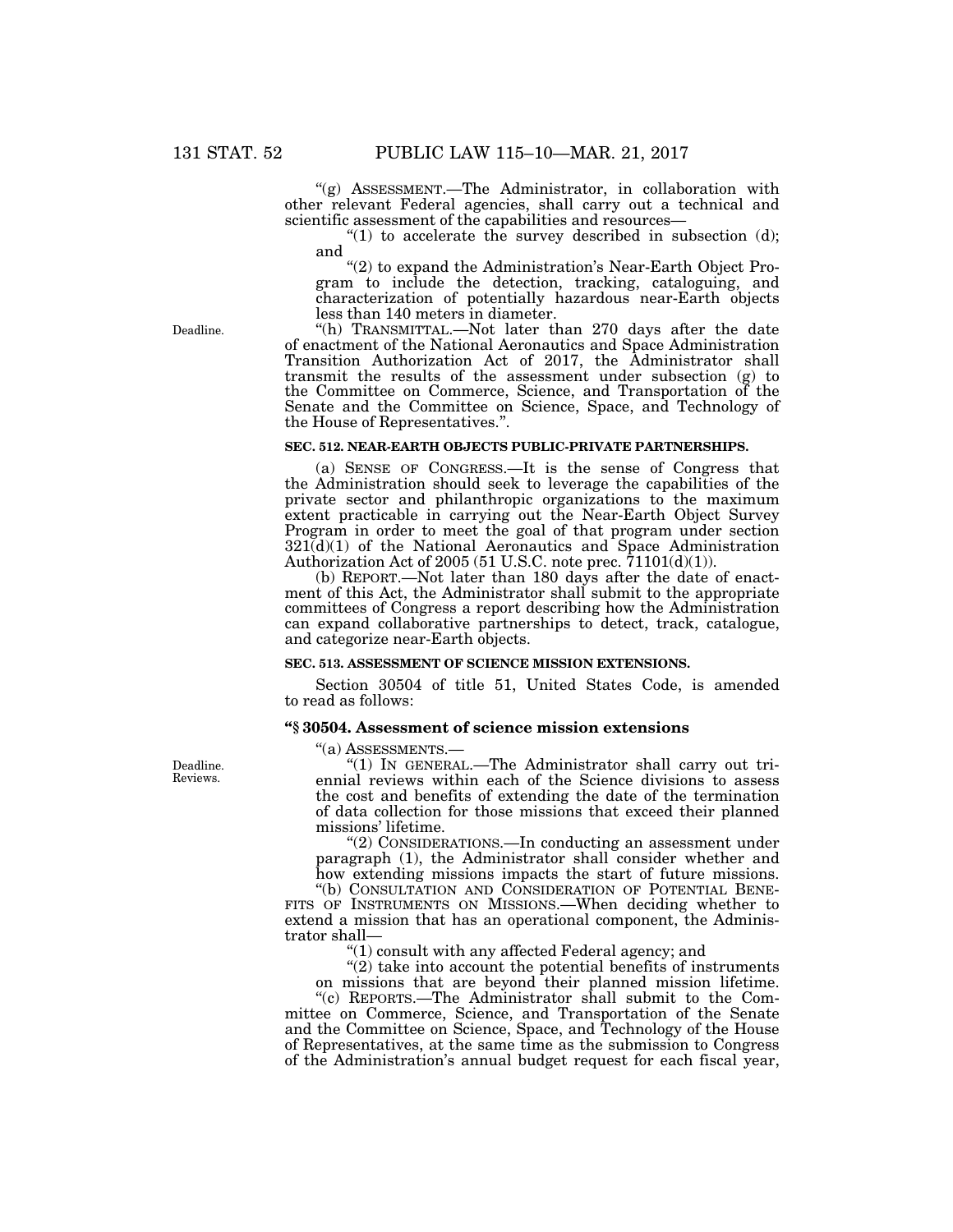a report detailing any assessment under subsection (a) that was carried out during the previous year.''.

## **SEC. 514. STRATOSPHERIC OBSERVATORY FOR INFRARED ASTRONOMY.**

The Administrator may not terminate science operations of the Stratospheric Observatory for Infrared Astronomy before December 31, 2017.

# **SEC. 515. RADIOISOTOPE POWER SYSTEMS.**

(a) SENSE OF CONGRESS.—It is the sense of Congress that— (1) exploration of the outer reaches of the solar system is enabled by radioisotope power systems;

(2) establishing continuity in the production of the material needed for radioisotope power systems is essential to maintaining the availability of such systems for future deep space exploration missions; and

(3) Federal agencies supporting the Administration through the production of such material should do so in a cost effective manner so as not to impose excessive reimbursement requirements on the Administration.

(b) ANALYSIS OF REQUIREMENTS AND RISKS.—The Director of Consultation. the Office of Science and Technology Policy and the Administrator, in consultation with the heads of other Federal agencies, shall conduct an analysis of—

(1) the requirements of the Administration for radioisotope power system material that is needed to carry out planned, high priority robotic missions in the solar system and other surface exploration activities beyond low-Earth orbit; and

(2) the risks to missions of the Administration in meeting those requirements, or any additional requirements, due to a lack of adequate radioisotope power system material.

(c) CONTENTS OF ANALYSIS.—The analysis conducted under subsection (b) shall—

(1) detail the Administration's current projected mission requirements and associated timeframes for radioisotope power system material;

(2) explain the assumptions used to determine the Administration's requirements for the material, including—

(A) the planned use of advanced thermal conversion technology such as advanced thermocouples and Stirling generators and converters; and

(B) the risks and implications of, and contingencies for, any delays or unanticipated technical challenges affecting or related to the Administration's mission plans for the anticipated use of advanced thermal conversion technology;

(3) assess the risk to the Administration's programs of Assessment. any potential delays in achieving the schedule and milestones for planned domestic production of radioisotope power system material;

(4) outline a process for meeting any additional Administration requirements for the material;

(5) estimate the incremental costs required to increase Cost estimate. the amount of material produced each year, if such an increase is needed to support additional Administration requirements for the material;

Termination date.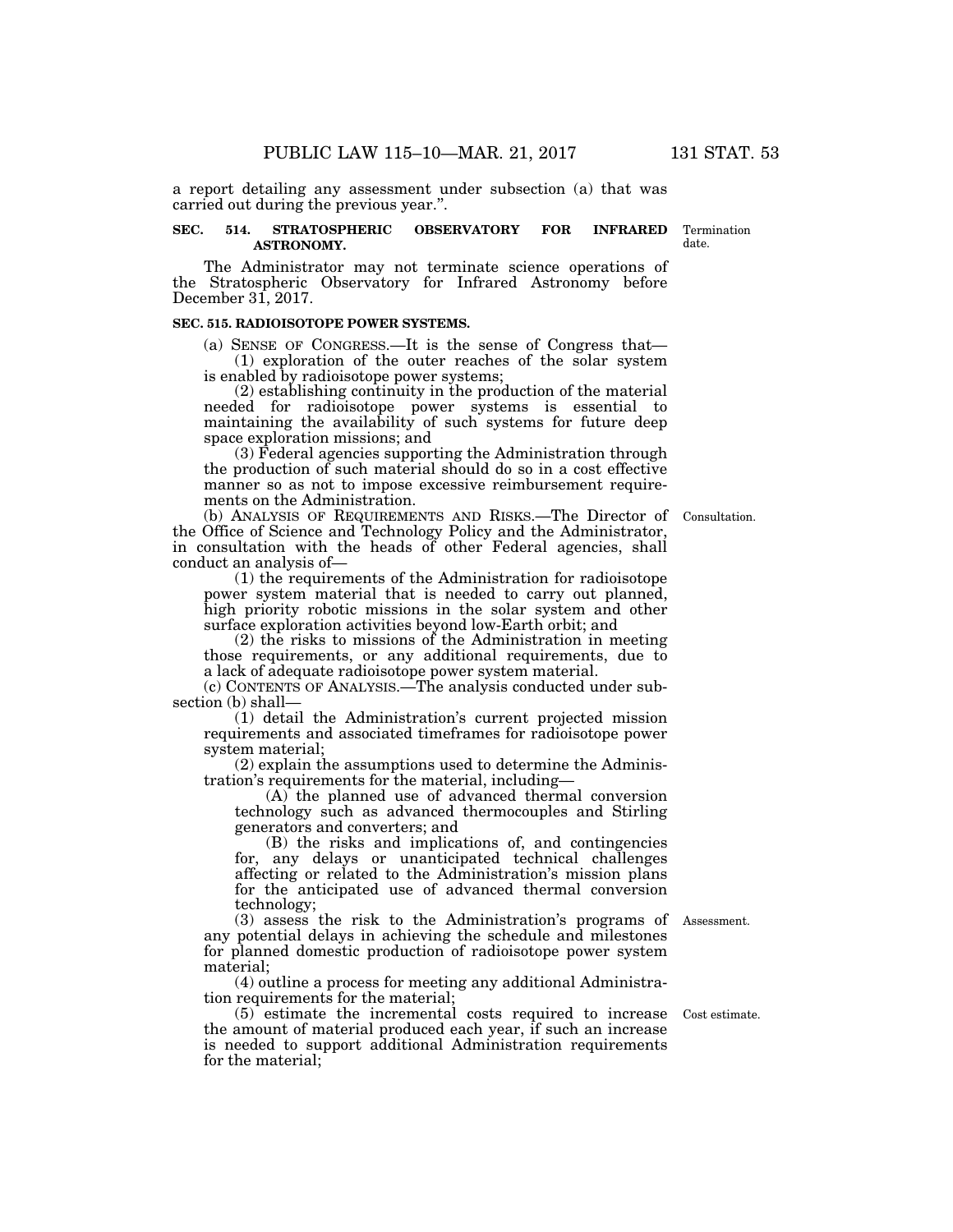(6) detail how the Administration and other Federal agencies will manage, operate, and fund production facilities and the design and development of all radioisotope power systems used by the Administration and other Federal agencies as necessary;

(7) specify the steps the Administration will take, in consultation with the Department of Energy, to preserve the infrastructure and workforce necessary for production of radioisotope power systems and ensure that its reimbursements to the Department of Energy associated with such preservation are equitable and justified; and

(8) detail how the Administration has implemented or rejected the recommendations from the National Research Council's 2009 report titled ''Radioisotope Power Systems: An Imperative for Maintaining U.S. Leadership in Space Exploration.''

(d) REPORT TO CONGRESS.—Not later than 180 days after the date of enactment of this Act, the Administrator shall submit the results of the analysis to the appropriate committees of Congress.

## **SEC. 516. ASSESSMENT OF MARS ARCHITECTURE.**

(a) ASSESSMENT.—The Administrator shall enter into an arrangement with the National Academies of Sciences, Engineering, and Medicine to assess—

(1) the Administration's Mars exploration architecture and its responsiveness to the strategies, priorities, and guidelines put forward by the National Academies' planetary science decadal surveys and other relevant National Academies Marsrelated reports;

(2) the long-term goals of the Administration's Mars Exploration Program and such program's ability to optimize the science return, given the current fiscal posture of the program;

(3) the Mars exploration architecture's relationship to Mars-related activities to be undertaken by foreign agencies and organizations; and

(4) the extent to which the Mars exploration architecture represents a reasonably balanced mission portfolio.

(b) REPORT TO CONGRESS.—Not later than 18 months after the date of enactment of this Act, the Administrator shall submit the results of the assessment to the appropriate committees of Congress.

#### **SEC. 517. COLLABORATION.**

The Administration shall continue to develop first-of-a-kind instruments that, once proved, can be transitioned to other agencies for operations. Whenever responsibilities for the development of sensors or for measurements are transferred to the Administration from another agency, the Administration shall seek, to the extent possible, to be reimbursed for the assumption of such responsibilities.

# **TITLE VI—AERONAUTICS**

Reimbursement. 51 USC 20113 note.

**SEC. 601. SENSE OF CONGRESS ON AERONAUTICS.** 

It is the sense of Congress that—

(1) a robust aeronautics research portfolio will help maintain the United States status as a leader in aviation, enhance

Consultation. Reimbursements.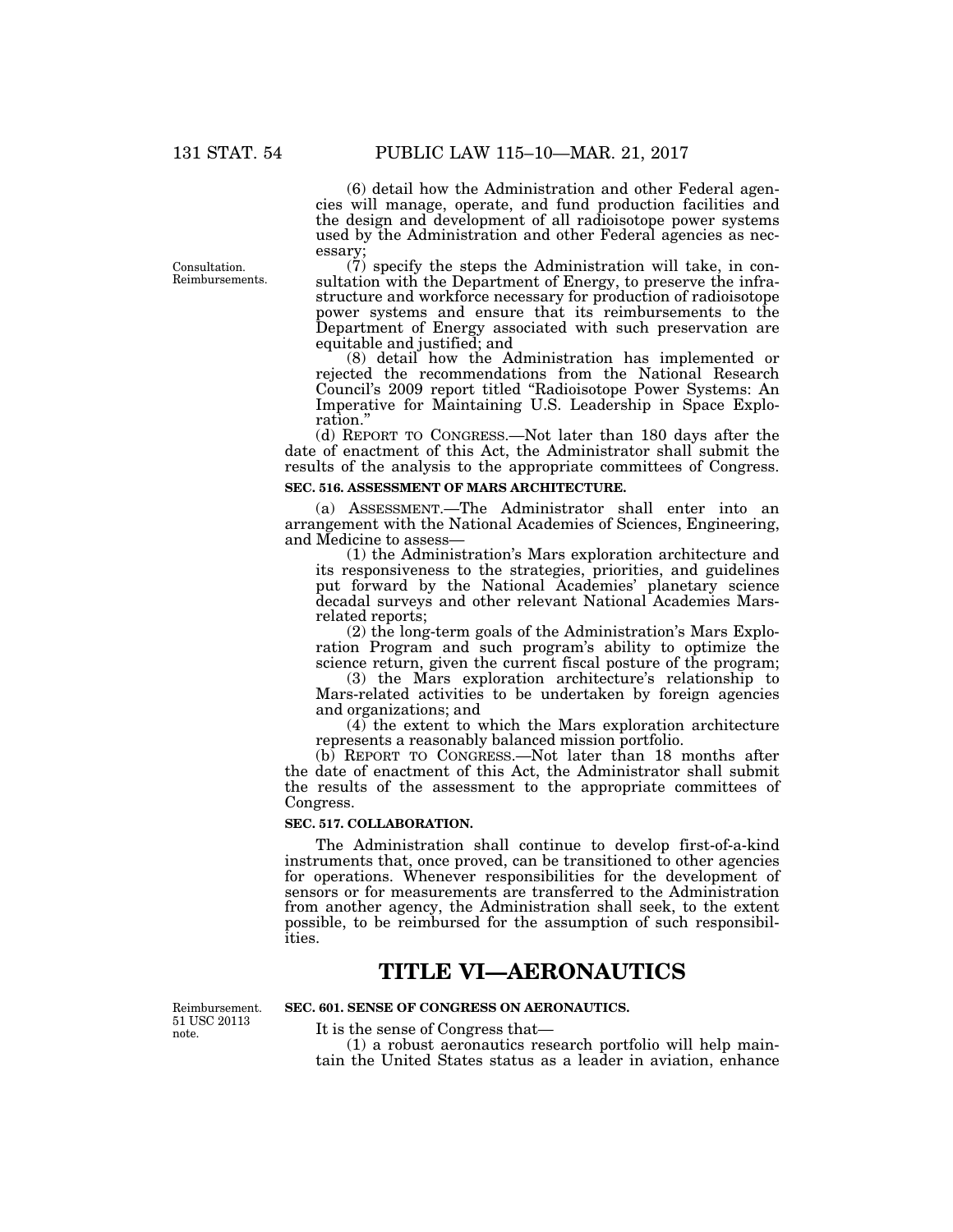the competitiveness of the United States in the world economy, and improve the quality of life of all citizens;

(2) aeronautics research is essential to the Administration's mission, continues to be an important core element of the Administration's mission, and should be supported;

(3) the Administrator should coordinate and consult with relevant Federal agencies and the private sector to minimize duplication of efforts and leverage resources; and

(4) carrying aeronautics research to a level of maturity that allows the Administration's research results to be transferred to the users, whether private or public sector, is critical to their eventual adoption.

## **SEC. 602. TRANSFORMATIVE AERONAUTICS RESEARCH.**

It is the sense of Congress that the Administrator should look strategically into the future and ensure that the Administration's Center personnel are at the leading edge of aeronautics research by encouraging investigations into the early-stage advancement of new processes, novel concepts, and innovative technologies that have the potential to meet national aeronautics needs.

#### **SEC. 603. HYPERSONIC RESEARCH.**

(a) ROADMAP FOR HYPERSONIC RESEARCH.—Not later than 1 year after the date of enactment of this Act, the Administrator, in consultation with the heads of other relevant Federal agencies, shall develop and submit to the appropriate committees of Congress a research and development roadmap for hypersonic aircraft research.

(b) OBJECTIVE.—The objective of the roadmap is to explore hypersonic science and technology using air-breathing propulsion concepts, through a mix of theoretical work, basic and applied research, and development of flight research demonstration vehicles.

(c) CONTENTS.—The roadmap shall recommend appropriate Federal agency contributions, coordination efforts, and technology milestones.

## **SEC. 604. SUPERSONIC RESEARCH.**

(a) FINDINGS.—Congress finds that—

(1) the ability to fly commercial aircraft over land at supersonic speeds without adverse impacts on the environment or on local communities could open new global markets and enable new transportation capabilities; and

(2) continuing the Administration's research program is necessary to assess the impact in a relevant environment of commercial supersonic flight operations and provide the basis for establishing appropriate sonic boom standards for such flight operations.

(b) ROADMAP FOR SUPERSONIC RESEARCH.—

(1) IN GENERAL.—Not later than 1 year after the date Deadline. of enactment of this Act, the Administrator shall develop and submit to the appropriate committees of Congress a roadmap that allows for flexible funding profiles for supersonic aeronautics research and development.

(2) OBJECTIVE.—The objective of the roadmap is to develop and demonstrate, in a relevant environment, airframe and propulsion technologies to minimize the environmental impact, including noise, of supersonic overland flight in an efficient and economical manner.

Recommendations.

Deadline. Consultation.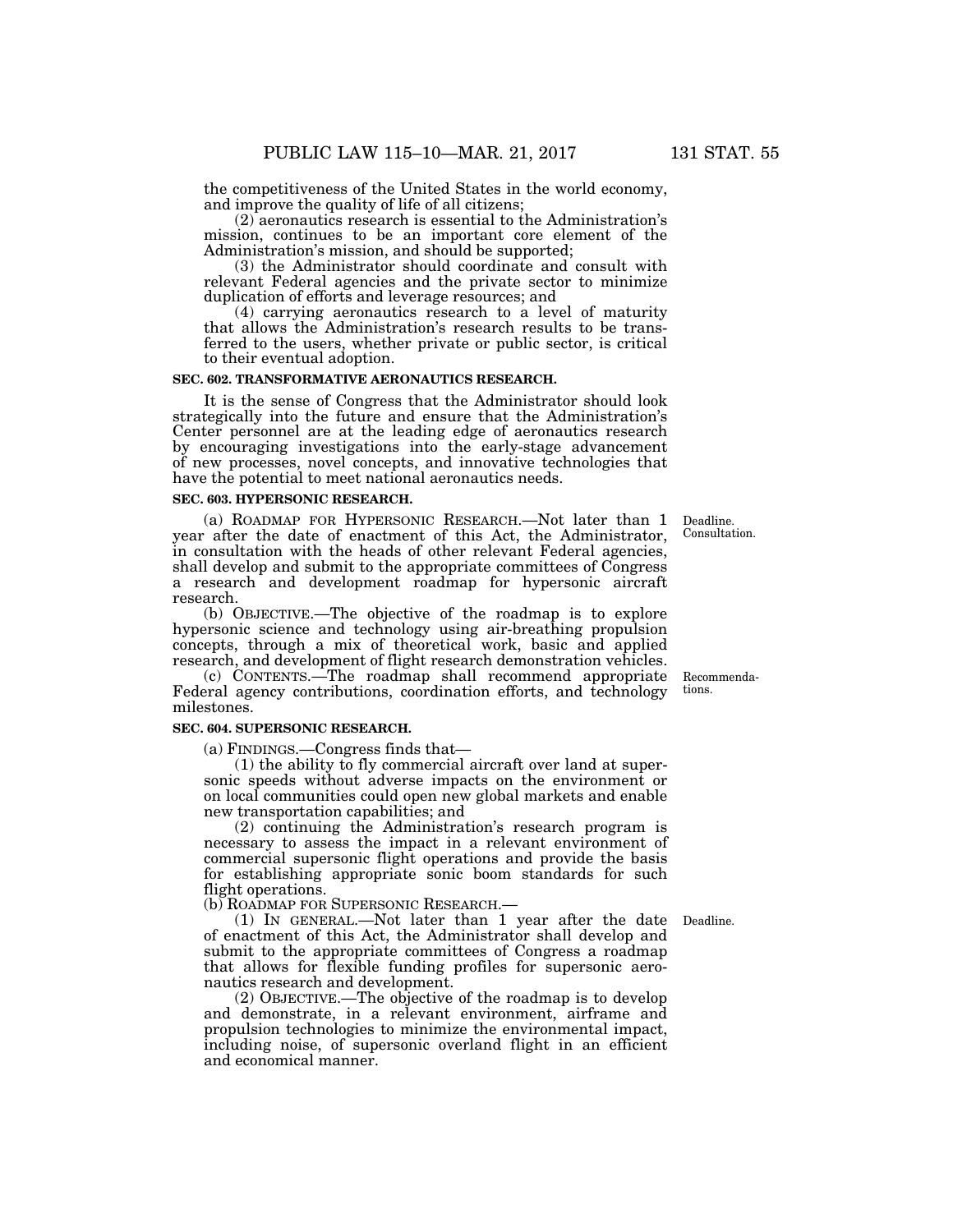Plans.

Lists.

(3) CONTENTS.—The roadmap shall include— (A) the baseline research as embodied by the Administration's existing research on supersonic flight;

(B) a list of specific technological, environmental, and other challenges that must be overcome to minimize the environmental impact, including noise, of supersonic overland flight;

(C) a research plan to address the challenges under subparagraph (B), including a project timeline for accomplishing relevant research goals;

(D) a plan for coordination with stakeholders, including relevant government agencies and industry; and

(E) a plan for how the Administration will ensure that sonic boom research is coordinated as appropriate with relevant Federal agencies.

#### **SEC. 605. ROTORCRAFT RESEARCH.**

(a) ROADMAP FOR ROTORCRAFT RESEARCH.—Not later than 1 year after the date of enactment of this Act, the Administrator, in consultation with the heads of other relevant Federal agencies, shall prepare and submit to the appropriate committees of Congress a roadmap for research relating to rotorcraft and other runwayindependent air vehicles.

(b) OBJECTIVE.—The objective of the roadmap is to develop and demonstrate improved safety, noise, and environmental impact in a relevant environment.

(c) CONTENTS.—The roadmap shall include specific goals for the research, a timeline for implementation, metrics for success, and guidelines for collaboration and coordination with industry and other Federal agencies.

# **TITLE VII—SPACE TECHNOLOGY**

51 USC 20301 note.

#### **SEC. 701. SPACE TECHNOLOGY INFUSION.**

(a) SENSE OF CONGRESS ON SPACE TECHNOLOGY.—It is the sense of Congress that space technology is critical—

(1) to developing technologies and capabilities that will make the Administration's core missions more affordable and more reliable;

(2) to enabling a new class of Administration missions beyond low-Earth orbit; and

(3) to improving technological capabilities and promote innovation for the Administration and the Nation.

(b) SENSE OF CONGRESS ON PROPULSION TECHNOLOGY.—It is the sense of Congress that advancing propulsion technology would improve the efficiency of trips to Mars and could shorten travel time to Mars, reduce astronaut health risks, and reduce radiation exposure, consumables, and mass of materials required for the journey.

(c) POLICY.—It is the policy of the United States that the Administrator shall develop technologies to support the Administration's core missions, as described in section  $2(3)$  of the National Aeronautics and Space Administration Authorization Act of 2010 (42 U.S.C. 18301(3)), and support sustained investments in early stage innovation, fundamental research, and technologies to expand the boundaries of the national aerospace enterprise.

Deadline. Consultation.

Timeline. Guidelines.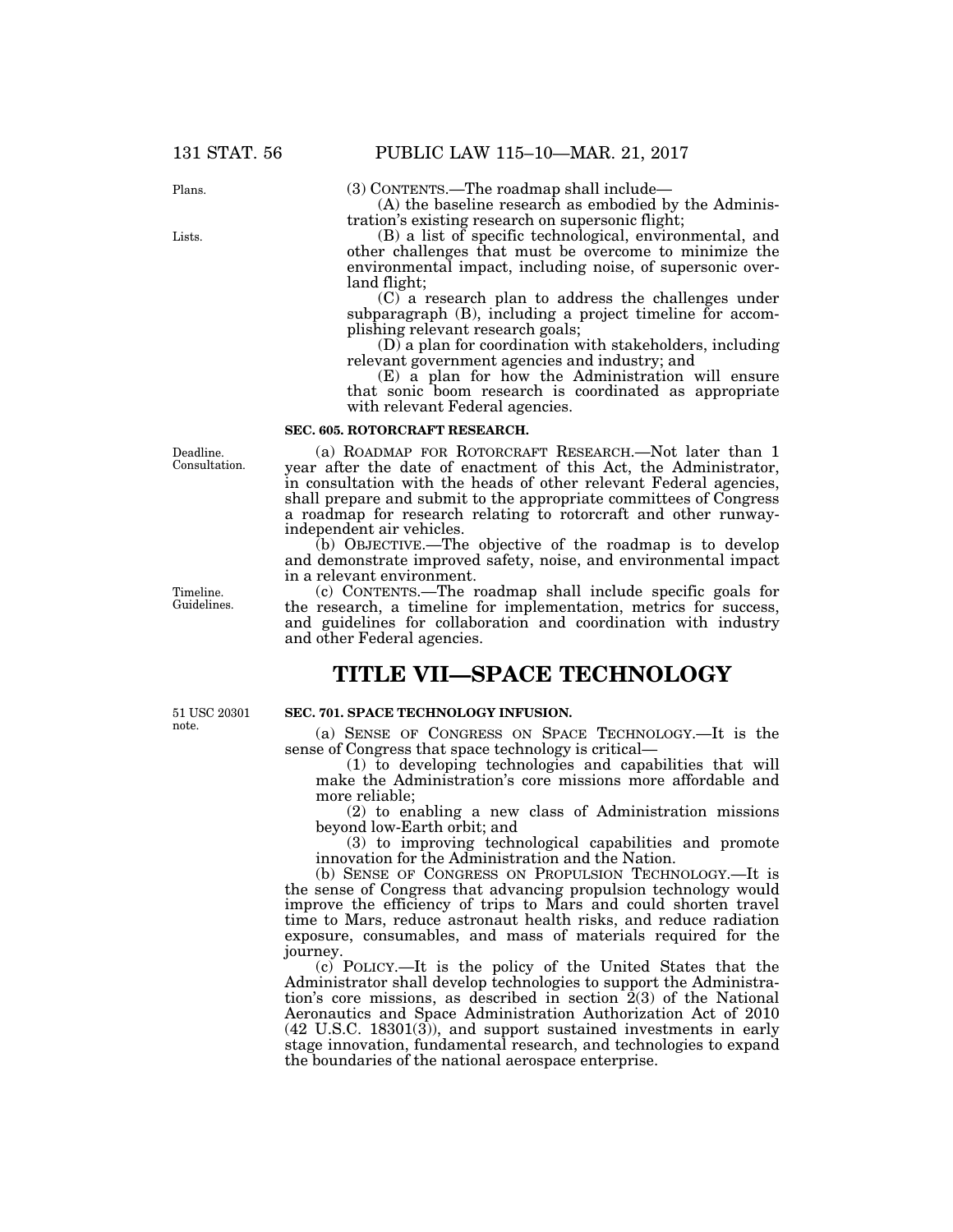(d) PROPULSION TECHNOLOGIES.—A goal of propulsion technologies developed under subsection (c) shall be to significantly reduce human travel time to Mars.

## **SEC. 702. SPACE TECHNOLOGY PROGRAM.**

51 USC 20301 note.

(a) SPACE TECHNOLOGY PROGRAM AUTHORIZED.—The Administrator shall conduct a space technology program (referred to in this section as the ''Program'') to research and develop advanced space technologies that could deliver innovative solutions across the Administration's space exploration and science missions.

(b) CONSIDERATIONS.—In conducting the Program, the Administrator shall consider—

(1) the recommendations of the National Academies' review of the Administration's Space Technology roadmaps and priorities; and

(2) the applicable enabling aspects of the stepping stone approach to exploration under section 70504 of title 51, United States Code.

(c) REQUIREMENTS.—In conducting the Program, the Administrator shall—

(1) to the extent practicable, use a competitive process to select research and development projects;

(2) to the extent practicable and appropriate, use small satellites and the Administration's suborbital and ground-based platforms to demonstrate space technology concepts and developments; and

(3) as appropriate, partner with other Federal agencies, universities, private industry, and foreign countries.

(d) SMALL BUSINESS PROGRAMS.—The Administrator shall organize and manage the Administration's Small Business Innovation Research Program and Small Business Technology Transfer Program within the Program.

(e) NONDUPLICATION CERTIFICATION.—The Administrator shall submit a budget for each fiscal year, as transmitted to Congress under section 1105(a) of title 31, United States Code, that avoids duplication of projects, programs, or missions conducted by Program with other projects, programs, or missions conducted by another office or directorate of the Administration.

(f) COLLABORATION, COORDINATION, AND ALIGNMENT.—

(1) IN GENERAL.—The Administrator shall—

(A) ensure that the Administration's projects, programs, and activities in support of technology research and development of advanced space technologies are fully coordinated and aligned;

(B) ensure that the results the projects, programs, and activities under subparagraph (A) are shared and leveraged within the Administration; and

(C) ensure that the organizational responsibility for research and development activities in support of human space exploration not initiated as of the date of enactment of this Act is established on the basis of a sound rationale.

(2) SENSE OF CONGRESS.—It is the sense of Congress that projects, programs, and missions being conducted by the Human Exploration and Operations Mission Directorate in support of research and development of advanced space technologies and systems focusing on human space exploration should continue in that Directorate.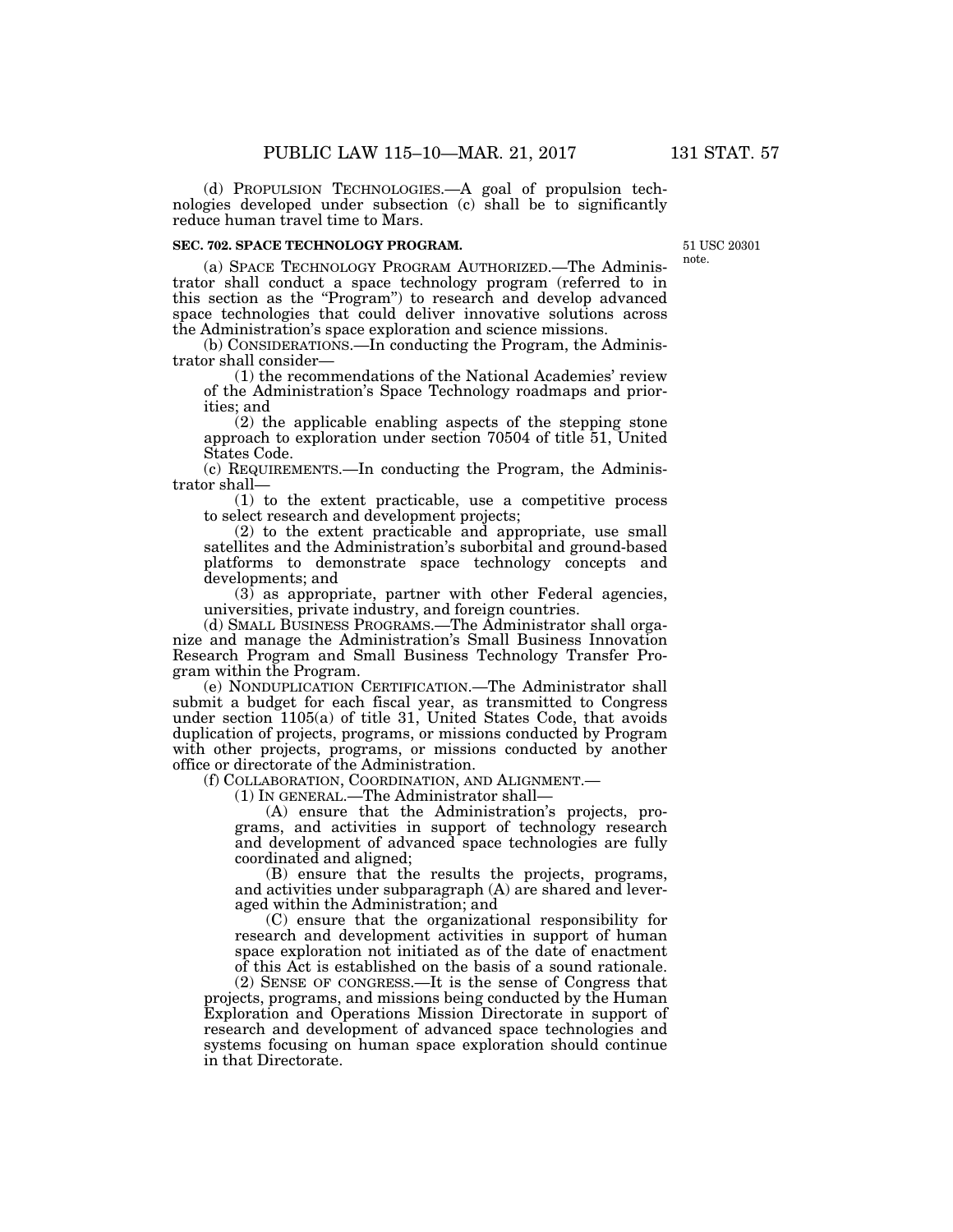(g) REPORT.—Not later than 180 days after the date of enactment of this Act, the Administrator shall provide to the appropriate committees of Congress a report—

(1) comparing the Administration's space technology investments with the high-priority technology areas identified by the National Academies in the National Research Council's report on the Administration's Space Technology Roadmaps; and

(2) including—

(A) identification of how the Administration will address any gaps between the agency's investments and the recommended technology areas, including a projection of funding requirements; and

(B) identification of the rationale described in subsection  $(f)(1)(C)$ .

(h) ANNUAL REPORT.—The Administrator shall include in the Administration's annual budget request for each fiscal year the rationale for assigning organizational responsibility for, in the year prior to the budget fiscal year, each initiated project, program, and mission focused on research and development of advanced technologies for human space exploration.

# **TITLE VIII—MAXIMIZING EFFICIENCY**

# **Subtitle A—Agency Information Technology and Cybersecurity**

51 USC 20111 note.

**SEC. 811. INFORMATION TECHNOLOGY GOVERNANCE.** 

(a) IN GENERAL.—The Administrator shall, in a manner that reflects the unique nature of NASA's mission and expertise—

(1) ensure the NASA Chief Information Officer, Mission Directorates, and Centers have appropriate roles in the management, governance, and oversight processes related to information technology operations and investments and information security programs for the protection of NASA systems;

(2) ensure the NASA Chief Information Officer has the appropriate resources and insight to oversee NASA information technology and information security operations and investments;

(3) provide an information technology program management framework to increase the efficiency and effectiveness of information technology investments, including relying on metrics for identifying and reducing potential duplication, waste, and cost;

(4) improve the operational linkage between the NASA Chief Information Officer and each NASA mission directorate, center, and mission support office to ensure both agency and mission needs are considered in agency-wide information technology and information security management and oversight;

(5) review the portfolio of information technology investments and spending, including information technology-related investments included as part of activities within NASA mission directorates that may not be considered information technology,

Review.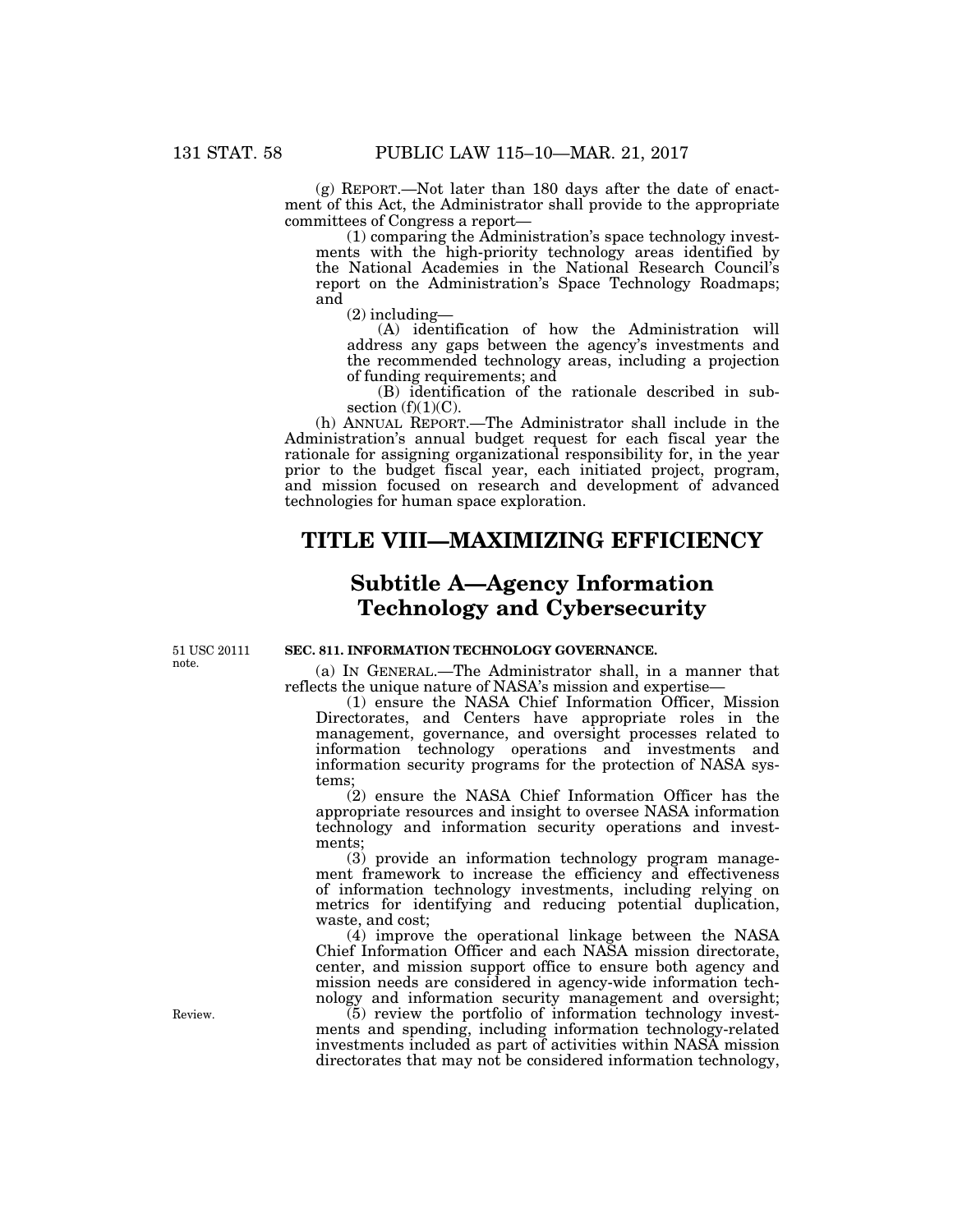to ensure investments are recognized and reported appropriately based on guidance from the Office of Management and Budget;

(6) consider appropriate revisions to the charters of information technology boards and councils that inform information technology investment and operation decisions; and

(7) consider whether the NASA Chief Information Officer should have a seat on any boards or councils described in paragraph (6).

(b) GAO STUDY.—

(1) STUDY.—The Comptroller General of the United States shall conduct a study of the effectiveness of the Administration's Information Technology Governance in ensuring information technology resources are aligned with agency missions and are cost effective and secure.

(2) CONTENTS.—The study shall include an assessment of— Assessment.

(A) the resources available for overseeing Administration-wide information technology operations, investments, and security measures and the NASA Chief Information Officer's visibility and involvement into information technology oversight and access to those resources;

(B) the effectiveness and challenges of the Administration's information technology structure, decision making processes and authorities, including impacts on its ability to implement information security; and

(C) the impact of NASA Chief Information Officer approval authority over information technology investments that exceed a defined monetary threshold, including any potential impacts of such authority on the Administration's missions, flights programs and projects, research activities, and Center operations.

(3) REPORT.—Not later than 1 year after the date of enactment of this Act, the Comptroller General shall submit to the appropriate committees of Congress a report detailing the results of the study under paragraph (1), including any recommendations. Recommendations.

## **SEC. 812. INFORMATION TECHNOLOGY STRATEGIC PLAN.**

(a) IN GENERAL.—Subject to subsection (b), the Administrator shall develop an information technology strategic plan to guide NASA information technology management and strategic objectives.

(b) REQUIREMENTS.—In developing the strategic plan, the Administrator shall ensure that the strategic plan addresses-

(1) the deadline under section  $306(a)$  of title 5, United States Code; and

(2) the requirements under section 3506 of title 44, United States Code.

(c) CONTENTS.—The strategic plan shall address, in a manner that reflects the unique nature of NASA's mission and expertise—

(1) near and long-term goals and objectives for leveraging information technology;

(2) a plan for how NASA will submit to Congress of a list of information technology projects, including completion dates and risk level in accordance with guidance from the Office of Management and Budget;

51 USC 20111 note.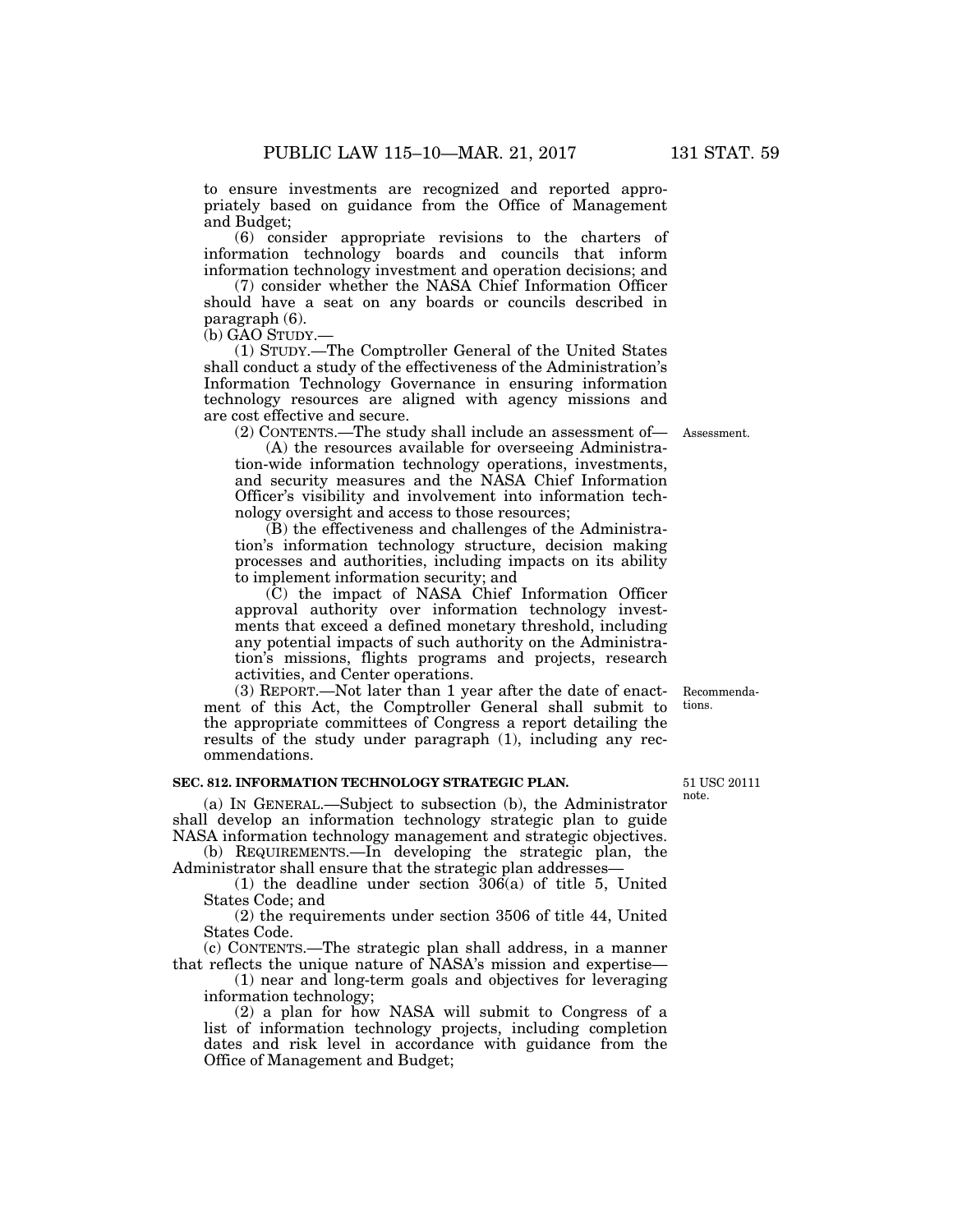Coordination.

(3) an implementation overview for an agency-wide approach to information technology investments and operations, including reducing barriers to cross-center collaboration;

(4) coordination by the NASA Chief Information Officer with centers and mission directorates to ensure that information technology policies are effectively and efficiently implemented across the agency;

(5) a plan to increase the efficiency and effectiveness of information technology investments, including a description of how unnecessarily duplicative, wasteful, legacy, or outdated information technology across NASA will be identified and eliminated, and a schedule for the identification and elimination of such information technology;

(6) a plan for improving the information security of agency information and agency information systems, including improving security control assessments and role-based security training of employees; and

(7) submission by NASA to Congress of information regarding high risk projects and cybersecurity risks.

(d) CONGRESSIONAL OVERSIGHT.—The Administrator shall submit to the appropriate committees of Congress the strategic plan under subsection (a) and any updates thereto.

51 USC 20111 note.

# **SEC. 813. CYBERSECURITY.**

(a) FINDING.—Congress finds that the security of NASA information and information systems is vital to the success of the mission of the agency.

(b) INFORMATION SECURITY PLAN.—

(1) IN GENERAL.—Not later than 1 year after the date of enactment of this Act, the Administrator shall implement the information security plan developed under paragraph (2) and take such further actions as the Administrator considers necessary to improve the information security system in accordance with this section.

(2) INFORMATION SECURITY PLAN.—Subject to paragraphs (3) and (4), the Administrator shall develop an agency-wide information security plan to enhance information security for NASA information and information infrastructure.

(3) REQUIREMENTS.—In developing the plan under paragraph (2), the Administrator shall ensure that the plan—

(A) reflects the unique nature of NASA's mission and expertise;

(B) is informed by policies, standards, guidelines, and directives on information security required for Federal agencies;

(C) is consistent with the standards and guidelines under section 11331 of title 40, United States Code; and

(D) meets applicable National Institute of Standards and Technology information security standards and guidelines.

(4) CONTENTS.—The plan shall address—

(A) an overview of the requirements of the information security system;

(B) an agency-wide risk management framework for information security;

Deadline.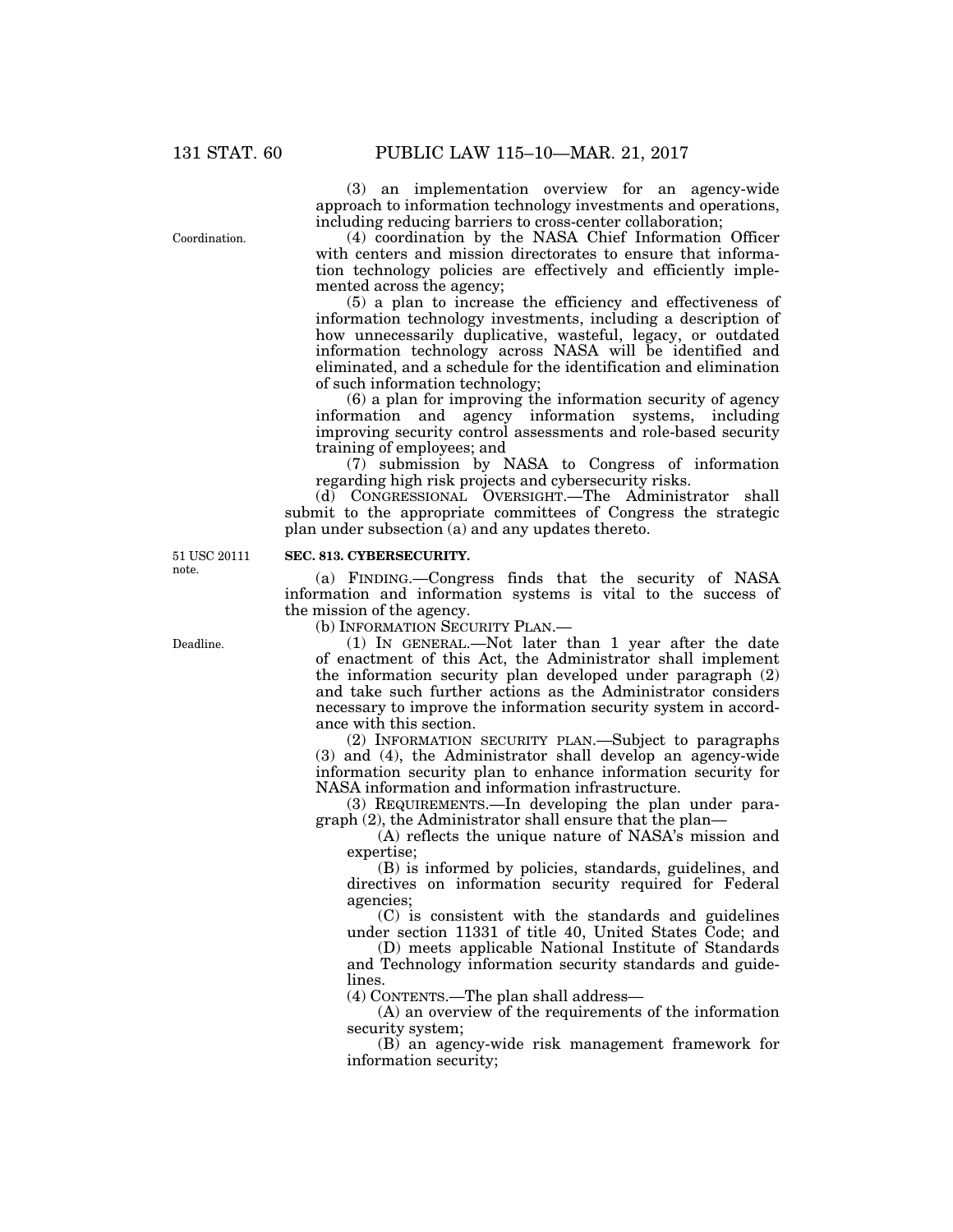(C) a description of the information security system management controls and common controls that are necessary to ensure compliance with information securityrelated requirements;

(D) an identification and assignment of roles, responsibilities, and management commitment for information security at the agency;<br>(E) coordination

among organizational entities, including between each center, facility, mission directorate, and mission support office, and among agency entities responsible for different aspects of information security;

(F) the need to protect the information security of mission-critical systems and activities and high-impact and moderate-impact information systems; and

(G) a schedule of frequent reviews and updates, as necessary, of the plan.

#### **SEC. 814. SECURITY MANAGEMENT OF FOREIGN NATIONAL ACCESS.** Notification.

The Administrator shall notify the appropriate committees of Congress when the agency has implemented the information technology security recommendations from the National Academy of Public Administration on foreign national access management, based on reports from January 2014 and March 2016.

### **SEC. 815. CYBERSECURITY OF WEB APPLICATIONS.**

Not later than 180 days after the date of enactment of this Act, the Administrator shall, in a manner that reflects the unique nature of NASA's mission and expertise—

(1) develop a plan, including such actions and milestones as are necessary, to fully remediate security vulnerabilities of NASA web applications within a timely fashion after discovery; and

(2) provide an update on its plan to implement the recommendation from the NASA Inspector General in the audit report dated July 10, 2014,  $(IG-I4-023)$  to remove from the Internet or otherwise secure all NASA web applications in development or testing mode.

# **Subtitle B—Collaboration Among Mission Directorates and Other Matters**

# **SEC. 821. COLLABORATION AMONG MISSION DIRECTORATES.**

The Administrator shall encourage an interdisciplinary approach among all NASA mission directorates and divisions, whenever appropriate, for projects or missions note.

(1) to improve coordination, and encourage collaboration and early planning on scope;

(2) to determine areas of overlap or alignment;

(3) to find ways to leverage across divisional perspectives to maximize outcomes; and

(4) to be more efficient with resources and funds.

# **SEC. 822. NASA LAUNCH CAPABILITIES COLLABORATION.**

(a) FINDINGS.—Congress makes the following findings:

51 USC 20111

51 USC 50131 note.

Deadline. Plans.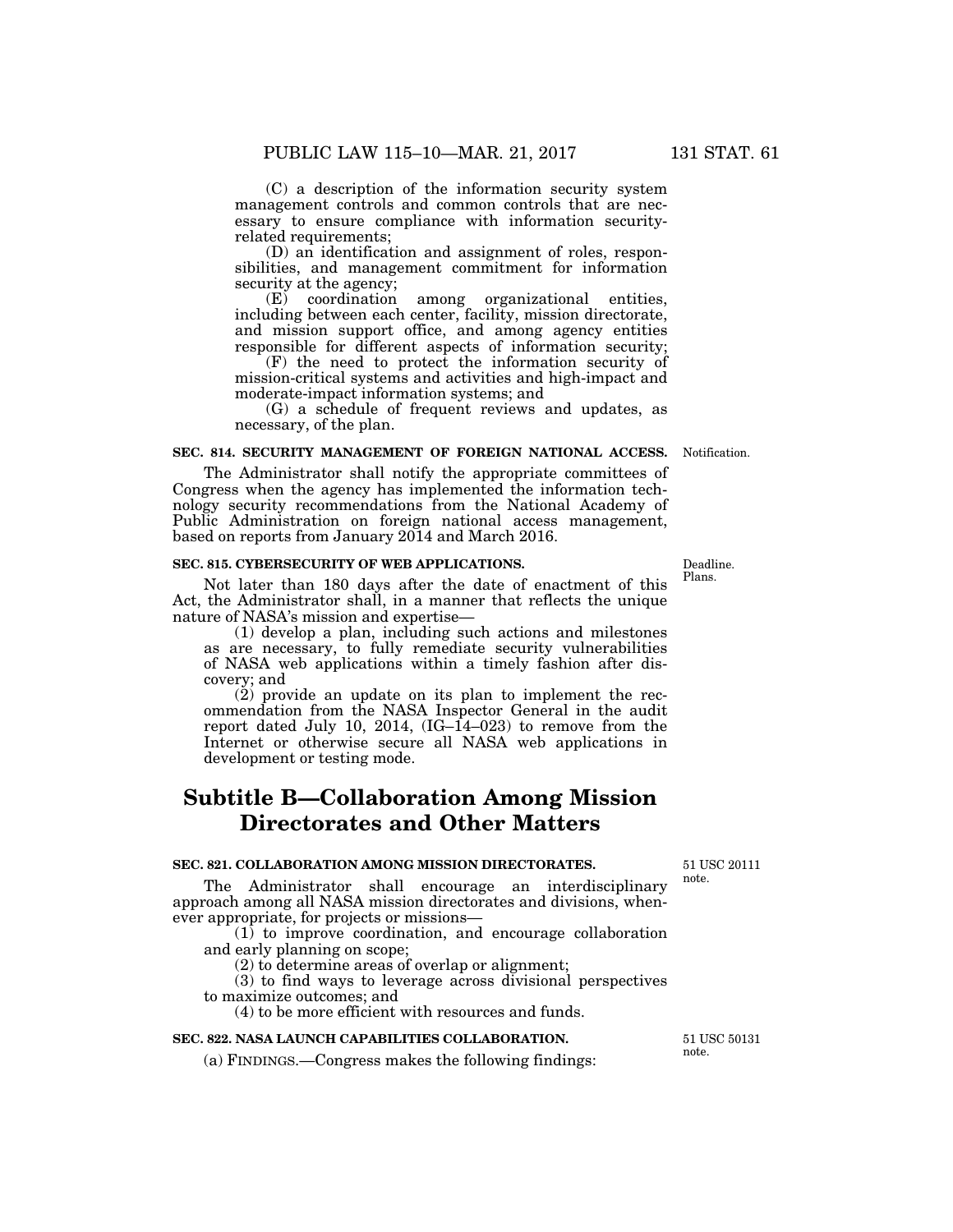(1) The Launch Services Program is responsible for the acquisition, management, and technical oversight of commercial launch services for NASA's science and robotic missions.

(2) The Commercial Crew Program is responsible for the acquisition, management, and technical oversight of commercial crew transportation systems.

(3) The Launch Services Program and Commercial Crew Program have worked together to gain exceptional technical insight into the contracted launch service providers that are common to both programs.

(4) The Launch Services Program has a long history of oversight of 12 different launch vehicles and over 80 launches.

(5) Co-location of the Launch Services Program and Commercial Crew Program has enabled the Commercial Crew Program to efficiently obtain the launch vehicle technical expertise of and provide engineering and analytical support to the Commercial Crew Program.

(b) SENSE OF CONGRESS.—It is the sense of Congress that— (1) the Launch Services Program and Commercial Crew Program each benefit from communication and coordination of launch manifests, technical information, and common launch vehicle insight between the programs; and

(2) such communication and coordination is enabled by the co-location of the programs.

(c) IN GENERAL.—The Administrator shall pursue a strategy for acquisition of crewed transportation services and non-crewed launch services that continues to enhance communication, collaboration, and coordination between the Launch Services Program and the Commercial Crew Program.

51 USC 30301 note prec.

# **SEC. 823. DETECTION AND AVOIDANCE OF COUNTERFEIT PARTS.**

(a) FINDINGS.—Congress makes the following findings:

(1) A 2012 investigation by the Committee on Armed Services of the Senate of counterfeit electronic parts in the Department of Defense supply chain from 2009 through 2010 uncovered 1,800 cases and over 1,000,000 counterfeit parts and exposed the threat such counterfeit parts pose to service members and national security.

(2) Since 2010, the Comptroller General of the United States has identified in 3 separate reports the risks and challenges associated with counterfeit parts and counterfeit prevention at both the Department of Defense and NASA, including inconsistent definitions of counterfeit parts, poorly targeted quality control practices, and potential barriers to improvements to these practices.

(b) SENSE OF CONGRESS.—It is the sense of Congress that the presence of counterfeit electronic parts in the NASA supply chain poses a danger to United States government astronauts, crew, and other personnel and a risk to the agency overall.

(c) REGULATIONS.—

(1) IN GENERAL.—Not later than 270 days after the date of enactment of this Act, the Administrator shall revise the NASA Supplement to the Federal Acquisition Regulation to improve the detection and avoidance of counterfeit electronic parts in the supply chain.

(2) CONTRACTOR RESPONSIBILITIES.—In revising the regulations under paragraph (1), the Administrator shall—

Deadline.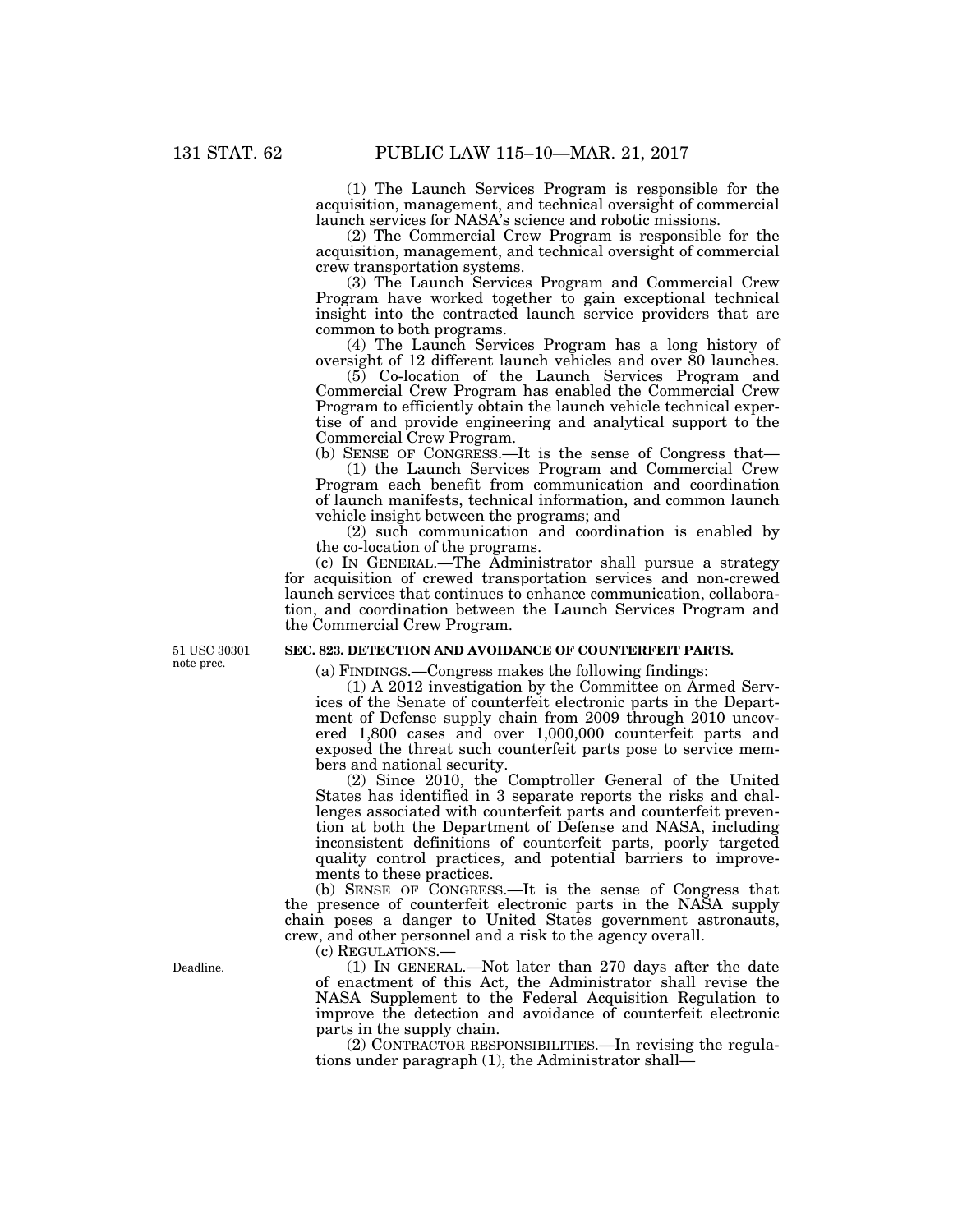(A) require each covered contractor—

(i) to detect and avoid the use or inclusion of any counterfeit parts in electronic parts or products that contain electronic parts;

(ii) to take such corrective actions as the Administrator considers necessary to remedy the use or inclusion described in clause (i); and

Deadline.

(iii) including a subcontractor, to notify the Notification. applicable NASA contracting officer not later than 30 calendar days after the date the covered contractor becomes aware, or has reason to suspect, that any end item, component, part or material contained in supplies purchased by NASA, or purchased by a covered contractor or subcontractor for delivery to, or on behalf of, NASA, contains a counterfeit electronic part or suspect counterfeit electronic part; and

(B) prohibit the cost of counterfeit electronic parts, suspect counterfeit electronic parts, and any corrective action described under subparagraph (A)(ii) from being included as allowable costs under agency contracts, unless—

(i)(I) the covered contractor has an operational system to detect and avoid counterfeit electronic parts and suspect counterfeit electronic parts that has been reviewed and approved by NASA or the Department of Defense; and

(II) the covered contractor has provided the notice under subparagraph (A)(iii); or

(ii) the counterfeit electronic parts or suspect counterfeit electronic parts were provided to the covered contractor as Government property in accordance with part 45 of the Federal Acquisition Regulation.

(3) SUPPLIERS OF ELECTRONIC PARTS.—In revising the regulations under paragraph (1), the Administrator shall—

(A) require NASA and covered contractors, including subcontractors, at all tiers—

(i) to obtain electronic parts that are in production or currently available in stock from—

(I) the original manufacturers of the parts or their authorized dealers; or

(II) suppliers who obtain such parts exclusively from the original manufacturers of the parts or their authorized dealers; and

(ii) to obtain electronic parts that are not in production or currently available in stock from suppliers that meet qualification requirements established under subparagraph (C);

(B) establish documented requirements consistent with published industry standards or Government contract requirements for—

(i) notification of the agency; and

(ii) inspection, testing, and authentication of electronic parts that NASA or a covered contractor, including a subcontractor, obtains from any source other than a source described in subparagraph (A);

(C) establish qualification requirements, consistent with the requirements of section 2319 of title 10, United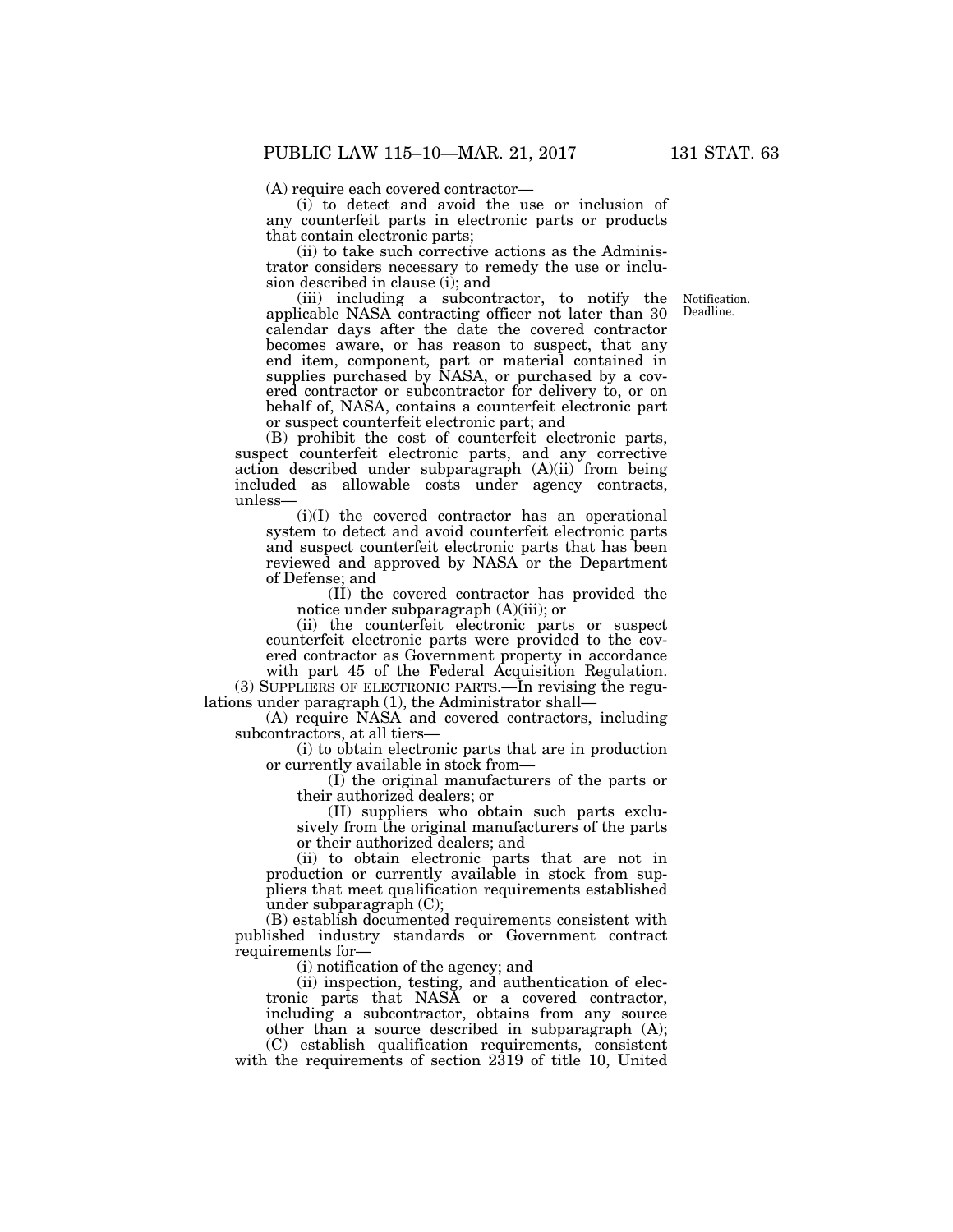States Code, pursuant to which NASA may identify suppliers that have appropriate policies and procedures in place to detect and avoid counterfeit electronic parts and suspect counterfeit electronic parts; and

(D) authorize a covered contractor, including a subcontractor, to identify and use additional suppliers beyond those identified under subparagraph (C) if—

(i) the standards and processes for identifying such suppliers comply with established industry standards;

(ii) the covered contractor assumes responsibility for the authenticity of parts provided by such suppliers under paragraph (2); and

(iii) the selection of such suppliers is subject to review and audit by NASA.

(d) DEFINITIONS.—In this section:

(1) COVERED CONTRACTOR.—The term ''covered contractor'' means a contractor that supplies an electronic part, or a product that contains an electronic part, to NASA.

(2) ELECTRONIC PART.—The term ''electronic part'' means a discrete electronic component, including a microcircuit, transistor, capacitor, resistor, or diode, that is intended for use in a safety or mission critical application.

51 USC 40901 note prec.

## **SEC. 824. EDUCATION AND OUTREACH.**

(a) SENSE OF CONGRESS.—It is the sense of Congress that—

(1) United States competitiveness in the 21st century requires engaging the science, technology, engineering, and mathematics (referred to in this section as "STEM") talent in all States;

(2) the Administration is uniquely positioned to educate and inspire students and the broader public on STEM subjects and careers;

(3) the Administration's Education and Communication Offices, Mission Directorates, and Centers have been effective in delivering educational content because of the strong engagement of Administration scientists and engineers in the Administration's education and outreach activities;

(4) the Administration's education and outreach programs, including the Experimental Program to Stimulate Competitive Research (EPSC<sub>o</sub>R) and the Space Grant College and Fellowship Program, reflect the Administration's successful commitment to growing and diversifying the national science and engineering workforce; and

(5) in order to grow and diversify the Nation's engineering workforce, it is vital for the Administration to bolster programs, such as High Schools United with NASA to Create Hardware (HUNCH) program, that conduct outreach activities to underserved rural communities, vocational schools, and tribal colleges and universities and encourage new participation in the STEM workforce.

(b) CONTINUATION OF EDUCATION AND OUTREACH ACTIVITIES AND PROGRAMS.—

(1) IN GENERAL.—The Administrator shall continue engagement with the public and education opportunities for students via all the Administration's mission directorates to the maximum extent practicable.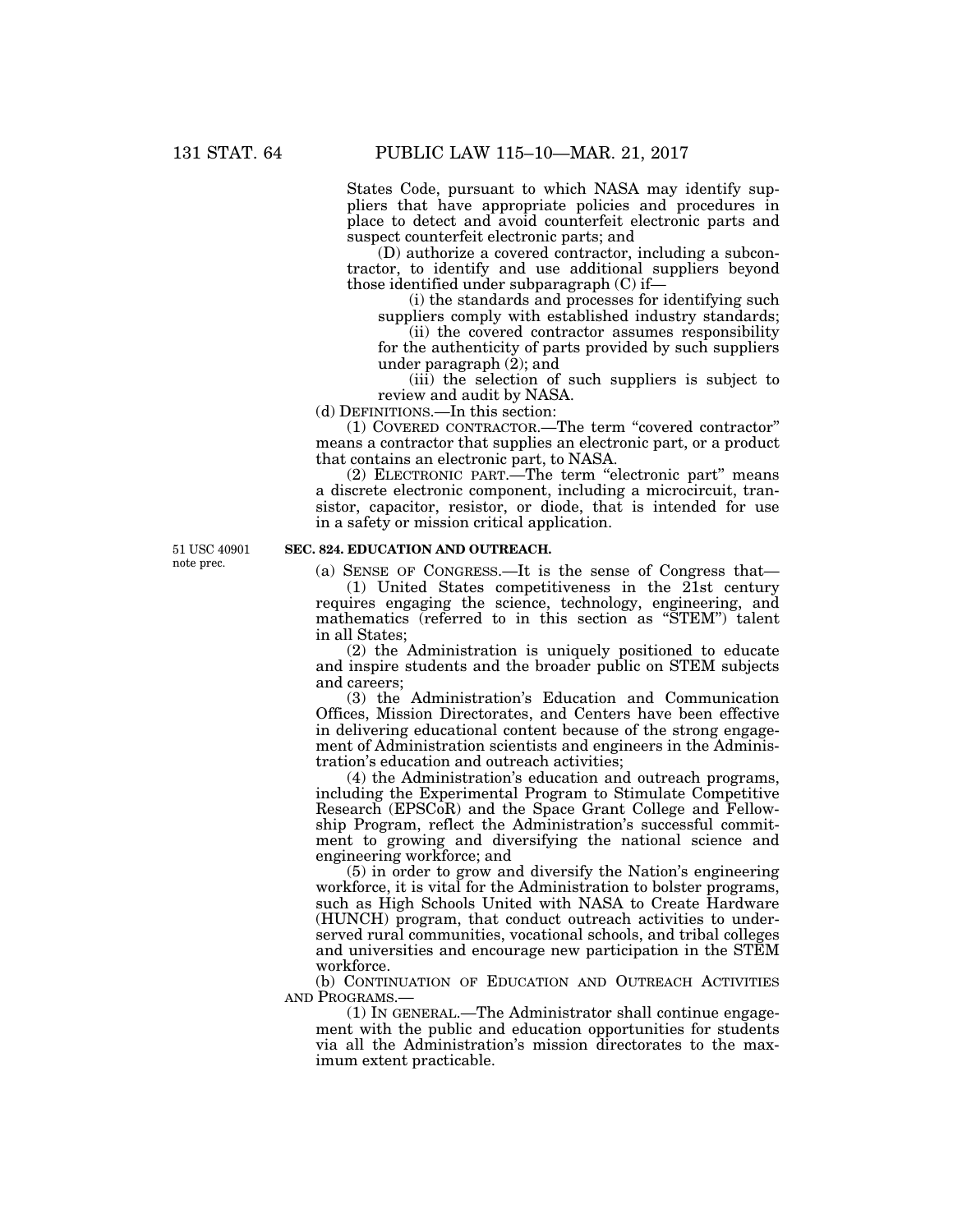(2) REPORT.—Not later than 60 days after the date of enactment of this Act, the Administrator shall submit to the appropriate committees of Congress a report on the Administration's near-term outreach plans for advancing space law education.

## **SEC. 825. LEVERAGING COMMERCIAL SATELLITE SERVICING CAPABILITIES ACROSS MISSION DIRECTORATES.**

(a) FINDINGS.—Congress makes the following findings:

(1) Refueling and relocating aging satellites to extend their operational lifetimes is a capacity that NASA will substantially benefit from and is important for lowering the costs of ongoing scientific, national security, and commercial satellite operations.

(2) The technologies involved in satellite servicing, such as dexterous robotic arms, propellant transfer systems, and solar electric propulsion, are all critical capabilities to support a human exploration mission to Mars.

(b) SENSE OF CONGRESS.—It is the sense of Congress that—

(1) satellite servicing is a vital capability that will bolster the capacity and affordability of NASA's ongoing scientific and human exploration operations while simultaneously enhancing the ability of domestic companies to compete in the global marketplace; and

(2) future NASA satellites and spacecraft across mission directorates should be constructed in a manner that allows for servicing in order to maximize operational longevity and affordability.

(c) LEVERAGING OF CAPABILITIES.—The Administrator shall—

(1) identify orbital assets in both the Science Mission Directorate and the Human Exploration and Operations Mission Directorate that could benefit from satellite servicing-related technologies; and

(2) work across all NASA mission directorates to evaluate Evaluation. opportunities for the private sector to perform such services or advance technical capabilities by leveraging the technologies and techniques developed by NASA programs and other industry programs.

#### **SEC. 826. FLIGHT OPPORTUNITIES.**

(a) DEVELOPMENT OF PAYLOADS.—

(1) IN GENERAL.—In order to conduct necessary research, the Administrator shall continue and, as the Administrator considers appropriate, expand the development of technology payloads for—

(A) scientific research; and

(B) investigating new or improved capabilities.

(2) FUNDS.—For the purpose of carrying out paragraph (1), the Administrator shall make funds available for—

(A) flight testing;

(B) payload development; and

(C) hardware related to subparagraphs (A) and (B). (b) REAFFIRMATION OF POLICY.—Congress reaffirms that the Administrator should provide flight opportunities for payloads to microgravity environments and suborbital altitudes as authorized by section 907 of the National Aeronautics and Space Administration Authorization Act of 2010 (42 U.S.C. 18405).

51 USC 70102 note.

51 USC 50131 note.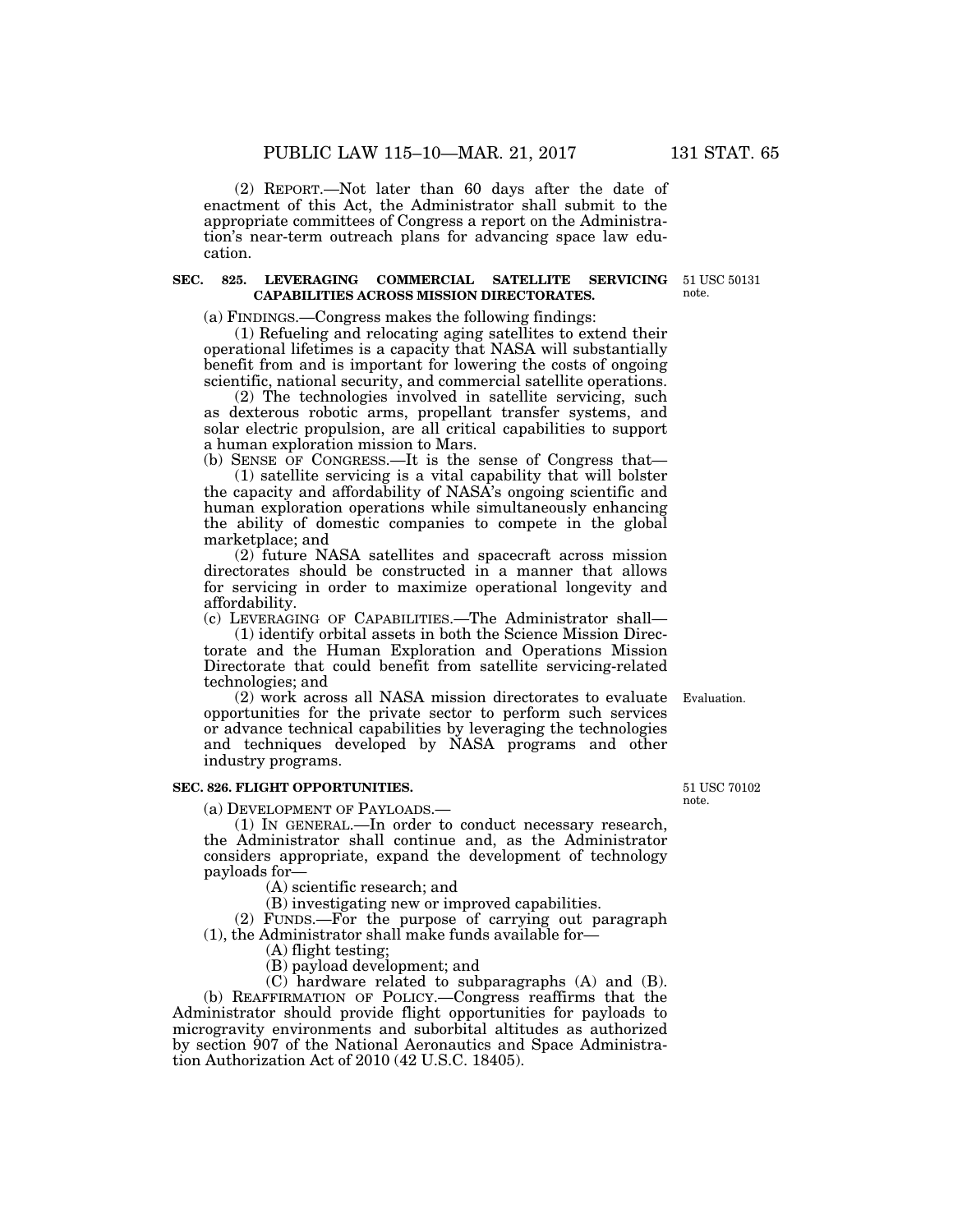#### **SEC. 827. SENSE OF CONGRESS ON SMALL CLASS LAUNCH MISSIONS.**

It is the sense of Congress that—

(1) Venture Class Launch Services contracts awarded under the Launch Services Program will expand opportunities for future dedicated launches of CubeSats and other small satellites and small orbital science missions; and

(2) principal investigator-led small orbital science missions, including CubeSat class, Small Explorer (SMEX) class, and Venture class, offer valuable opportunities to advance science at low cost, train the next generation of scientists and engineers, and enable participants to acquire skills in systems engineering and systems integration that are critical to maintaining the Nation's leadership in space and to enhancing United States innovation and competitiveness abroad.

#### **SEC. 828. BASELINE AND COST CONTROLS.**

Section 30104(a)(1) of title 51, United States Code, is amended by striking ''Procedural Requirements 7120.5c, dated March 22, 2005'' and inserting ''Procedural Requirements 7120.5E, dated August 14, 2012''.

### **SEC. 829. COMMERCIAL TECHNOLOGY TRANSFER PROGRAM.**

Section 50116(a) of title 51, United States Code, is amended by inserting ", while protecting national security" after "research community''.

### **SEC. 830. AVOIDING ORGANIZATIONAL CONFLICTS OF INTEREST IN MAJOR ADMINISTRATION ACQUISITION PROGRAMS.**

(a) REVISED REGULATIONS REQUIRED.—Not later than 270 days after the date of enactment of this Act, the Administrator shall revise the Administration Supplement to the Federal Acquisition Regulation to provide uniform guidance and recommend revised requirements for organizational conflicts of interest by contractors in major acquisition programs in order to address the elements identified in subsection (b).

(b) ELEMENTS.—The revised regulations under subsection (a) shall, at a minimum—

(1) address organizational conflicts of interest that could potentially arise as a result of—

(A) lead system integrator contracts on major acquisition programs and contracts that follow lead system integrator contracts on such programs, particularly contracts for production;

(B) the ownership of business units performing systems engineering and technical assistance functions, professional services, or management support services in relation to major acquisition programs by contractors who simultaneously own business units competing to perform as either the prime contractor or the supplier of a major subsystem or component for such programs;

 $(C)$  the award of major subsystem contracts by a prime contractor for a major acquisition program to business units or other affiliates of the same parent corporate entity, and particularly the award of subcontracts for software integration or the development of a proprietary software system architecture; or

(D) the performance by, or assistance of, contractors in technical evaluations on major acquisition programs;

51 USC 30301 note prec.

Deadline. Recommendations.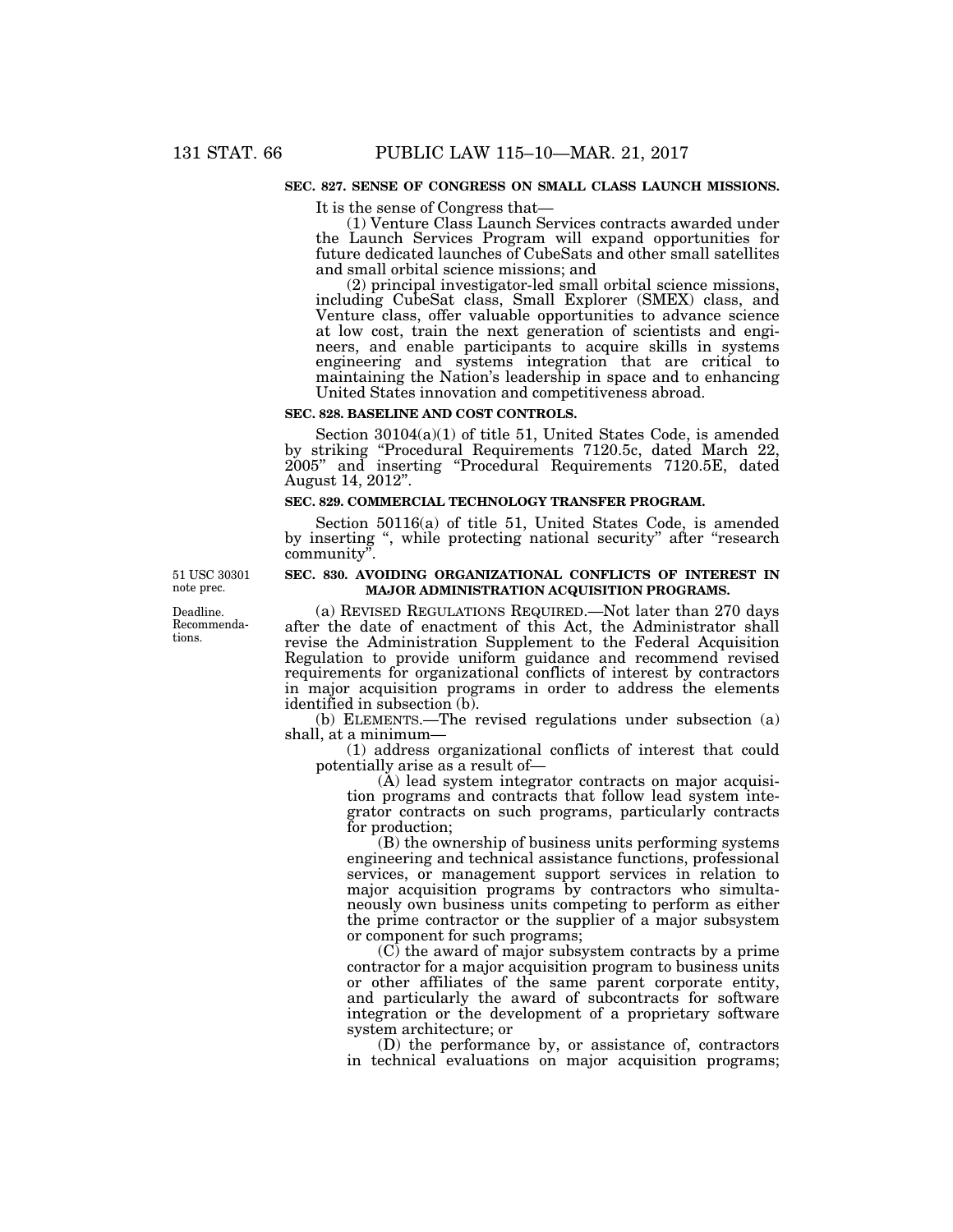(2) require the Administration to request advice on systems architecture and systems engineering matters with respect to major acquisition programs from objective sources independent of the prime contractor;

 $(3)$  require that a contract for the performance of systems engineering and technical assistance functions for a major acquisition program contains a provision prohibiting the contractor or any affiliate of the contractor from participating as a prime contractor or a major subcontractor in the development of a system under the program; and

(4) establish such limited exceptions to the requirement in paragraphs (2) and (3) as the Administrator considers necessary to ensure that the Administration has continued access to advice on systems architecture and systems engineering matters from highly qualified contractors with domain experience and expertise, while ensuring that such advice comes from sources that are objective and unbiased.

#### **SEC. 831. PROTECTION OF APOLLO LANDING SITES.**

(a) ASSESSMENT.—The Director of the Office of Science and Technology Policy, in consultation with relevant Federal agencies and stakeholders, shall assess the issues relating to protecting and preserving historically important Apollo Program lunar landing sites and Apollo program artifacts residing on the lunar surface, including those pertaining to Apollo 11 and Apollo 17.

(b) CONTENTS.—In conducting the assessment, the Director Determinations. shall include—

(1) a determination of what risks to the protection and preservation of those sites and artifacts exist or may exist in the future;

(2) a determination of what measures are required to ensure such protection and preservation;

(3) a determination of the extent to which additional domestic legislation or international treaties or agreements will be required; and

 $(\overline{4})$  specific recommendations for protecting and preserving those lunar landing sites and artifacts.

(c) REPORT.—Not later than 1 year after the date of enactment of this Act, the Director shall submit to the appropriate committees of Congress the results of the assessment.

## **SEC. 832. NASA LEASE OF NON-EXCESS PROPERTY.**

Section 20145(g) of title 51, United States Code, is amended by striking ''10 years after December 26, 2007'' and inserting ''December 31, 2018''.

#### **SEC. 833. TERMINATION LIABILITY.**

It is the sense of Congress that—

(1) the ISS, the Space Launch System, and the Orion will enable the Nation to continue operations in low-Earth orbit and to send its astronauts to deep space;

(2) the James Webb Space Telescope will revolutionize our understanding of star and planet formation and how galaxies evolved, and will advance the search for the origins of our universe;

(3) as a result of their unique capabilities and their critical contribution to the future of space exploration, these systems

Consultation. Historic preservation.

Recommendations.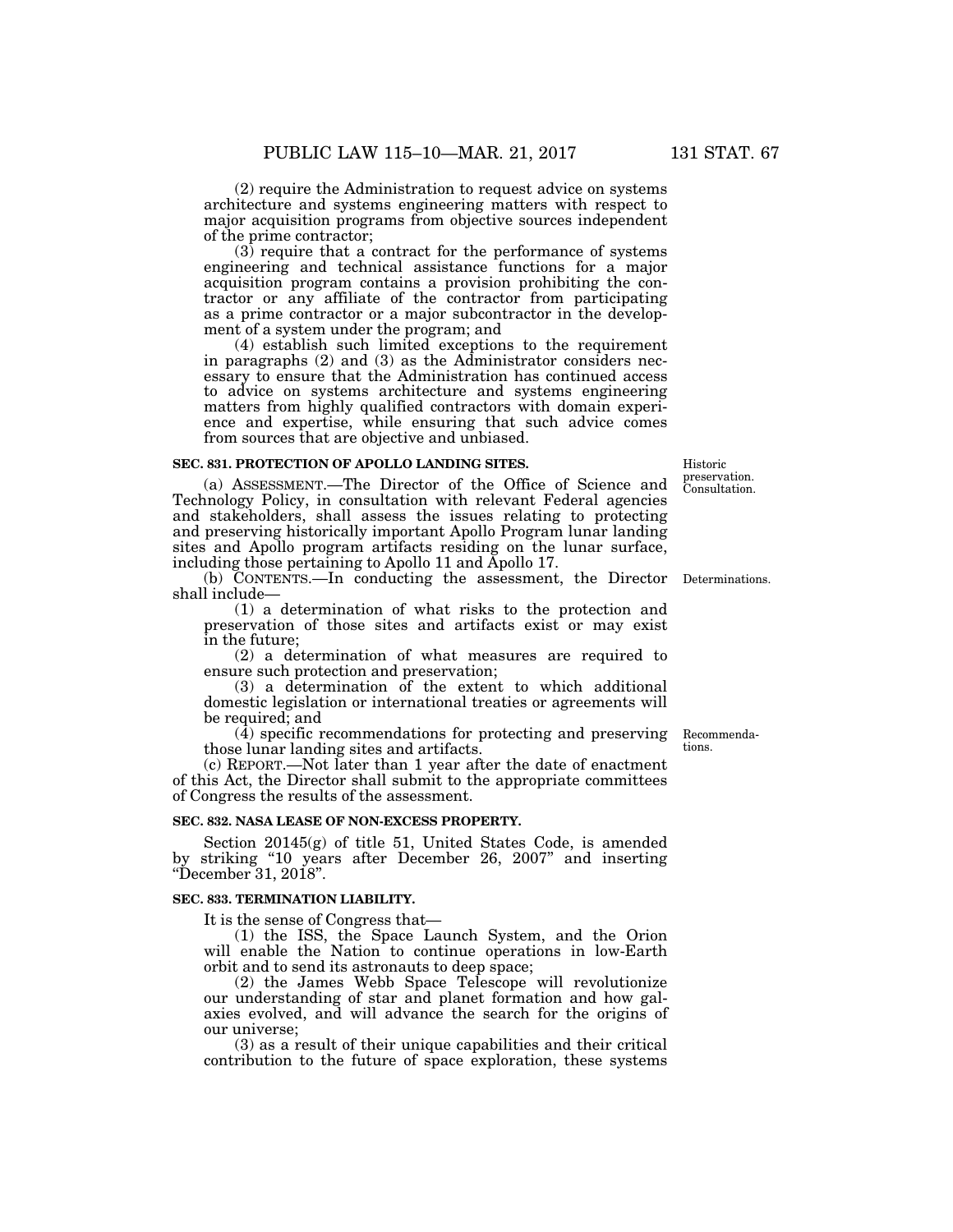have been designated by Congress and the Administration as priority investments;

(4) contractors are currently holding program funding, estimated to be in the hundreds of millions of dollars, to cover the potential termination liability should the Government choose to terminate a program for convenience;

(5) as a result, hundreds of millions of taxpayer dollars are unavailable for meaningful work on these programs;

(6) according to the Government Accountability Office, the Administration procures most of its goods and services through contracts, and it terminates very few of them;

(7) in fiscal year 2010, the Administration terminated 28 of 16,343 active contracts and orders, a termination rate of about 0.17 percent; and

(8) the Administration should vigorously pursue a policy on termination liability that maximizes the utilization of its appropriated funds to make maximum progress in meeting established technical goals and schedule milestones on these high-priority programs.

#### **SEC. 834. INDEPENDENT REVIEWS.**

Not later than 270 days after the date of enactment of this Act, the Administrator shall submit to the appropriate committees of Congress a report describing—

(1) the Administration's procedures for conducting independent reviews of projects and programs at lifecycle milestones;

(2) how the Administration ensures the independence of the individuals who conduct those reviews prior to their assignment;

(3) the internal and external entities independent of project and program management that conduct reviews of projects and programs at life cycle milestones; and

(4) how the Administration ensures the independence of such entities and their members.

#### **SEC. 835. NASA ADVISORY COUNCIL.**

(a) ASSESSMENT.—The Administrator shall enter into an arrangement with the National Academy of Public Administration to assess the effectiveness of the NASA Advisory Council and to make recommendations to Congress for any change to—

(1) the functions of the Council;

(2) the appointment of members to the Council;

(3) the qualifications for members of the Council;

(4) the duration of terms of office for members of the Council;

(5) the frequency of meetings of the Council;

(6) the structure of leadership and Committees of the Council; and

(7) the levels of professional staffing for the Council.

(b) CONSIDERATIONS.—In carrying out the assessment under subsection (a), the National Academy of Public Administration shall—

(1) consider the impacts of broadening the Council's role to include providing consultation and advice to Congress under section 20113(g) of title 51, United States Code;

(2) consider the past activities of the Council and the activities of other analogous Federal advisory bodies; and

Recommendations.

Reports.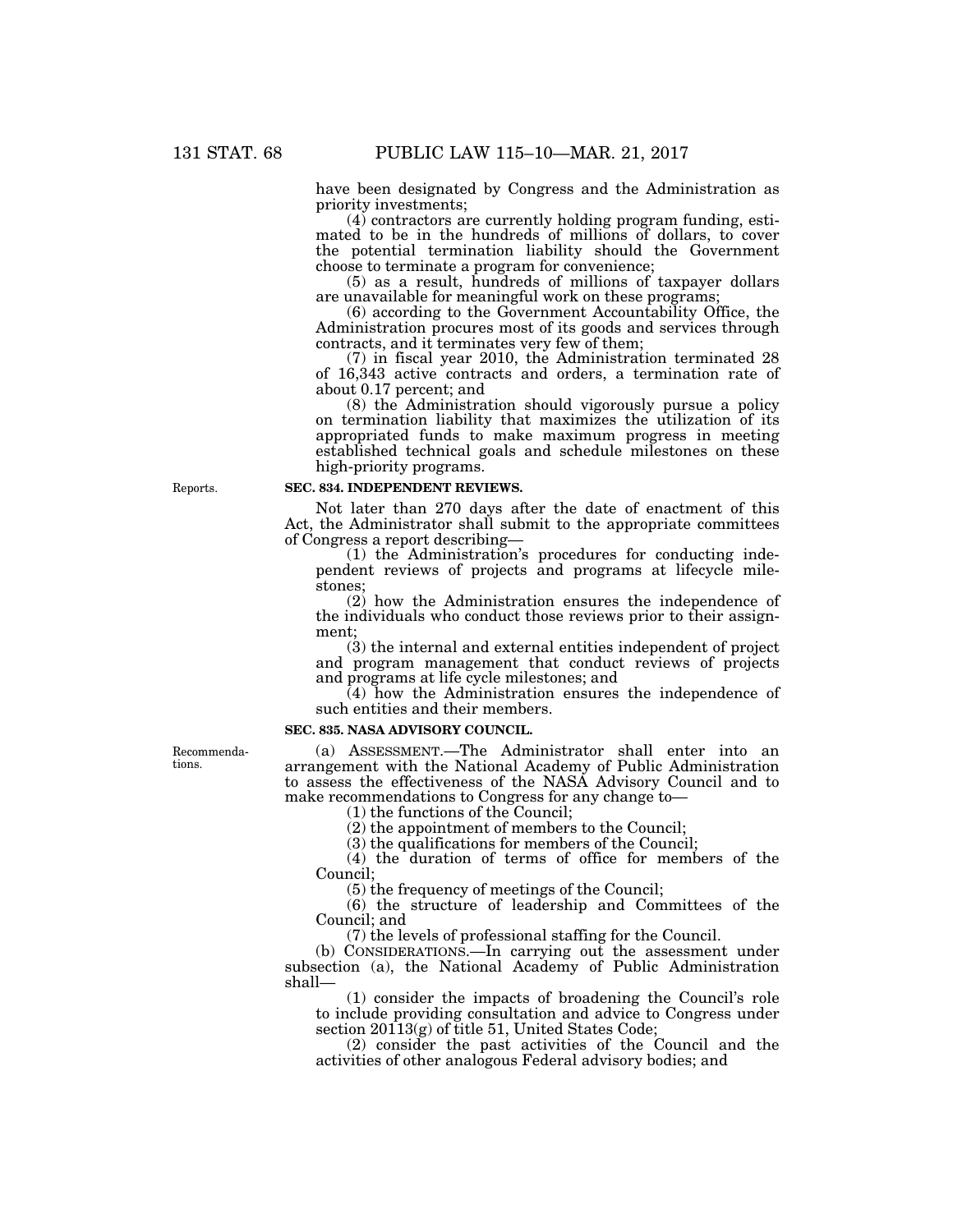(3) any other issues that the National Academy of Public Administration determines could potentially impact the effectiveness of the Council.

(c) REPORT.—The National Academy of Public Administration shall submit to the appropriate committees of Congress the results of the assessment, including any recommendations. Recommenda-

(d) CONSULTATION AND ADVICE.—

(1) IN GENERAL.—Section 20113(g) of title 51, United States Code, is amended by inserting "and Congress" after "advice" to the Administration''.

(2) SUNSET.—Effective September 30, 2017, section  $20113(g)$  of title 51, United States Code, is amended by striking "and Congress".

## **SEC. 836. COST ESTIMATION.**

(a) SENSE OF CONGRESS.—It is the sense of Congress that— (1) realistic cost estimating is critically important to the ultimate success of major space development projects; and

(2) the Administration has devoted significant efforts over the past 5 years to improving its cost estimating capabilities, but it is important that the Administration continue its efforts to develop and implement guidance in establishing realistic cost estimates.

(b) GUIDANCE AND CRITERIA.—The Administrator shall provide to its acquisition programs and projects, in a manner consistent with the Administration's Space Flight Program and Project Management Requirements—

(1) guidance on when to use an Independent Cost Estimate and Independent Cost Assessment; and

(2) criteria to use to make a determination under paragraph (1).

# **SEC. 837. FACILITIES AND INFRASTRUCTURE.**

(a) SENSE OF CONGRESS.—It is the sense of Congress that—

(1) the Administration must address, mitigate, and reverse, where possible, the deterioration of its facilities and infrastructure, as their condition is hampering the effectiveness and efficiency of research performed by both the Administration and industry participants making use of Administration facilities, thus harming the competitiveness of the United States aerospace industry;

 $(2)$  the Administration has a role in providing laboratory capabilities to industry participants that are not economically viable as commercial entities and thus are not available elsewhere;

(3) to ensure continued access to reliable and efficient world-class facilities by researchers, the Administration should establish strategic partnerships with other Federal agencies, State agencies, FAA-licensed spaceports, institutions of higher education, and industry, as appropriate; and

(4) decisions on whether to dispose of, maintain, or modernize existing facilities must be made in the context of meeting Administration and other needs, including those required to meet the activities supporting the human exploration roadmap under section 432 of this Act, considering other national laboratory needs as the Administrator deems appropriate.

51 USC 31502 note.

Effective date. 51 USC 30307 note.

51 USC 30307

note.

tions.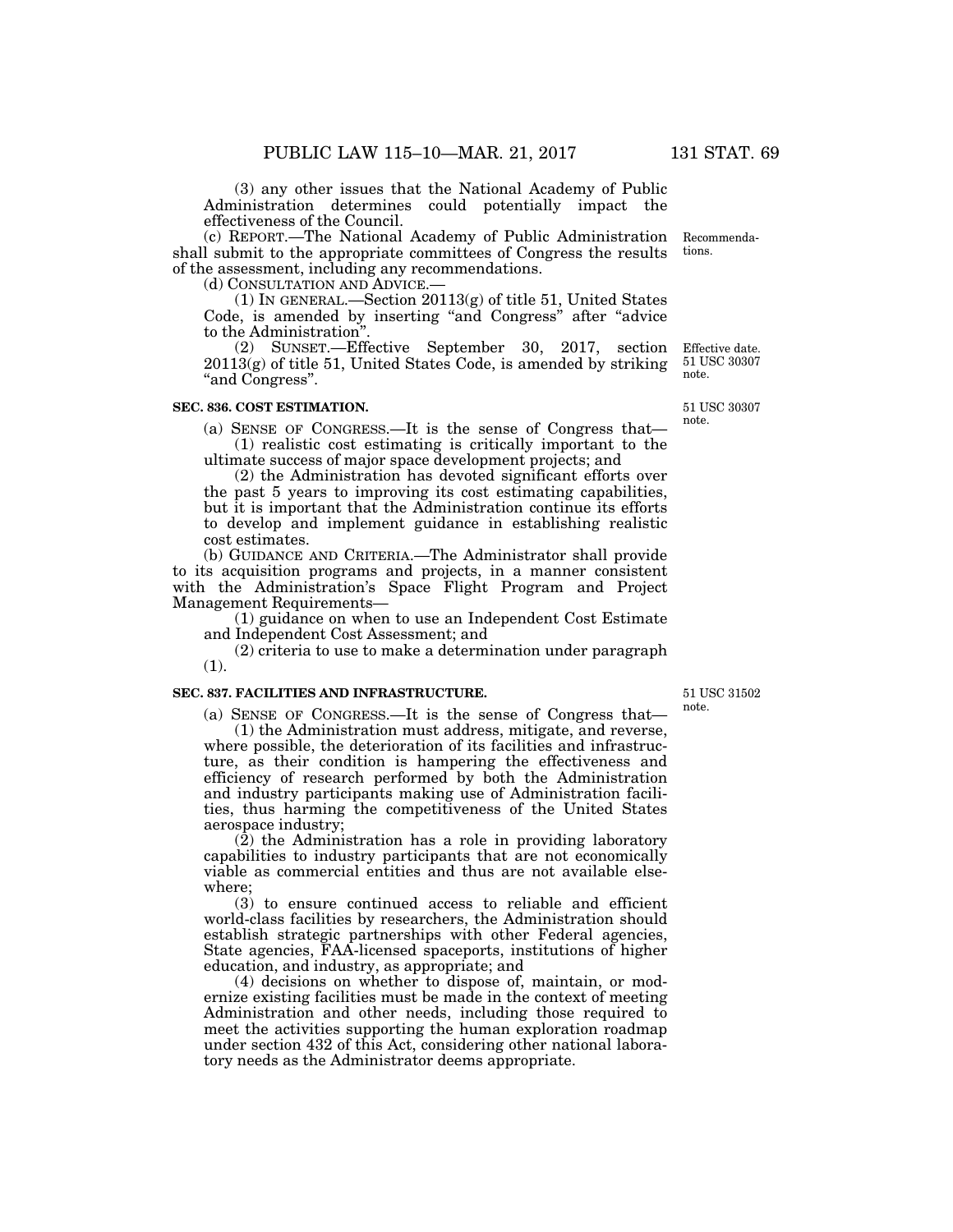(b) POLICY.—It is the policy of the United States that the Administration maintain reliable and efficient facilities and infrastructure and that decisions on whether to dispose of, maintain, or modernize existing facilities or infrastructure be made in the context of meeting future Administration needs.

(c) PLAN.— (1) IN GENERAL.—The Administrator shall develop a facilities and infrastructure plan.

(2) GOAL.—The goal of the plan is to position the Administration to have the facilities and infrastructure, including laboratories, tools, and approaches, necessary to meet future Administration and other Federal agencies' laboratory needs. (3) CONTENTS.—The plan shall identify—

(A) current Administration and other Federal agency laboratory needs;

(B) future Administration research and development and testing needs;

(C) a strategy for identifying facilities and infrastructure that are candidates for disposal, that is consistent with the national strategic direction set forth in—

(i) the National Space Policy;

(ii) the National Aeronautics Research, Development, Test, and Evaluation Infrastructure Plan;

(iii) the National Aeronautics and Space Administration Authorization Act of 2005 (Public Law 109– 155; 119 Stat. 2895), National Aeronautics and Space Administration Authorization Act of 2008 (Public Law 110–422; 122 Stat. 4779), and National Aeronautics and Space Administration Authorization Act of 2010 (42 U.S.C. 18301 et seq.); and

(iv) the human exploration roadmap under section 432 of this Act;

(D) a strategy for the maintenance, repair, upgrading, and modernization of Administration facilities and infrastructure, including laboratories and equipment;

(E) criteria for—

(i) prioritizing deferred maintenance tasks;

(ii) maintaining, repairing, upgrading, or modern-

izing Administration facilities and infrastructure; and (iii) implementing processes, plans, and policies for guiding the Administration's Centers on whether to maintain, repair, upgrade, or modernize a facility or infrastructure and for determining the type of instrument to be used;

(F) an assessment of modifications needed to maximize usage of facilities that offer unique and highly specialized benefits to the aerospace industry and the American public; and

(G) implementation steps, including a timeline, milestones, and an estimate of resources required for carrying out the plan.

(d) REQUIREMENT TO ESTABLISH POLICY.—

(1) IN GENERAL.—Not later than 180 days after the date of enactment of this Act, the Administrator shall establish and make publicly available a policy that guides the Administration's use of existing authorities to out-grant, lease, excess to the General Services Administration, sell, decommission,

Strategy.

Strategy.

Criteria.

Assessment.

Timeline. Estimate.

Deadline. Public information.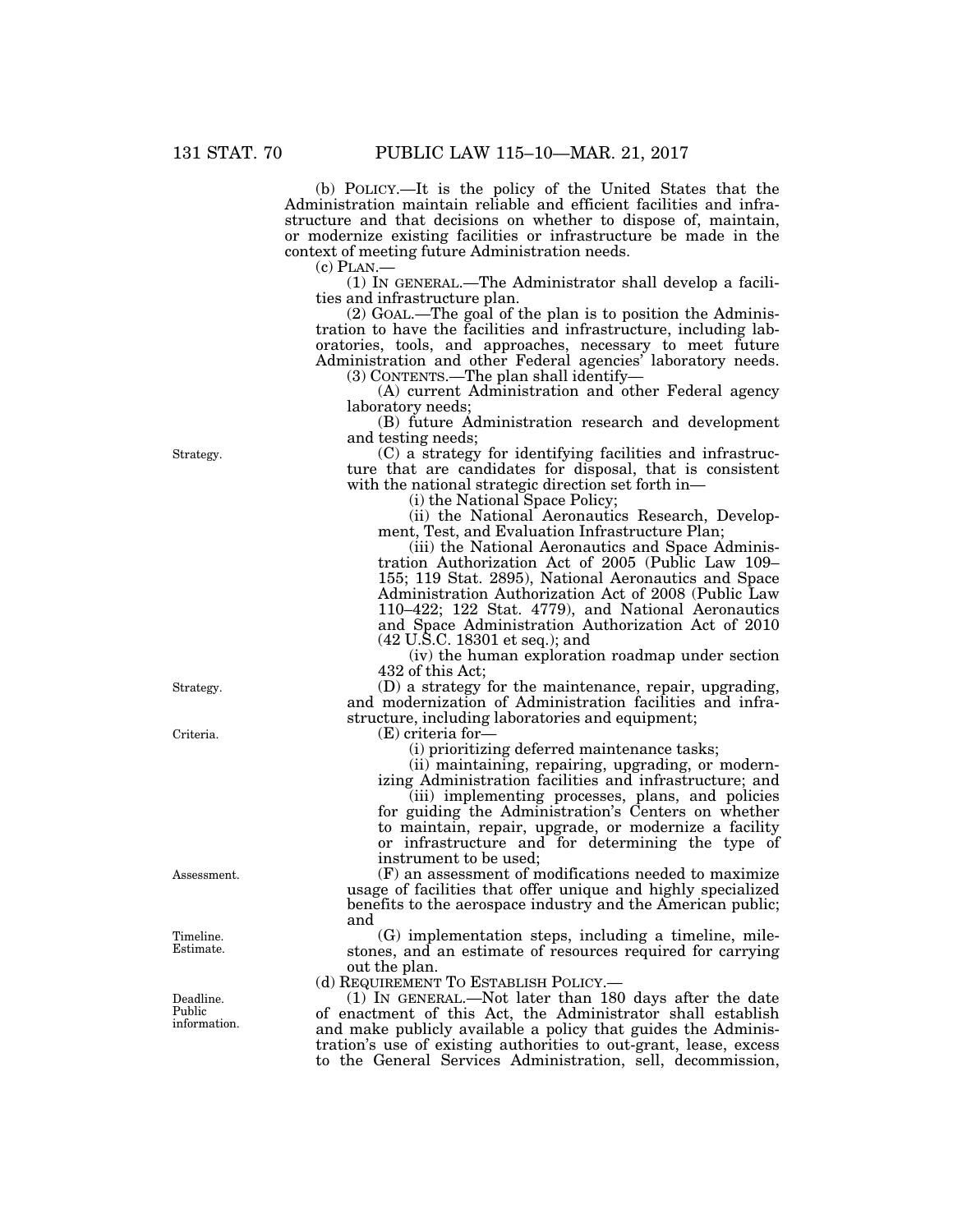demolish, or otherwise transfer property, facilities, or infrastructure.

(2) CRITERIA.—The policy shall include criteria for the use of authorities, best practices, standardized procedures, and guidelines for how to appropriately manage property, facilities, and infrastructure.

(e) SUBMISSION TO CONGRESS.—Not later than 1 year after Deadline. the date of enactment of this Act, the Administrator shall submit to the appropriate committees of Congress the plan developed under subsection (c).

#### **SEC. 838. HUMAN SPACE FLIGHT ACCIDENT INVESTIGATIONS.**

Section 70702 of title 51, United States Code, is amended—

(1) by amending subsection (a)(3) to read as follows:

''(3) any other orbital or suborbital space vehicle carrying humans that is—

''(A) owned by the Federal Government; or

"(B) being used pursuant to a contract or Space Act Agreement with the Federal Government for carrying a government astronaut or a researcher funded by the Federal Government; or''; and

(2) by adding at the end the following:

''(c) DEFINITIONS.—In this section:

''(1) GOVERNMENT ASTRONAUT.—The term 'government astronaut' has the meaning given the term in section 50902.

"(2) SPACE ACT AGREEMENT.—The term 'Space Act Agreement' means an agreement entered into by the Administration pursuant to its other transactions authority under section  $20113(e)$ .".

#### **SEC. 839. ORBITAL DEBRIS.**

(a) FINDINGS.—Congress finds that—

(1) orbital debris poses serious risks to the operational space capabilities of the United States;

(2) an international commitment and integrated strategic plan are needed to mitigate the growth of orbital debris wherever possible; and

(3) the delay in the Office of Science and Technology Policy's submission of a report on the status of international coordination and development of orbital debris mitigation strategies is inconsistent with such risks.

(b) REPORTS.—

(1) COORDINATION.—Not later than 90 days after the date of enactment of this Act, the Administrator shall submit to the appropriate committees of Congress a report on the status of efforts to coordinate with foreign countries within the Inter-Agency Space Debris Coordination Committee to mitigate the effects and growth of orbital debris under section  $1202(b)(1)$ of the National Aeronautics and Space Administration Authorization Act of 2010 (42 U.S.C. 18441(b)(1)).

(2) MITIGATION STRATEGY.—Not later than 90 days after the date of enactment of this Act, the Director of the Office of Science and Technology Policy shall submit to the appropriate committees of Congress a report on the status of the orbital debris mitigation strategy required under section 1202(b)(2) of the National Aeronautics and Space Administration Authorization Act of 2010 (42 U.S.C. 1844 $\tilde{1}(b)(2)$ ).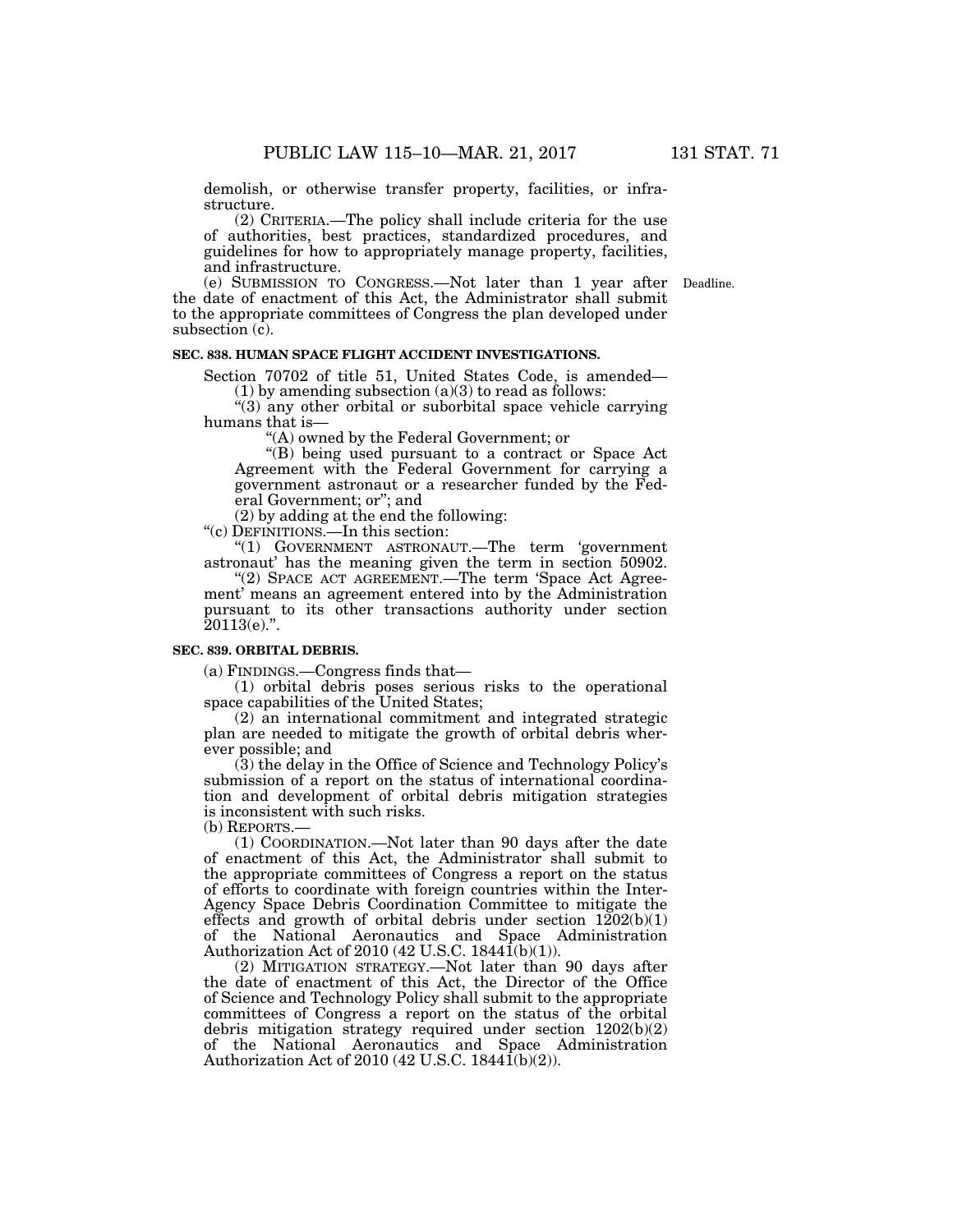# **SEC. 840. REVIEW OF ORBITAL DEBRIS REMOVAL CONCEPTS.**

(a) SENSE OF CONGRESS.—It is the sense of Congress that— (1) orbital debris in low-Earth orbit poses significant risks to spacecraft;

(2) such orbital debris may increase due to collisions between existing debris objects; and

(3) understanding options to address and remove orbital debris is important for ensuring safe and effective spacecraft operations in low-Earth orbit.

(b) REVIEW.—

(1) IN GENERAL.—Not later than 270 days after the date of enactment of this Act, the Administrator—

(A) in collaboration with the heads of other relevant Federal agencies, shall solicit and review concepts and options for removing orbital debris from low-Earth orbit; and

(B) shall submit to the appropriate committees of Congress a report on the solicitation and review under subparagraph (A), including recommendations on the best options for decreasing the risks associated with orbital debris.

(2) REQUIREMENTS.—The solicitation and review under paragraph (1) shall address the requirements for and feasibility of developing and implementing each of the options.

51 USC 20113 note.

## **SEC. 841. SPACE ACT AGREEMENTS.**

(a) SENSE OF CONGRESS.—It is the sense of Congress that, when used appropriately, Space Act Agreements can provide significant value in furtherance of NASA's mission.

(b) FUNDED SPACE ACT AGREEMENTS.—To the extent appropriate, the Administrator shall seek to maximize the value of contributions provided by other parties under a funded Space Act Agreement in order to advance NASA's mission.

(c) NON-EXCLUSIVITY.—

(1) IN GENERAL.—The Administrator shall, to the greatest extent practicable, issue each Space Act Agreement—

(A) except as provided in paragraph (2), on a nonexclusive basis;

(B) in a manner that ensures all non-government parties have equal access to NASA resources; and

(C) exercising reasonable care not to reveal unique or proprietary information.

(2) EXCLUSIVITY.—If the Administrator determines an exclusive arrangement is necessary, the Administrator shall, to the greatest extent practicable, issue the Space Act Agreement—

(A) utilizing a competitive selection process when exclusive arrangements are necessary; and

(B) pursuant to public announcements when exclusive arrangements are necessary.

(d) TRANSPARENCY.—The Administrator shall publicly disclose on the Administration's website and make available in a searchable format each Space Act Agreement, including an estimate of committed NASA resources and the expected benefits to agency objectives for each agreement, with appropriate redactions for proprietary, sensitive, or classified information, not later than 60 days after such agreement is signed by the parties.

(e) ANNUAL REPORTS.—

Determination.

Public information. Web posting. Estimate. Deadline.

Deadline.

Reports. Recommendations.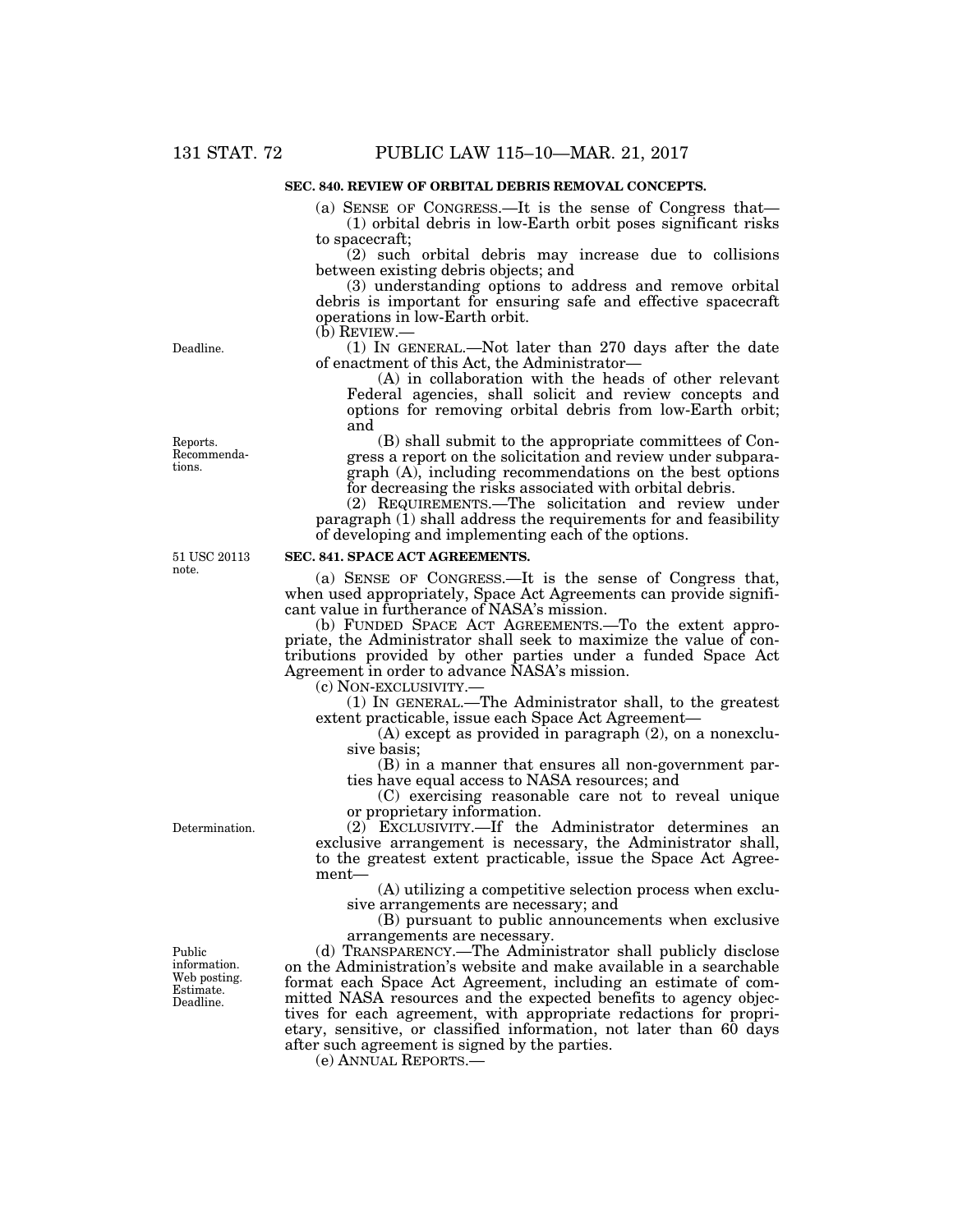(1) REQUIREMENT.—Not later than 90 days after the end of each fiscal year, the Administrator shall submit to the appropriate committees of Congress a report on the use of Space Act Agreement authority by the Administration during the previous fiscal year.

(2) CONTENTS.—The report shall include for each Space Act Agreement in effect at the time of the report—

(A) an indication of whether the agreement is a reimbursable, non-reimbursable, or funded Space Act Agreement;

(B) a description of—

(i) the subject and terms;

(ii) the parties;

(iii) the responsible—

(I) Mission Directorate;

(II) Center; or

(III) headquarters element;

(iv) the value;

(v) the extent of the cost sharing among Federal Government and non-Federal sources;

(vi) the time period or schedule; and

(vii) all milestones; and

(C) an indication of whether the agreement was renewed during the previous fiscal year.

(3) ANTICIPATED AGREEMENTS.—The report shall include Lists. a list of all anticipated reimbursable, non-reimbursable, and funded Space Act Agreements for the upcoming fiscal year.

(4) CUMULATIVE PROGRAM BENEFITS.—The report shall include, with respect to each Space Act Agreement covered by the report, a summary of—

(A) the technology areas in which research projects were conducted under that agreement;

(B) the extent to which the use of that agreement—

(i) has contributed to a broadening of the technology and industrial base available for meeting Administration needs; and

(ii) has fostered within the technology and industrial base new relationships and practices that support the United States; and